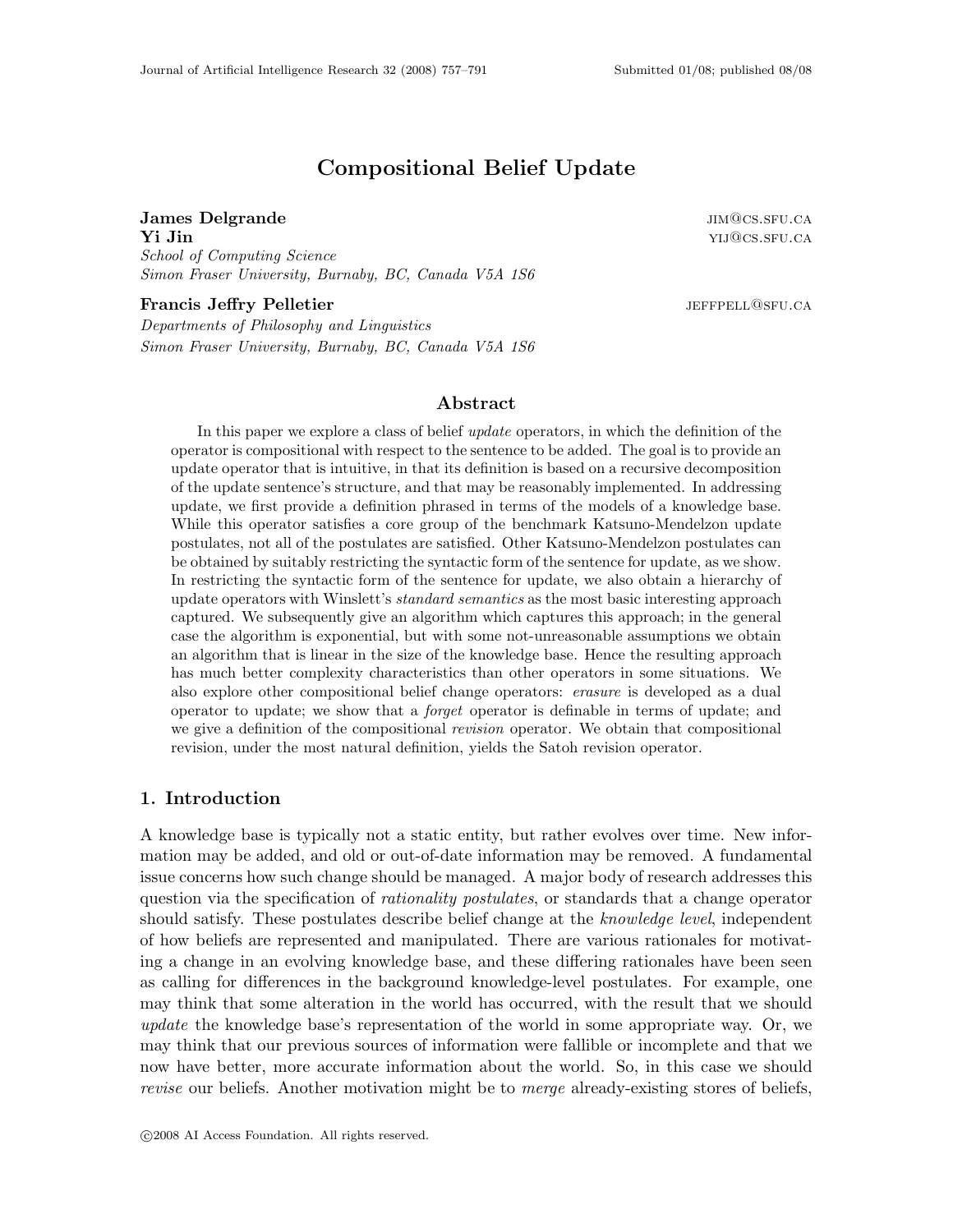without giving any a priori preference to one or the other of the belief sets, but aiming to achieve a balanced resolution of conflicts. Such a merging might be used to combine the belief states of different agents, so as to come up with a joint course of action based on some sort of "all things considered" assimilation of the knowledge and preferences of the agents that are involved. And we can also imagine a linguistic reform, so that a concept (or rather, the associated word) was no longer to be used. In such a case one might say that the users forgot about this concept/word.

These differences in motivation have led to specific differences in the sorts of postulates that are associated with the different motivations. Initially, in the  $AGM$  approach (Alchourrón, Gärdenfors, & Makinson, 1985; Gärdenfors, 1988), standards for belief revision and contraction functions were given, wherein it was assumed that a knowledge base is receiving information concerning a static<sup>1</sup> domain, and that it is the increased amount or accuracy of information that is responsible for the changes in the knowledge base. Subsequently, Katsuno and Mendelzon (1992) explored a distinct notion of belief change, with functions for belief *update* and *erasure*, wherein an agent changes its beliefs in response to what it perceives as changes in the environment. The concept of *forget* goes back to George Boole (1854), but was reintroduced in the work of Lin and Reiter (1994) and Lin (2001) as a way to characterize how an agent may bring its knowledge base up-to-date, by forgetting about facts that are no longer relevant and in such a way as to not affect any possible future actions. This approach is syntactic in nature: it deals with the issue of removing facts by removing the ability to *describe* the facts.<sup>2</sup> Finally, the notion of knowledge base merging was introduced as a generalization of the long-standing problem of information sharing between databases, where different databases might contain conflicting information (see Bright, Hurson, & Pakzad, 1992, for a survey). With the work of Revesz (1993), there came an interest in constructing a "merged" knowledge base that best represents the information in a set of other knowledge bases. One use for this was thought to be a way of determining a course of action that best represents the "desires" and "goals" of a divergent set of knowledge bases, thereby forming a group-level, all-things-considered knowledge base. The formal properties of merging have been discussed in previous works (e.g., see Lin  $\&$ Mendelzon, 1998; Konieczny & Pino Pérez, 1998; Everaere, Konieczny, & Marquis, 2007).

The distinctions between the formal properties of the different types of change were brought out in each of the papers after the initial AGM publications; for instance, Katsuno and Mendelzon (1992) compared update with revision; Konieczny and Pino Pérez (1998) compared merging with revision; Nayak et al. (2006) compared forgetting with update. Some of the postulates suggested by the initial authors of these different conceptions of belief change have been challenged by other writers. And since our own approach towards update conflicts with some of Katsuno and Mendelzon's postulates, we wish to show that

<sup>1.</sup> Note that "static" does not imply "with no mention of time". For example, one could have information in a knowledge base about the state of the world at different points in time, and revise information at these points in time. Thus, belief revision is also applicable to the situation where an agent investigates a past event and tries to reason about what was the real state of the world when this event took place. Further considerations on how revision and update are interrelated are in the work of Lang (2006).

<sup>2.</sup> Nayak, Chen, and Lin (2006) described this difference thus: "While belief erasure purports to answer the question 'What should I believe if I can no longer support the belief that the cook killed Cock Robin?', forgetting purports to answer the question 'What should I believe if Killing was a concept not afforded in my language?'."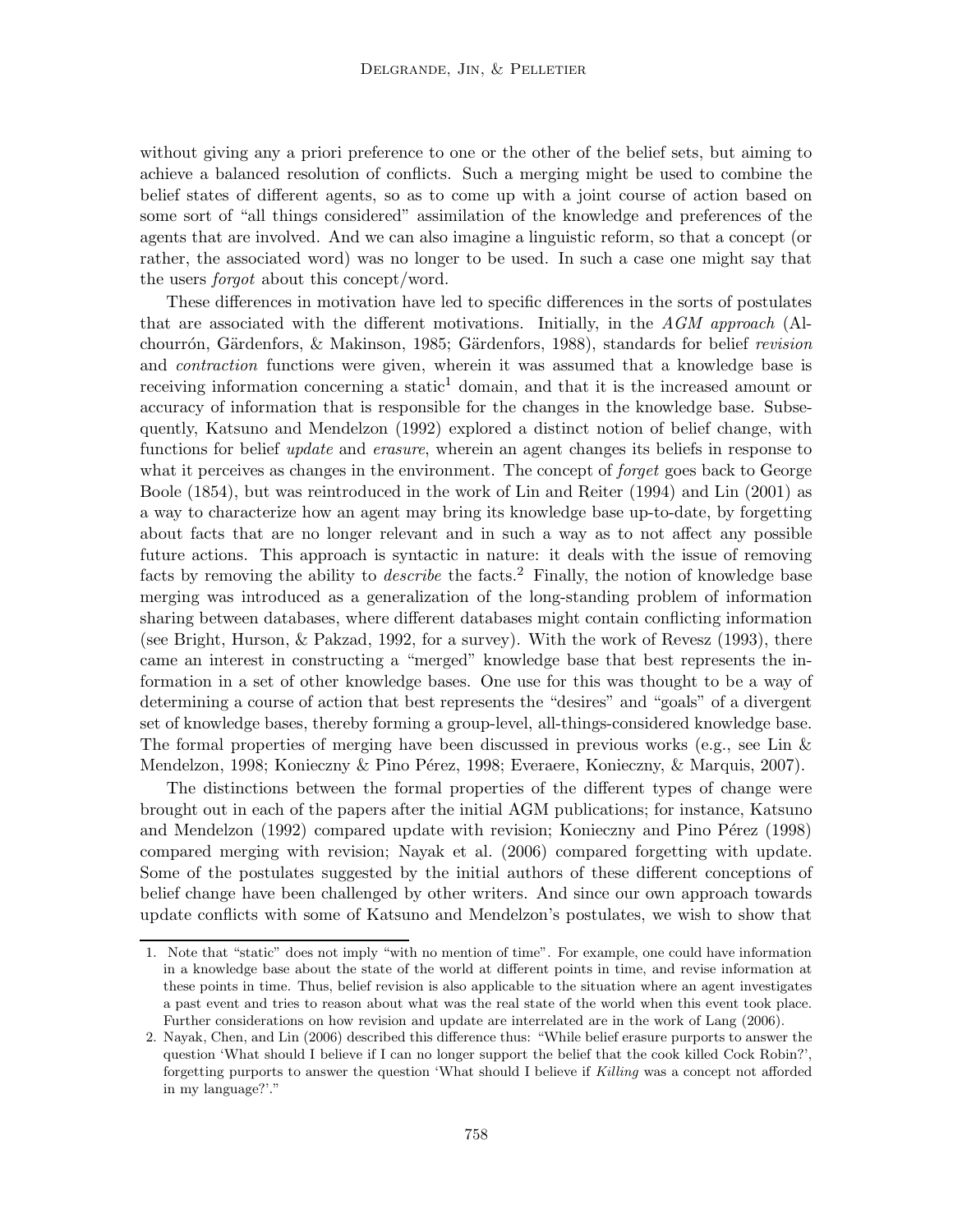this is not, by itself, a reason to reject our theory — every theory has met with objurgation concerning its foundational postulates.

Although our focus in this paper is with update — and hence with the postulates given by Katsuno and Mendelzon (1992) and the objections related to these postulates — we believe that considerations similar to the ones we bring forward in this arena would hold with respect to the other sorts of belief change postulates. That is, we think that the rationale we have for imposing a compositionality constraint on belief update should be brought to bear on the cases of belief revision, belief merging, and forgetting.

The knowledge level specifications of these types of belief change allow for different ways to implement any of them. Various researchers have proposed specific change operators for belief revision (Borgida, 1985; Dalal, 1988; Satoh, 1988), belief update (Forbus, 1989; Weber, 1986; Winslett, 1988), belief merging (Subrahmanian, 1994; Konieczny, 2000; Everaere, Konieczny, & Marquis, 2005), and forgetting (Lang, Liberatore, & Marquis, 2003; Nayak et al., 2006). These approaches are formulated in terms of the distance between models of the knowledge base and models of a sentence for revision or update. In general there has been less work dealing with systems that may be readily implementable (but see, e.g., Williams, 1996; Delgrande & Schaub, 2003).

In this paper we develop a specific update operator where the operator is intended to be compositional, in that an update  $\psi \diamond \mu$  can be expressed recursively in terms of the syntactic structure of  $\mu$ . Thus, if a knowledge base is to be updated by a disjunction  $\mu = a \vee b$ , the idea is that this update will be a function of the update by  $a$  in a certain combination with the update by b. The update of the knowledge base by a conjunction  $\mu = a \wedge b$  will also be a function (a different one) of the update by  $a$  in combination with the update by b. The goal is to arrive at an operator whose results are intuitive, in that its definition is based on a recursive decomposition of a formula; hence the (generally abstract) notion of update will be anchored in part in a more familiar computational setting. Second, the hope is that these operators will be efficiently implementable, at least in some cases, by exploiting restrictions to the syntactic form of the formula. The focus here is on the form of the formula for update; presumably the approach described may be combined with one in which the knowledge base is itself divided into relevant and irrelevant parts for an update (Parikh, 1999).

These goals are generally realised. First, the operators have reasonable properties: many of the Katsuno and Mendelzon benchmark properties are satisfied, including those deemed essential by Herzig and Rifi (1999). While we don't obtain full irrelevance of syntax, we do obtain weaker results in this regard; as well we show how irrelevance of syntax can be obtained by restricting the syntactic form of the sentence for update. The approach is also related to other approaches in the literature, and hence serves to establish some links between approaches. In fact, the family of compositional update operators obtained by imposing various syntactic restrictions can be regarded as constituting a family of operators of which Winslett's standard semantics makes up the most basic nontrivial approach. As well, the general approach to update presented here can capture the *forget* operator (Lin  $\&$ Reiter, 1994; Lang et al., 2003; Nayak et al., 2006), and so in a certain sense can be regarded as generalizing forget. We also define a revision operator using the obvious definition for such an operator; it proves to be the case that this operator corresponds with the revision operator in the work of Satoh (1988).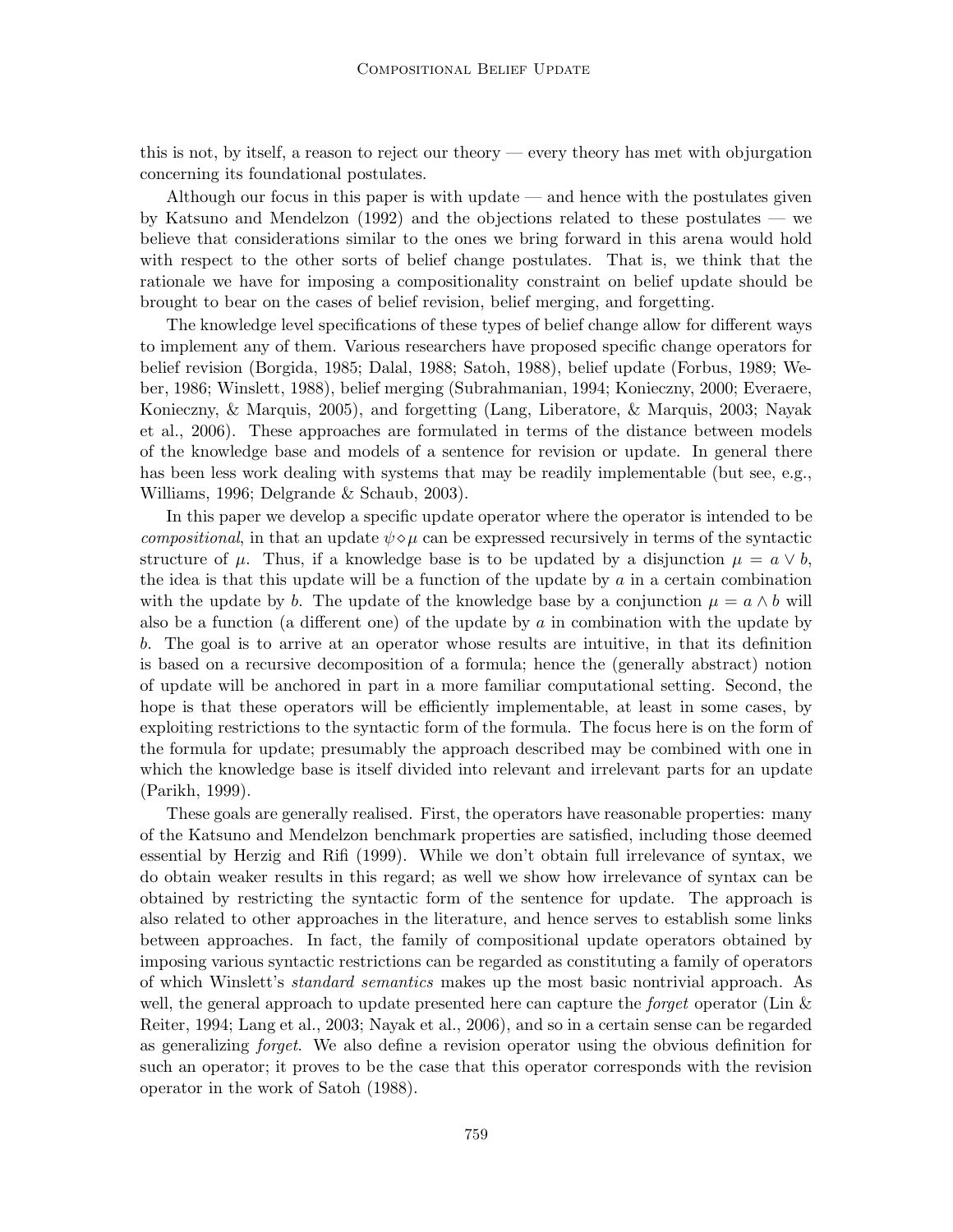The approach leads to a straightforward algorithm for implementing these operators. This algorithm is efficient, compared to the model-based definition of this and other distancebased operators. For a knowledge base in disjunctive normal form, the size of the knowledge base contributes only a linear factor to the overall complexity. As well, further efficiency is obtained when the size of the input sentence is bounded by a constant.

The next section reviews belief revision, update, forgetting, and merging, and describes two specific approaches to update. The section following describes our approach, after which, in the next section, we give a discussion and analysis. The last section contains concluding remarks; proofs of theorems are given in an Appendix.

## 2. Background

As described, our goal is to introduce a compositional method of carrying out belief change. But since part of our overall goal also is to examine the place of a compositional belief change operation in all the various arenas where this can take place, we start by outlining some of the details for each of these different conceptions that motivate belief change, along with some motivational considerations and some areas where the different types of belief change part ways. These operators were introduced *implicitly*, by means of a set of postulates that any legitimate such operator was required to obey. However, in all these areas there has been some dispute concerning the correctness of the various postulates, and we mention some of these as we proceed, since our own approach in the case of update does not obey all the standard postulates for update. We start with the historically earlier case of revision before moving to our central concern of update. These are followed by short expositions concerning forgetting and merging.

#### 2.1 Formal Preliminaries

We consider a propositional language  $L$ , over a finite set of atoms, that is, propositional letters,  $\mathbf{P} = \{\top, a, b, c, \dots\}$ , and truth-functional connectives  $\neg$ ,  $\wedge$ , and  $\vee$ . Where convenient, ⊃ and ≡ are also used, and are considered as being introduced by definition. We use  $\leftrightarrow$  for logical equivalence; that is,  $\alpha \leftrightarrow \beta$  is an abbreviation for  $\vdash (\alpha \equiv \beta)$ . Lits is the set of literals  $P \cup \{\neg l \mid l \in P\}$ . In particular,  $\neg \top$  is also denoted as  $\bot$ . A set of literals Γ is consistent just if  $\bot \notin Γ$  and for no atom  $p ∈ \mathbf{P}$  do we have  $p, \neg p ∈ Γ$ . For a literal l, we use  $\bar{l}$  to denote  $\neg l$  if  $l \in \mathbf{P}$ , or  $l' \in \mathbf{P}$  if  $\neg l' = l$ . Similarly, for a set of literals  $\Gamma$ , we use  $\overline{\Gamma}$  to denote the set  $\{\overline{l} \mid l \in \Gamma\}$ . The expression  $atom(\mu)$  denotes the set of atoms in formula  $\mu$ . An *interpretation*  $\omega$  of L is a maximal consistent set of literals, i.e.,  $\top \in \omega$  and for every other  $p \in \mathbf{P}$  precisely one of  $p \in \omega$ ,  $\neg p \in \omega$  holds. A model of a sentence  $\mu$  is an interpretation that makes  $\mu$  true, according to the usual definition of truth.  $Mod(\mu)$  denotes the set of models of sentence  $\mu$ . We also make use of the notation  $ModL(\mu)$  to denote the set of models of sentence  $\mu$  over the language of  $\mu$  (that is to say, over the language  $atom(\mu)$ .) For interpretation  $\omega$  we write  $\omega \models \mu$  to mean  $\mu$  is true in  $\omega$ . For interpretation ω and set of literals Γ, we define  $ω \downarrow Γ = ω \setminus (Γ ∪ Γ)$ . That is,  $ω \downarrow Γ$  is the set of literals in  $\omega$  but containing neither l nor  $\overline{l}$  for each  $l \in \Gamma$ . For example, if  $\omega = \{a, \neg b, \neg c\}$  then  $\omega \downarrow \{b, \neg c\} = \{a\}.$ 

We denote the negation-normal form (in which negation applies to atoms only) of a sentence  $\mu$  by  $n n f(\mu)$ . Similarly, we denote the conjunctive normal form and the disjunctive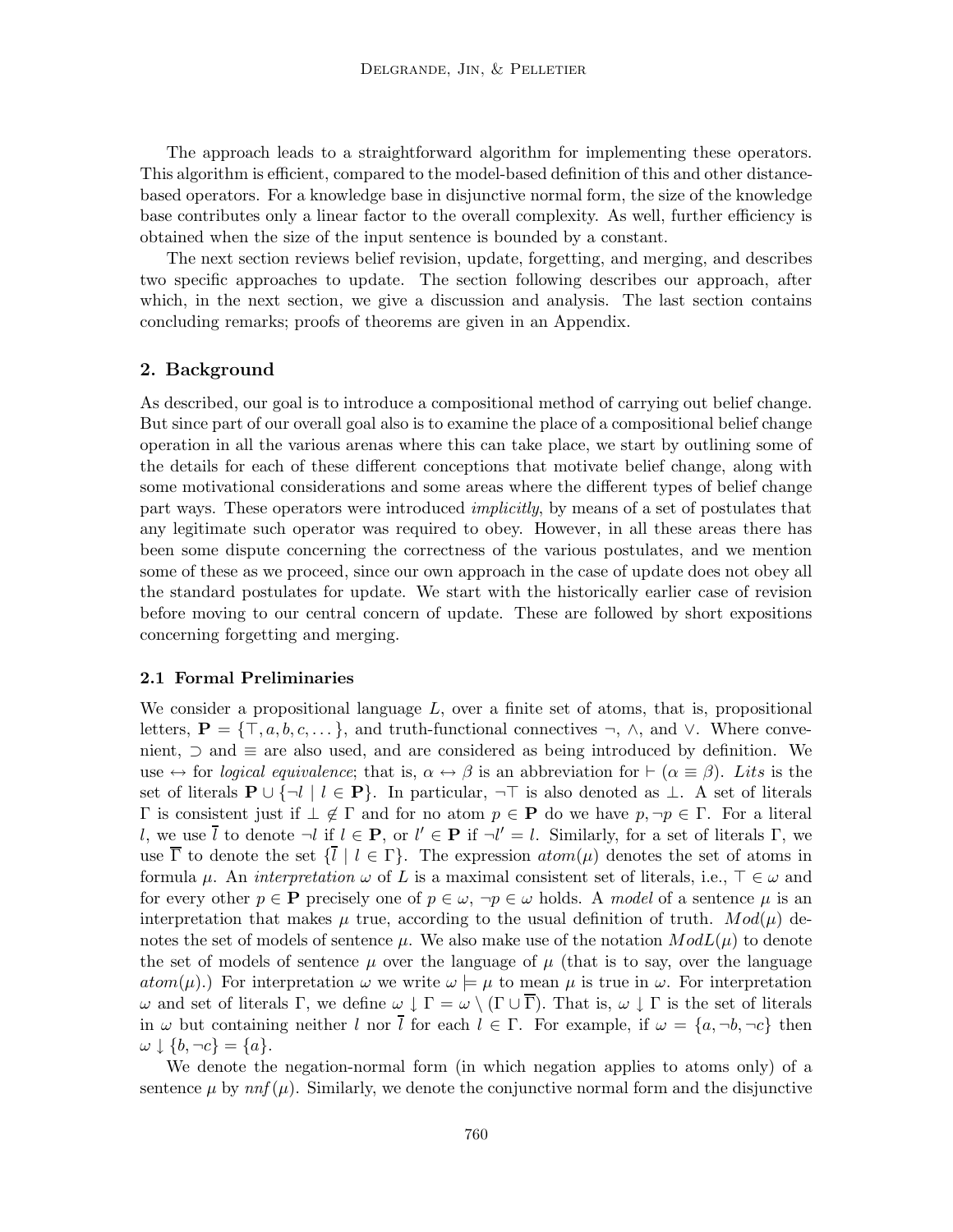normal form of μ by  $cnf(\mu)$  and  $dnf(\mu)$  respectively.<sup>3</sup> For a set of sentences Γ (which will always be finite), we use  $\sqrt{\Gamma}$  to denote the disjunction and  $\Lambda \Gamma$  the conjunction of the sentences in Γ. Proofs will often be based on the structure of a formula, specifically on the depth of a formula; for formula  $\mu$ , the depth of  $\mu$ , depth $(\mu)$  is the maximum nesting of connectives in  $\mu$ . Hence  $depth(\neg a \vee (b \wedge \neg c)) = 3$ .

Later we make use of the notion of the *prime implicants* of a sentence. A consistent set of literals  $\Gamma$  is a prime implicant of  $\mu$  iff:  $\Gamma \vdash \mu$  and for any  $\Gamma' \subset \Gamma$  we have  $\Gamma' \not\vdash \mu$ .<sup>4</sup> In the limiting case where  $\vdash \mu$ , we take the (sole) prime implicant of  $\mu$  to be {⊤}.

#### 2.2 Belief Revision and Contraction

In the seminal approach of AGM (Alchourron et al., 1985), postulates are proposed to constrain belief revision. In this approach, a knowledge base K is assumed to be a *belief* set, a set of sentences closed under logical consequence. The revision of a belief set by a formula,  $K * \phi$ , is a new belief set in which the formula  $\phi$  is believed. The interesting case is that in which  $\neg \phi$  is initially believed, and so to attain a consistent belief set (assuming that  $\phi$  is satisfiable), some beliefs have to be dropped. Exactly which beliefs must be dropped is not stipulated in the AGM approach; however, constraints in the form of postulates that govern what are seen as legitimate revision operators are given. In contrast, in their development of belief update Katsuno and Mendelzon (1992) represented the knowledge base by a formula in some language L. Hence, in this paper we also express things in terms of postulates phrased in terms of formulas, rather than belief sets.

The following R-postulates comprise Katsuno and Mendelzon's reformulation of the AGM revision postulates, where  $*$  is a function from  $L \times L$  to L.

 $(R1) \psi * \mu \vdash \mu.$ 

(R2) If  $\psi \wedge \mu$  is satisfiable, then  $\psi * \mu \leftrightarrow \psi \wedge \mu$ .

- (R3) If  $\mu$  is satisfiable then  $\psi * \mu$  is also satisfiable.
- (R4) If  $\psi_1 \leftrightarrow \psi_2$  and  $\mu_1 \leftrightarrow \mu_2$  then  $\psi_1 * \mu_1 \leftrightarrow \psi_2 * \mu_2$ .
- (R5)  $(\psi * \mu) \wedge \phi \vdash \psi * (\mu \wedge \phi)$ .
- (R6) If  $(\psi * \mu) \wedge \phi$  is satisfiable then  $\psi * (\mu \wedge \phi) \vdash (\psi * \mu) \wedge \phi$ .

A dual operation, called contraction is also defined, in which a formula is deleted from the knowledge base. This operation can be seen as governed by the C-postulates, again using a Katsuno and Mendelzon formulation in terms of a function from  $L \times L$  to L.

<sup>3.</sup> Of course for formula  $\mu$ , there are many different but logically equivalent ways to express  $cnf(\mu)$  and  $dn f(\mu)$ . We assume a fixed procedure for converting to cnf (or dnf), by converting to negation normal form, and then distributing disjunctions over conjunctions (or vice versa for dnf), hence justifying the use of the term the conjunctive (disjunctive) normal form of a formula, rather than a (disjunctive) normal form.

<sup>4.</sup> The notion of prime implicant should not be confused with the dual notion of a prime implicate. A prime implicate of a formula  $\mu$  is a clause, or disjunction of literals,  $\rho$ , such that  $\mu \vdash \rho$  but for any proper subclause  $\rho'$  of  $\rho$ , we have  $\mu \not\vdash \rho'$ .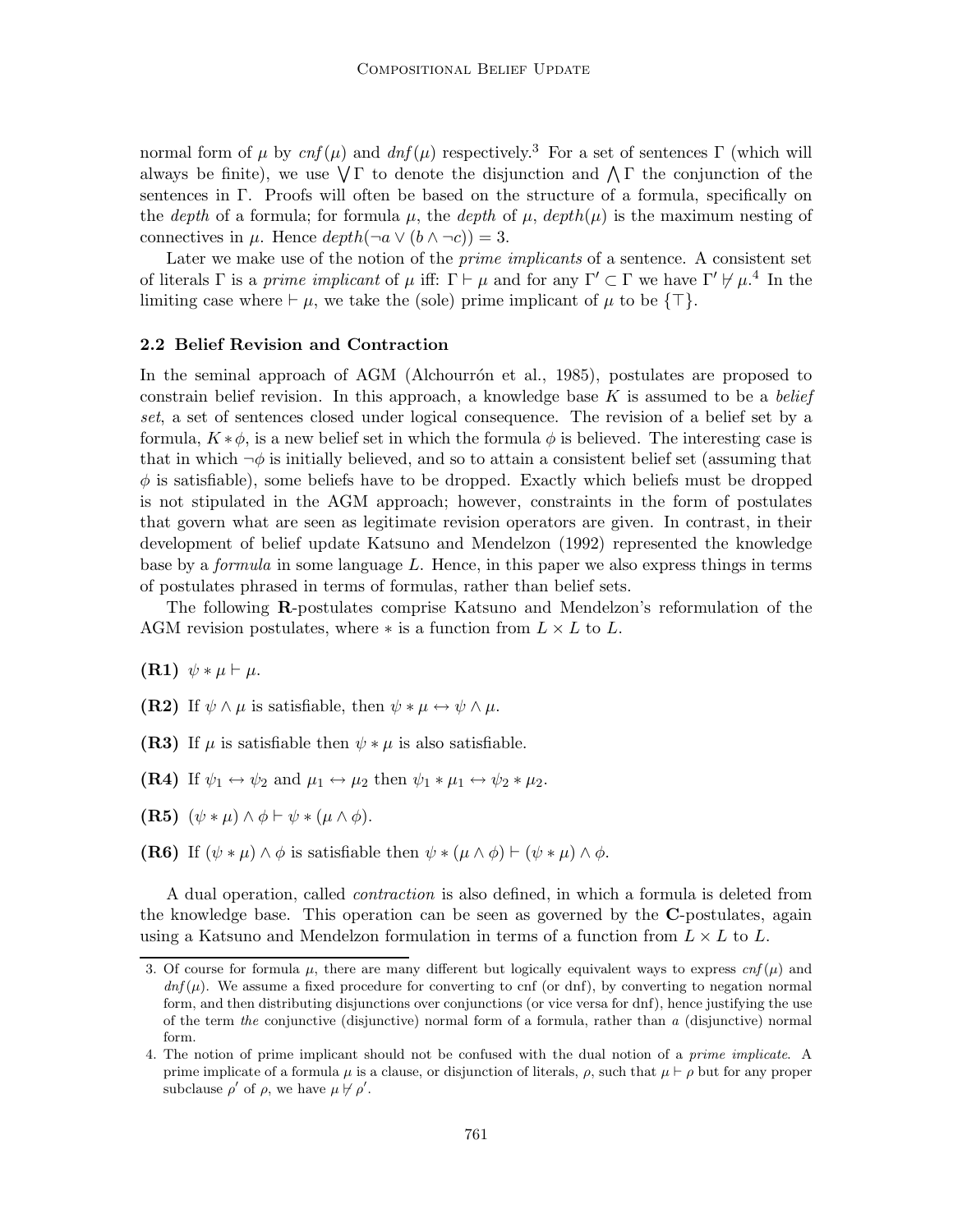- (C1)  $\psi \vdash \psi \mu$ .
- (C2) If  $\psi \not\models \mu$  then  $\psi \mu \leftrightarrow \psi$ .
- (C3) If  $\nvdash \mu$  then  $\psi \mu \nvdash \mu$ .
- (C4) If  $\psi_1 \leftrightarrow \psi_2$  and  $\mu_1 \leftrightarrow \mu_2$  then  $\psi_1 \mu_1 \leftrightarrow \psi_2 \mu_2$ .
- (C5)  $(\psi \mu) \wedge \mu \vdash \psi$ .

Revision and contraction are related in the AGM approach by what have come to be known as the Levi and Harper identities. They may be expressed as follows (using formulas rather than belief sets):

$$
\psi * \mu \leftrightarrow (\psi - \neg \mu) \wedge \mu \tag{1}
$$

$$
\psi - \mu \quad \leftrightarrow \quad \psi \lor (\psi * \neg \mu). \tag{2}
$$

The first case asserts that revising  $\psi$  by  $\mu$  corresponds to the contraction of  $\psi$  by  $\neg \mu$  conjoined with  $\mu$ . The second asserts that contracting  $\mu$  from  $\psi$  corresponds to the disjunction of  $\psi$  with the result of  $\psi$  updated by  $\neg \mu$ .

Although this makes a nice picture, there have been various objections to some of the presuppositions of the AGM model (e.g., the representation of belief states by theories, that is, by infinite sets of formulas) and to some of the postulates that are said to govern the operations of revision and contraction (especially  $(C5)$ , the postulate of "recovery"). Issues involved with  $(C5)$  have been discussed by Fuhrmann, 1991; Tennant, 1997; Hansson  $\&$ Rott, 1998; Rott & Pagnucco, 1999, and others.

#### 2.3 Belief Update and Erasure

The account of revision and contraction described in the preceding subsection is usually seen as applying most straightforwardly to the case where one has a store of information about "an unchanging, static world" but where new information about that world is received by the agent, thereby forcing a change in the representation of this "unchanging, static world." But a different picture was put forward by Katsuno and Mendelzon (1992), where there was a "changing, dynamic world". In such a conception, the new information that is gathered by the agent reflects the idea that the world is different than it was when the knowledge base was previously constructed. The sorts of changes to the knowledge base that are required by this type of new information are seen as different from the sorts envisaged when it is thought that changes to the knowledge base are only going to make its contents successively more accurate. Although this simplistic distinction is not all there is to the differences between the two pictures (as we mentioned in Footnote 1), it has led to a large body of work that does point to a different conception. Distinct operations that change knowledge bases have been proposed: *update*, which makes changes to the knowledge base given information concerning a change in the state of the world, and erasure, for removing out-of-date information.

A formula is said to be complete just if it implies the truth or falsity of every other formula. In the approach of (Katsuno & Mendelzon, 1992), update is a function  $\diamond$  from  $L \times L$  to L satisfying the following U-postulates.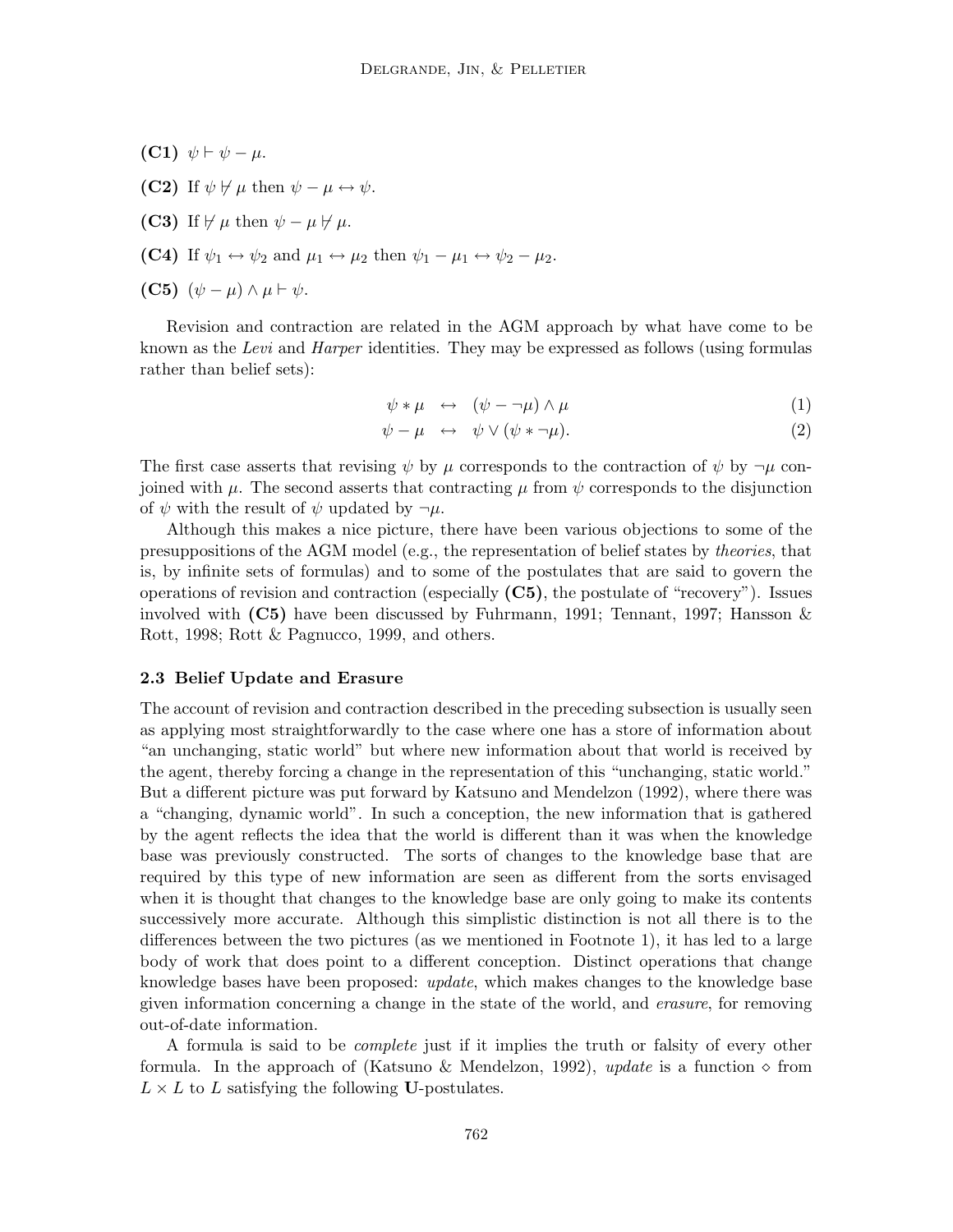(U1)  $\psi \diamond \mu \vdash \mu$ .

- (U2) If  $\psi \vdash \mu$  then  $(\psi \diamond \mu) \leftrightarrow \psi$ .
- (U3) If  $\mu$  and  $\psi$  are satisfiable then so is  $\psi \diamond \mu$ .
- (U4) If  $\psi_1 \leftrightarrow \psi_2$  and  $\mu_1 \leftrightarrow \mu_2$  then  $(\psi_1 \diamond \mu_1) \leftrightarrow (\psi_2 \diamond \mu_2)$ .
- (U5)  $(\psi \diamond \mu) \wedge \phi \vdash \psi \diamond (\mu \wedge \phi).$
- (U6) If  $\psi \diamond \mu_1 \vdash \mu_2$  and  $\psi \diamond \mu_2 \vdash \mu_1$  then  $(\psi \diamond \mu_1) \leftrightarrow (\psi \diamond \mu_2)$ .
- (U7) If  $\psi$  is complete then  $(\psi \diamond \mu_1) \wedge (\psi \diamond \mu_2) \vdash \psi \diamond (\mu_1 \vee \mu_2)$ .
- (U8)  $(\psi_1 \vee \psi_2) \diamond \mu \leftrightarrow (\psi_1 \diamond \mu) \vee (\psi_2 \diamond \mu)$

These postulates are not, however, uncontentious. Herzig and Rifi (1999) discussed the plausibility of the postulates given; they assert that  $U2$ ,  $U5$ , and  $U6$  are undesirable, while  $\bf{U7}$  is unimportant. This leaves (according to the authors)  $\bf{U1}$ ,  $\bf{U3}$ ,  $\bf{U4}$ , and  $\bf{U8}$  as being desirable.

Erasure is also defined, in a manner analogous to the way we described how contraction was related to belief revision. In both cases, some specified formula is not believed in the result. The erasure of  $\mu$  from  $\psi$  is denoted  $\psi \cdot \mu$ , and the formula  $\mu$  is not believed in the resulting state. As with all our other operations, there is a set of postulates characterizing erasure (given in Katsuno & Mendelzon, 1992). Update and erasure are also interdefinable by means of identities, analogous to the Levi and Harper identities, which related revision and contraction:

$$
\psi \diamond \mu \quad \leftrightarrow \quad (\psi \bullet \neg \mu) \wedge \mu \tag{3}
$$

$$
\psi \bullet \mu \quad \leftrightarrow \quad \psi \lor (\psi \diamond \neg \mu). \tag{4}
$$

The first case asserts that update by  $\mu$  corresponds to erasing  $\neg \mu$  along with the conjunction with  $\mu$ . The second asserts that erasing  $\mu$  from  $\psi$  corresponds to disjoining  $\psi$  with the result of  $\psi$  updated by  $\neg \mu$ .

There have been various specific update (and revision) operators proposed based on the distance between interpretations. We focus on two update operators, both due to Winslett. The first, the *Possible Models Approach (PMA)* of (Winslett, 1988) is a well-known example of an update operator satisfying the Katsuno and Mendelzon update postulates. The second, the *standard semantics* of (Winslett, 1990) is a weak (in fact, arguably the weakest reasonable) approach to update. We denote these operators by  $\diamond_{pma}$  and  $\diamond_{ss}$  respectively.

For  $\psi \diamond_{pma} \mu$ , we have that, for each interpretation w of  $\psi$ ,  $\diamond_{pma}$  selects from the interpretations of  $\mu$  those that are "closest" to w. The update is determined by the set of these closest interpretations. The notion of "closeness" between two interpretations  $w_1$  and  $w_2$  is the Hamming distance, given as follows:

**Definition 1** diff  $(w_1, w_2) =$  The set of all propositional letters on which  $w_1$  and  $w_2$  differ.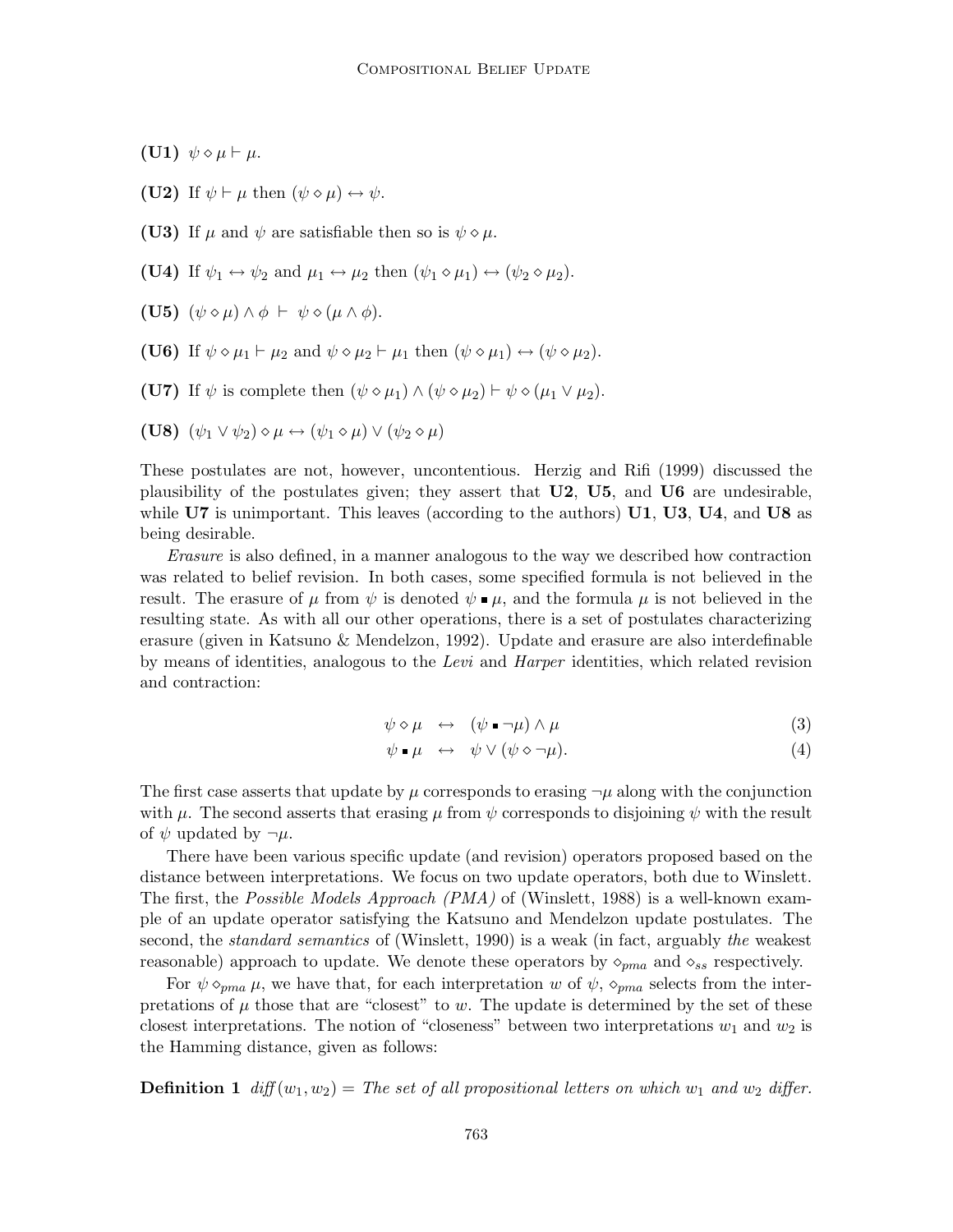Interpretation  $w_1$  is not less close to w than  $w_2, w_1 \leq_w w_2$ , just if  $\text{diff}(w, w_1) \subseteq \text{diff}(w, w_2)$ . It follows that  $\leq_w$  is a partial order on interpretations. The  $\leq_w$ -minimal set with respect to  $\mu$  is designated  $Min(Mod(\mu), w)$ . ¿From this we can specify the PMA update operator:

$$
Mod(\psi \diamond_{pma} \mu) = \bigcup_{w \in Mod(\psi)} Min(Mod(\mu), w).
$$

The update operator  $\psi \circ_{ss} \mu$  is defined so that for each model of  $\psi$ , those models of  $\mu$ that retain the truth values of atoms not in  $\mu$  are chosen. That is:

$$
Mod(\psi \diamond_{ss} \mu) = \bigcup_{w_1 \in Mod(\psi)} \{w_2 \in Mod(\mu) \mid diff(w_1, w_2) \subseteq atom(\mu)\}\
$$

The operator  $\psi \diamond_{ss} \mu$  is the weakest "reasonable" update operator in the following sense (Winslett, 1990): First, for an update  $\psi \diamond_{ss} \mu$ ,  $\mu$  is true in every model of  $\psi \diamond_{ss} \mu$ . Second, every model of  $\psi$  over the language excluding atoms in  $\mu$  is a model of  $\psi \circ_{ss} \mu$  (again over this restricted language). Moreover,  $\psi \diamond_{ss} \mu$  consists of the maximal set of interpretations that satisfies the preceding two properties. Hence in the update of  $\psi$  by  $\mu$ , the truth values of atoms in  $\psi$  but not in  $\mu$  are unaffected by the update.

**Example 1 (Katsuno & Mendelzon, 1992)** Let  $L = \{b, m\}$  be the language of discourse. Let  $\psi = (b \wedge \neg m) \vee (\neg b \wedge m)$ , and  $\mu = b$ . The interpretations of  $\psi$  are  $w_1 = (\neg b, m)$ ,  $w_2 = (b, \neg m)$ ; and the interpretations of  $\mu$  are:  $w'_1 = (b, m)$ ,  $w'_2 = (b, \neg m)$ . Thus  $diff(w_1, w'_1) = \{b\}$  and  $diff(w_1, w'_2) = \{b, m\}$ , hence  $w'_1 \leq_{w_1} w'_2$  and  $w'_2 \nleq_{w_1} w'_1$ , so  $Min(Mod(\mu), w_1) = \{w'_1\}.$  Similarly,  $Min(Mod(\mu), w_2) = \{w'_2\}.$  Hence,  $(\psi \diamond_{pma} \mu) \leftrightarrow b$ . The same result obtains for  $\diamond_{ss}$ .

For concreteness, take b to mean "the book is on the floor", and  $m$  to mean "the magazine" is on the floor". So  $\psi$  means that either the book or the magazine is on the floor, but not both. A robot is ordered to put the book on the floor. Intuitively, at the end of this action the book will be on the floor, and the location of the magazine will be unknown. Both operators give this result.

**Example 2** Let  $\psi = (\neg b \land \neg m)$  and  $\mu = (b \lor m)$ . Then  $(\psi \circ_{pma} \mu) \leftrightarrow (b \equiv \neg m)$ , whereas  $(\psi \diamond_{ss} \mu) \leftrightarrow (b \vee m).$ 

Here, neither the book nor the magazine is on the floor. The robot is ordered to put at least one of them on the floor. According to the  $\diamond_{pma}$  operator, exactly one will be on the floor after this action, while according to the  $\diamond_{ss}$  operator, at least one will be on the floor.

# 2.4 Forget

While our focus is on a specific approach to update and erasure, we also relate our approach to that of the forget operator. The notion of forgetting goes back to George Boole (1854), though it has received more recent attention in Artificial Intelligence by, e.g., Lin & Reiter, 1994; Lin, 2001; Lang et al., 2003; Nayak et al., 2006. In a propositional context, to forget an atom, or set of atoms, is to remove all information concerning the atom or set of atoms.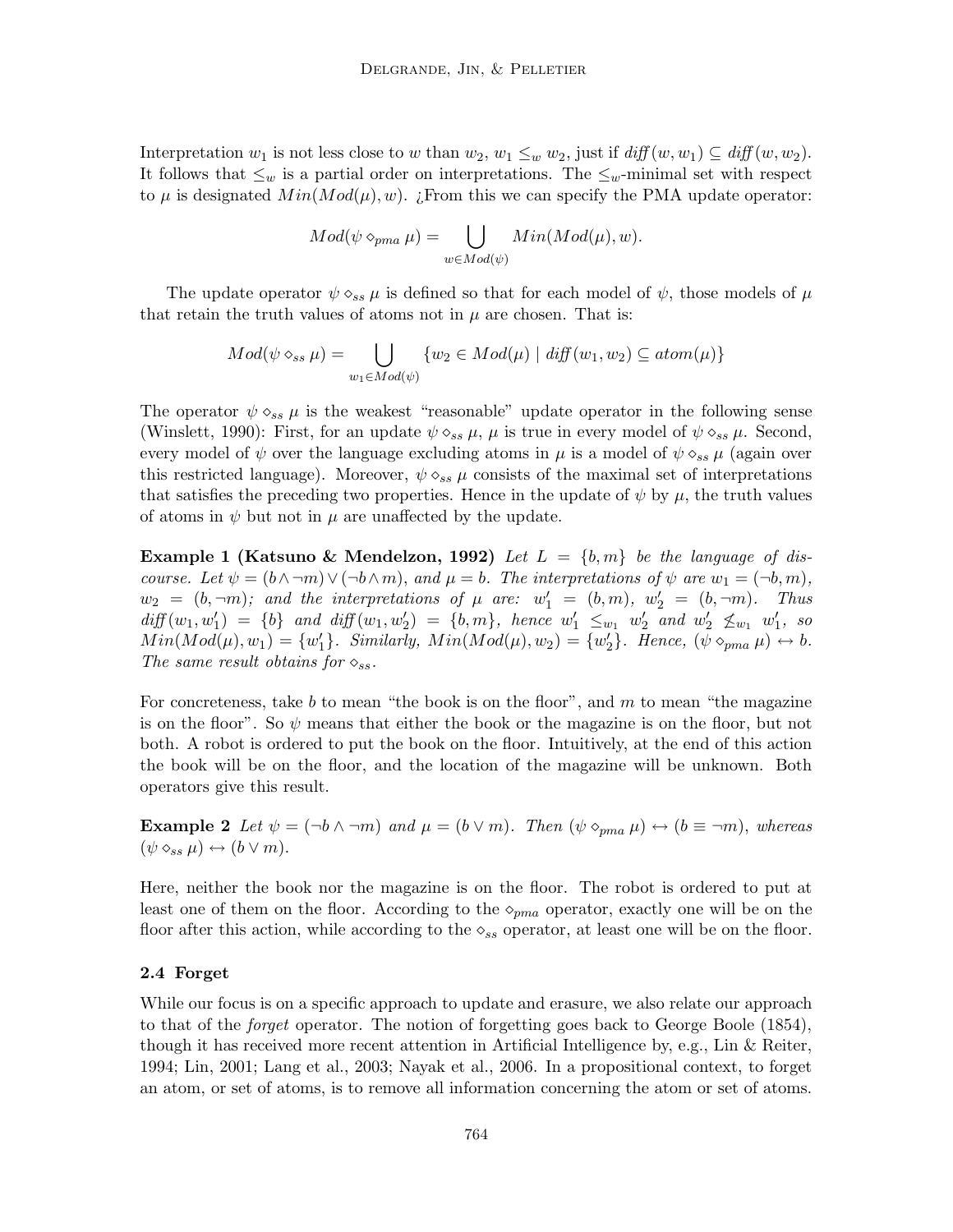It has been suggested (in Nayak et al., 2006) that forgetting corresponds to the removal of literals or atoms from the language of discourse in the case of propositional forgetting (i.e., 0-place predicate forgetting). In the more general case, it is seen as removing a predicate or relation from the language, and hence removing any further consequences that might have been due to this predicate's presence.

Let  $\psi[p/q]$  denote the formula  $\psi$  where all occurrences of atom p are replaced by q. Then the usual definition for forgetting (again, going back to Boole) atom  $p$  in  $\psi$  is given by  $\psi[p/\top] \vee \psi[p/\bot]$ . In order to forget a set of atoms Γ, one takes the disjunction of the substitution of all  $2^{|\Gamma|}$  combinations of  $\top$ ,  $\bot$  for elements of  $\Gamma$ .

We have the following definitions. For single atoms we basically follow Nayak et al. (2006); for sets of atoms we use the definition from (Lin & Reiter, 1994). To begin, the p-dual of an interpretation  $\omega$  is the interpretation like  $\omega$  but where the truth value assigned to p is changed to its negation. A set of interpretations is closed under p-duals just if, for any interpretation  $\omega$  in the set, the p-dual of  $\omega$  is also in the set.

**Definition 2** Given a set of interpretations  $\Omega$  and atom p, the operator  $\biguplus(\Omega, p)$  yields the least set of interpretations containing  $\Omega$  and closed under p-duals.

Given this, we can define forget for an atom and set of atoms, where the latter is defined recursively in terms of the former:

**Definition 3** Basis Case: Let  $\psi$  be a formula and p an atom. Then forget of p with respect to  $\psi$  is given by:

$$
Mod(\psi \odot p) = \biguplus (Mod(\psi), p)
$$
  
=  $Mod(\psi[p/\top] \vee \psi[p/\bot]).$ 

Inductive Case: Let  $\psi$  be a formula and  $\Gamma = \{p_1, \ldots, p_n\}$  a set of atoms. Then forget of  $\Gamma$  with respect to  $\psi$  is given by:

$$
\psi \odot \Gamma = (\psi \odot (\Gamma \setminus \{p_n\})) \odot p_n.
$$

For example,  $a \wedge (b \vee c) \odot a \leftrightarrow \neg a \wedge (b \vee c) \odot a \leftrightarrow b \vee c$ . (Given a knowledge base that has stored that Alberta is in Canada and also that either Vancouver is in British Columbia or Charlottetown is in Ontario, forgetting that Alberta is in Canada would yield that either Vancouver is in British Columbia or Charlottetown is in Ontario. This would be the same result if the initial knowledge base had that Alberta was not in Canada, but that either Vancouver is in British Columbia or Charlottetown is in Ontario.) For another example,  $(a \vee b) \odot a \leftrightarrow \top$ . This last example illustrates that forget is distinct from erasure, since a property of erasure is that if  $\psi$  does not imply  $\mu$  then  $(\psi \bullet \mu) \leftrightarrow \psi$  (Katsuno & Mendelzon, 1992).

#### 2.5 Belief Merging

Merging differs formally from the preceding three pictures of how knowledge bases are changed. The preceding operators had a knowledge base and a sentence that may need to occasion a change in the knowledge base. If one rephrases this in terms of agents, these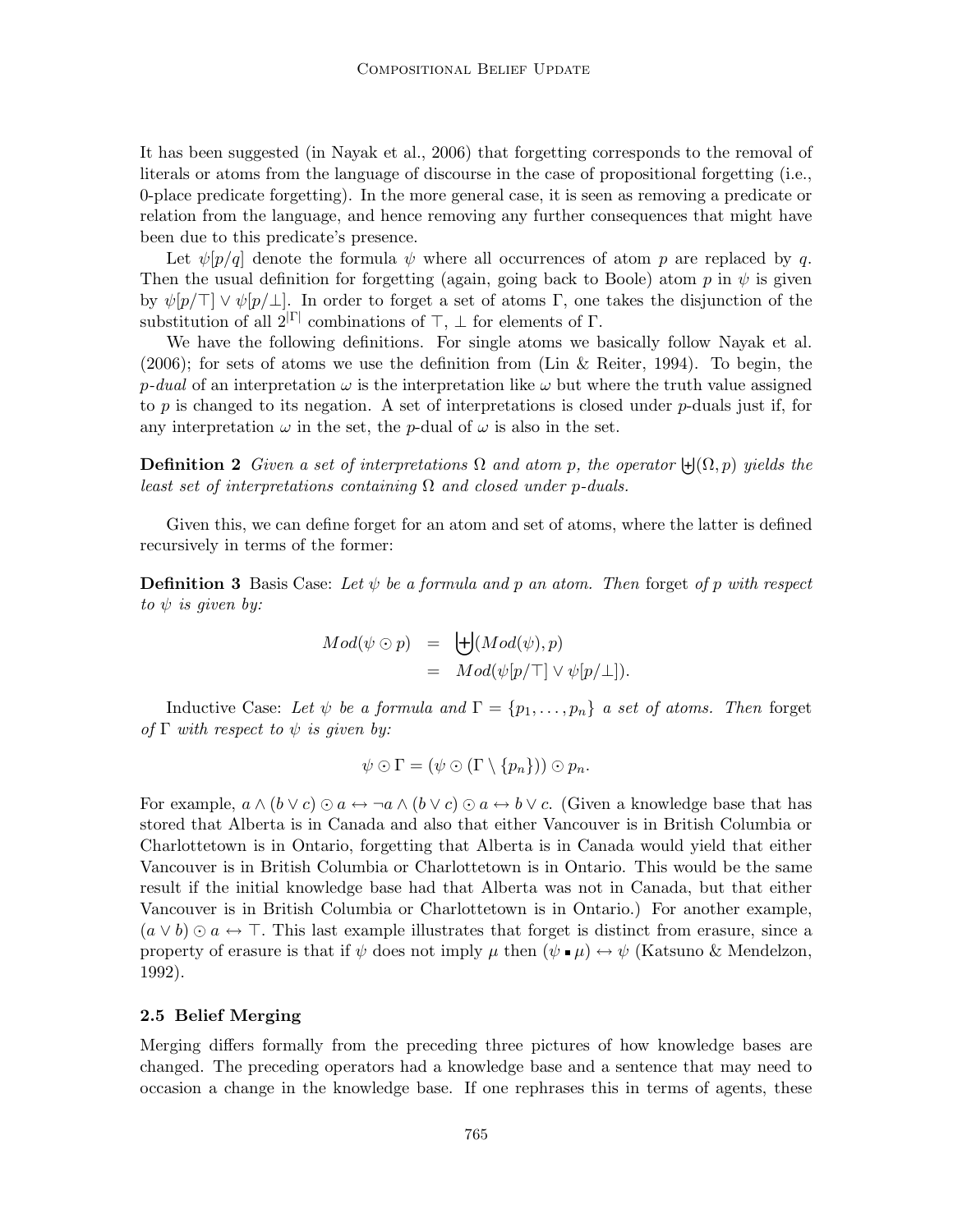other types of change postulate an agent, with a store of beliefs, who is now faced with a new belief that needs to be accommodated. In the case of merging, however, we start with many belief sets that need all to be dealt with in some way that yields "the best, overall" single belief state. In terms of agents, again, we have here a number of agents, each with a belief set, and we are trying to construct that belief set which best represents the total beliefs of the community of agents. So, rather than being a function that maps a belief set and a sentence onto a belief set, it is instead a function that maps a number of belief sets into a single one. Following our earlier practice of representing belief sets by a single formula (in the manner of Katsuno & Mendelzon, 1992), we can see that the earlier rationales for belief change envision it as a function  $L \times L \to L$ , whereas merging envisions a function  $L \times L \times ... \times L \rightarrow L$ . Note that the general case allows for some of the knowledge bases on this list to be identical to one another, thus the list is actually a multi-set (bag).

The goal in merging, then, is to construct, from a finite list of knowledge bases  $E$ , some appropriate, single "merged" knowledge base. Despite this formal difference from the earlier three types of belief change, we nevertheless include a discussion here because of the conceptual similarities that hold between merging and any of the other versions of belief change. Indeed, it seems plausible to suggest that merging might be definable in terms of the others, or maybe that it is some sort of generalization of the others. In these cases, our considerations about compositionality of belief change operators may be relevant.

Definition 4 A knowledge set is a multi-set (bag) of knowledge bases.

**Definition 5** If E is a knowledge set, then  $\bigwedge E$  is the conjunction of the formulas representing all the knowledge bases that are in E.

Konieczny and Pino Pérez (1998, 2002) proposed the following  $M$ -principles to govern all merging operators. A merge function  $\triangle$  is a function from a knowledge set E to a knowledge base  $\Delta(E)$  satisfying the following postulates, where  $\Box$  is multiset union.<sup>5</sup>

- $(M1) \triangle (E)$  is consistent
- (M2) If  $\bigwedge E$  is consistent then  $\bigtriangleup(E) = \bigwedge E$ .
- (M3) If  $E_1$  and  $E_2$  are knowledge sets such that  $E_1 \leftrightarrow E_2$ , then  $\Delta(E_1) \leftrightarrow \Delta(E_2)$
- (M4) If  $K_1$  and  $K_2$  are knowledge bases that are not mutually consistent, then  $\Delta(K_1 \sqcup$  $K_2$ )  $\nvdash K_1$
- (M5)  $\Delta(E_1) \wedge \Delta(E_2) \vdash \Delta(E_1 \sqcup E_2)$
- (M6) If  $\Delta(E_1) \wedge \Delta(E_2)$  is consistent, then  $\Delta(E_1 \sqcup E_2) \vdash \Delta(E_1) \wedge \Delta(E_2)$

Some of these merging postulates have been contested: For example, Meyer (2000) argued that  $\overline{M4}$  and  $\overline{M6}$  should be rejected. (He argues this on the grounds that there are many plausible merging operations that do not obey these postulates).

<sup>5.</sup> For simplicity, we list the postulates of (Konieczny & Pino Pérez, 1998), which do not include integrity constraints.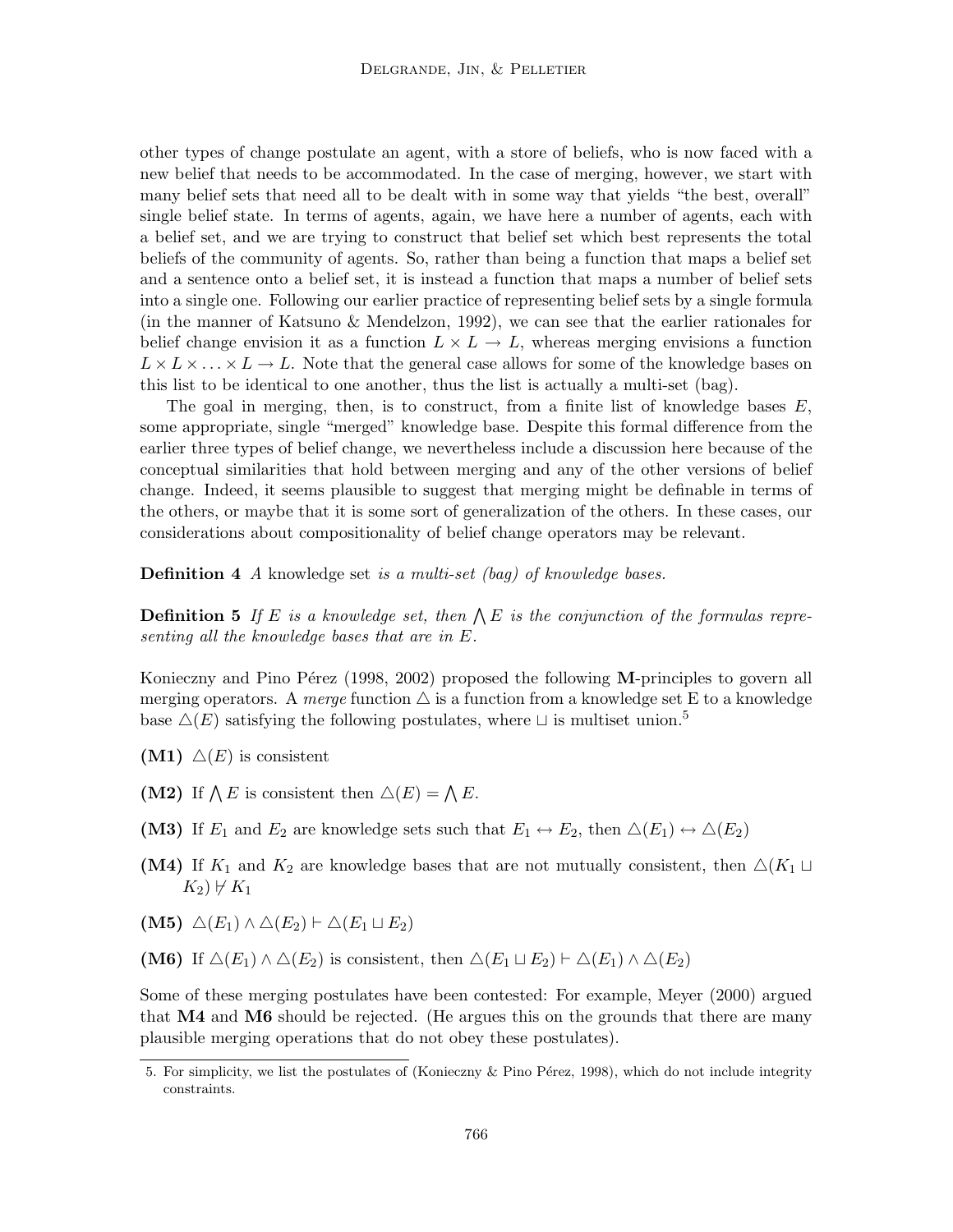A natural method for determining whether a formula  $\phi$  should be in the merged knowledge base is to determine whether it appears in the majority of the members of the knowledge set that is being merged ("the merged knowledge base should allow the opinion of the majority to prevail"). Liberatore and Schaerf (1998) introduced the method of arbitration, whereby the goal is to adopt as many different opinions as possible from the members of the knowledge set ("try to take as many differing opinions as possible into account"). Konieczny and Pino Pérez (1998) proved that there is no arbitration operator (at least, not of the sort that they characterize) that obeys  $M1 - M6$ <sup>6</sup> The interplay between various merging operations and the ability of an agent to hide, lie, or otherwise camouflage its preferences from other agents as they try to construct a merged knowledge base has been surveyed in Everaere et al. (2007).

# 3. The Approach

This section discusses our approach. Following intuitions and motivation of the formal approach, we introduce compositional update and, subsequently, erasure. We also consider the notion of compositional belief revision, but conclude that, at least with respect to our specific approach, there is no separate, distinct, notion of compositional revision. Analysis of properties of these operators is covered in the next section.

#### 3.1 Intuitions

Our goal is to define update operators in a compositional fashion so that, for updating by formula  $\mu$ , update is defined in terms of the syntactic components of  $\mu$ . The general idea behind update is that for  $\psi \circ \mu$ , each model of  $\psi$  is replaced by the "closest" model(s) in  $\mu$ (Katsuno & Mendelzon, 1992). In our approach, the notion of "close" for each model of  $\psi$  is determined in part by the syntactic structure of  $\mu$ . That is,  $\mu$  is recursively decomposed; the resulting (base case) literals are used to determine models of the update by sets of literals; and the results are combined depending on the connective(s) in  $\mu$ .

Consider how this may be carried out. We are given a knowledge base  $\psi$  and a sentence  $\mu$ , and we wish to determine a new knowledge base where  $\mu$  is believed. For a base case,  $\mu = l$  is a literal, and we wish to update the knowledge base  $\psi$  by literal l. If  $\psi$  implies l then we need do nothing. If  $\psi$  does not imply l, then we wish to arrive at a knowledge base in which  $l$  is believed. That is, we want to change the knowledge base only enough so that it entails l. Clearly, we can do this by replacing each model  $\omega$  of  $\psi$  by the interpretation  $\omega' = (\omega \downarrow \{l\}) \cup \{l\}.$ <sup>7</sup> Thus, we would have that every resulting interpretation entails l.

Consider next updating a knowledge base  $\psi$  by a conjunction of literals  $\mu = l_1 \wedge l_2$ . A knowledge base in which  $l_1 \wedge l_2$  is believed will, obviously, be one in which every model of the knowledge base entails both  $l_1$  and  $l_2$ . We carry this out by replacing each interpretation  $\omega \in Mod(\psi)$  with an interpretation  $\omega' = (\omega \downarrow \{l_1, l_2\}) \cup \{l_1, l_2\}$ . There is a limiting case that needs to be taken care of, where  $l_1$  is  $\overline{l_2}$ . In this situation, there is no interpretation in which  $l_1$ ,  $l_2$  are true, and in this case  $\omega'$  does not exist, reflecting an attempt to update by an inconsistent formula.

<sup>6.</sup> This forms a part of the rationale for Meyer (2000, 2001) to deny M4 and M6.

<sup>7.</sup> To be clear, if  $\omega \models l$  then  $\omega' = \omega$ ; and if  $\omega \not\models l$  then  $\omega'$  is like  $\omega$  but with l replacing its complement.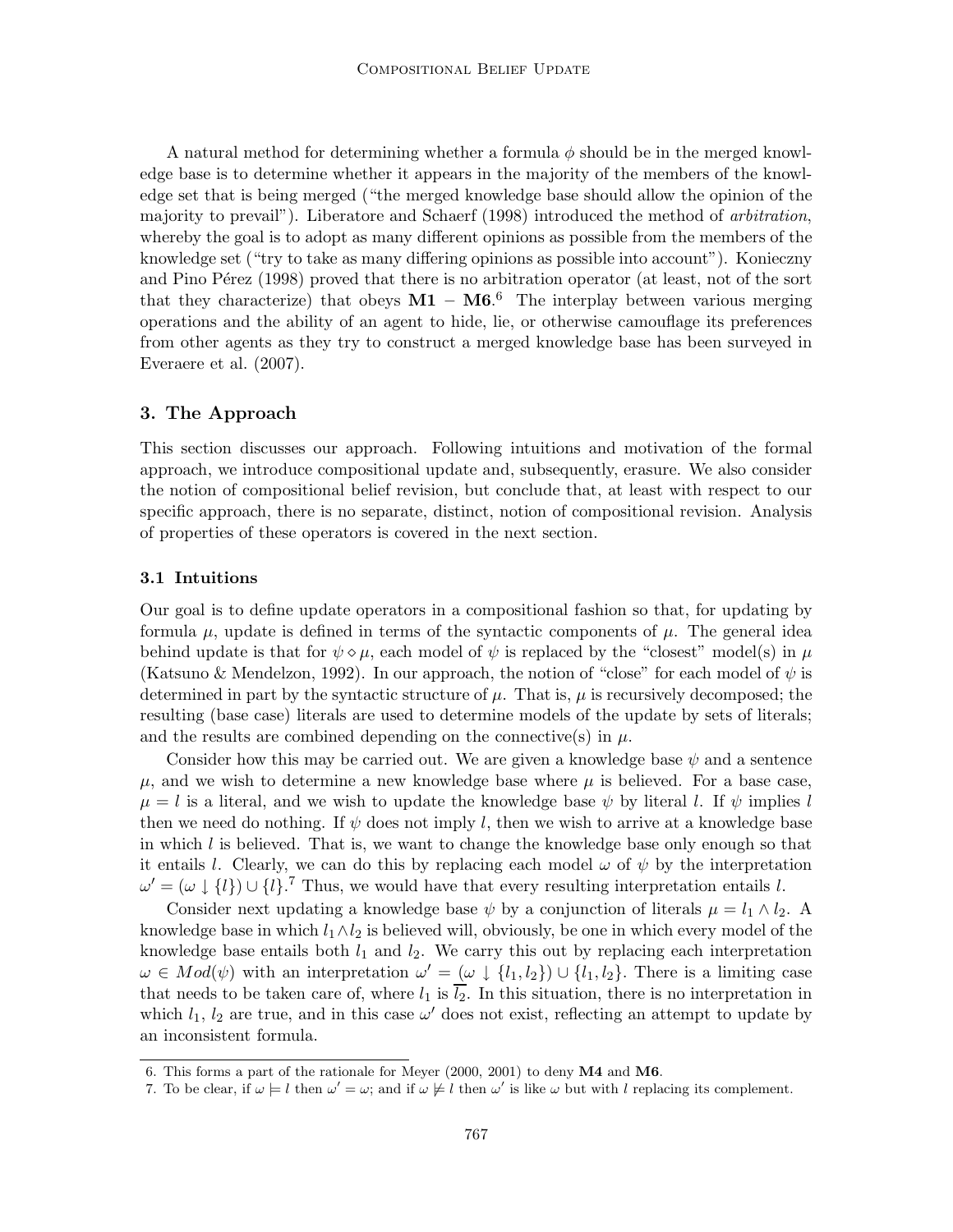To update a knowledge base  $\psi$  by a disjunction of literals  $\mu = l_1 \vee l_2$ , we want to modify models of  $\psi$  so that at least one of  $l_1$  or  $l_2$  is true. Consider  $\omega \in Mod(\psi)$  such that  $\omega \not\models l_1 \vee l_2$ . Then  $\omega_1 = (\omega \downarrow \{l_1\}) \cup \{l_1\}$  is an interpretation that involves the least change to  $\omega$  in which  $l_1$  is true, while  $\omega_2 = (\omega \downarrow \{l_2\}) \cup \{l_2\}$  does the same for  $l_2$ . Arguably then  $\omega$ should be replaced by  $\omega_1$  and  $\omega_2$ .

Last, we generalize the above considerations to deal with arbitrary formulas. So to update by a disjunction of formulas, we recursively determine the update given by the individual disjuncts and return the union of the resulting sets of interpretations.

#### 3.2 A Compositional Update Operator

Based on the preceding intuitions, we define an update operator  $\diamond_c$ . We begin with some preliminary definitions. In the following, UL is a function from an interpretation  $\omega$  and finite set of formulas  $\Gamma$  to a set of interpretations. Informally,  $\omega$  is a model of the knowledge base and Γ is a set of formulas resulting from the partial decomposition of a formula for update. The value of UL is the set of interpretations closest to  $\omega$ , according to Γ. To ease notation, in the case of a single formula we sometimes write  $UL(\omega, \mu)$  for  $UL(\omega, {\mu})$ .

**Definition 6** For interpretation  $\omega$  and finite  $\Gamma \subseteq L$ , define  $UL(\omega, \Gamma)$  as follows:

1. If  $\Gamma \subseteq Lits$  then

$$
UL(\omega, \Gamma) = \begin{cases} \{(\omega \downarrow \Gamma) \cup \Gamma\} & \text{if } \Gamma \nvdash \bot \\ \emptyset & \text{otherwise} \end{cases}
$$

\n- \n
$$
2. \, If \, \Gamma = \{ \alpha \wedge \beta \} \cup \Gamma' \, then \, UL(\omega, \Gamma) = UL(\omega, \{ \alpha, \beta \} \cup \Gamma')
$$
\n
\n- \n $3. \, If \, \Gamma = \{ \alpha \vee \beta \} \cup \Gamma' \, then \, UL(\omega, \Gamma) = UL(\omega, \{ \alpha \} \cup \Gamma') \cup UL(\omega, \{ \beta \} \cup \Gamma')$ \n
\n- \n $4. \, If \, \Gamma = \{ \neg(\alpha \vee \beta) \} \cup \Gamma' \, then \, UL(\omega, \Gamma) = UL(\omega, \{ \neg \alpha, \neg \beta \} \cup \Gamma')$ \n
\n- \n $5. \, If \, \Gamma = \{ \neg(\alpha \wedge \beta) \} \cup \Gamma' \, then \, UL(\omega, \Gamma) = UL(\omega, \{ \neg \alpha \} \cup \Gamma') \cup UL(\omega, \{ \neg \beta \} \cup \Gamma')$ \n
\n- \n $6. \, If \, \Gamma = \{ \neg \neg \alpha \} \cup \Gamma' \, then \, UL(\omega, \Gamma) = UL(\omega, \{ \alpha \} \cup \Gamma')$ \n
\n

It is worth noting that the recursion steps of the above definition resemble closely the procedure which we use to convert a formula to its disjunctive normal form. Before defining update in terms of this operator, we first investigate some of its properties. Foremost, we need to show that UL is well-defined. That is, in specifying  $UL(\omega, \Gamma)$ , the definition is phrased in terms of some member of  $\Gamma$ ; it needs to be shown that the order in which elements are "selected" in the recursion does not affect the result.

Theorem 1 UL is well-defined.

The next two results reflect the influence of the structure of a formula on the recursive decomposition in the definition of UL.

**Theorem 2**  $UL(\omega, \Gamma) = UL(\omega, nnf(\Lambda \Gamma)).$ 

**Theorem 3**  $UL(\omega, \Gamma) = UL(\omega, dnf(\Lambda \Gamma)).$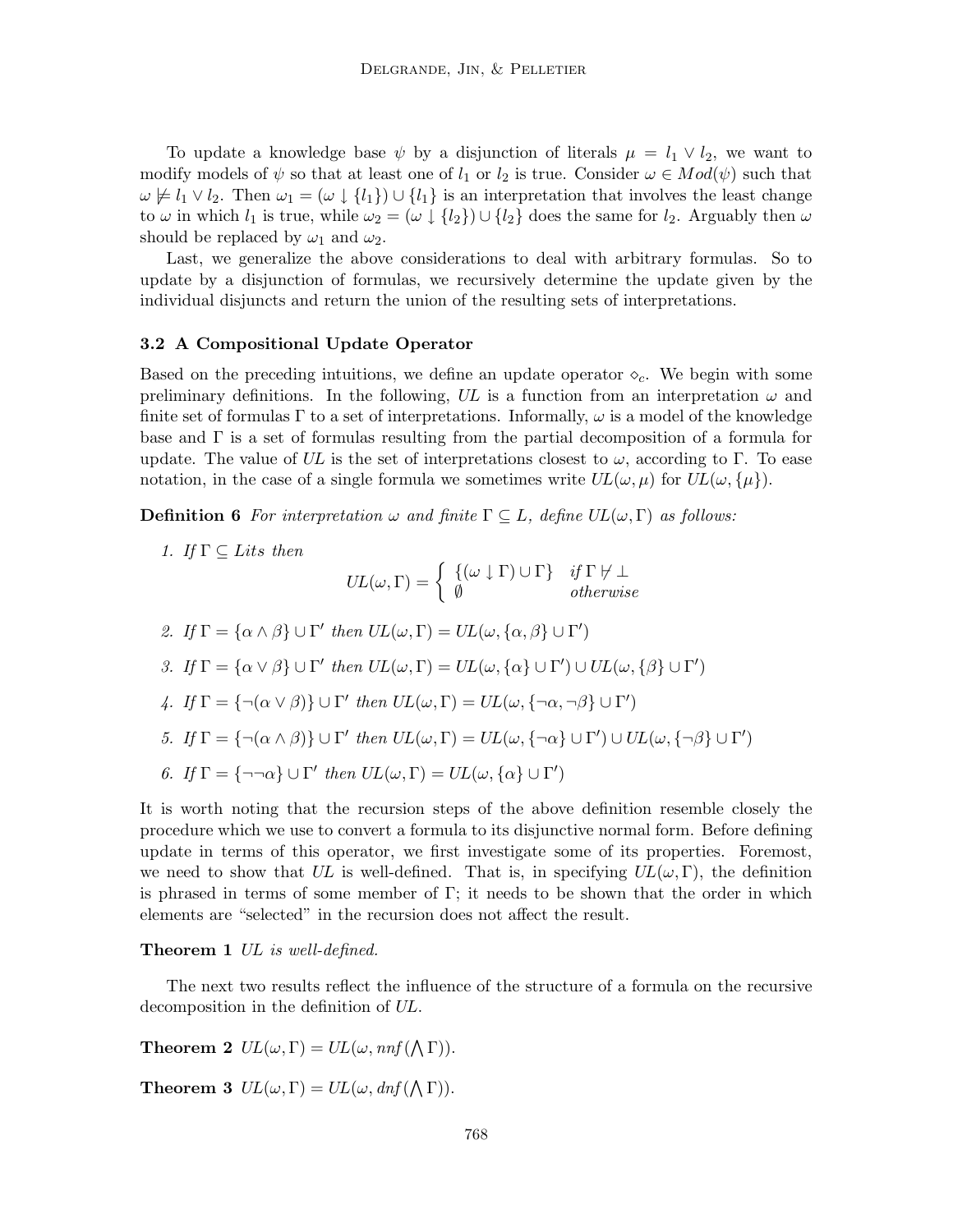Note that a similar result does not extend to conjunctive normal form. A counterexample is given by the following:

$$
UL(\omega, \{a \lor (b \land c)\}) = UL(\omega, \{a\}) \cup UL(\omega, \{b, c\})
$$
  
\n
$$
\neq UL(\omega, \{a\}) \cup UL(\omega, \{a, c\}) \cup UL(\omega, \{b, a\}) \cup UL(\omega, \{b, c\})
$$
  
\n
$$
= UL(\omega, \{a, a \lor c\}) \cup UL(\omega, \{b, a \lor c\})
$$
  
\n
$$
= UL(\omega, \{(a \lor b), (a \lor c)\})
$$
  
\n
$$
= UL(\omega, \{(a \lor b) \land (a \lor c)\}).
$$

We consider next a couple of fundamental properties of  $UL$ :

**Theorem 4** For every  $\mu \in \Gamma$  and  $w' \in UL(\omega, \Gamma)$  we have  $w' \models \mu$ .

**Theorem 5**  $UL(\omega, \Gamma) = \emptyset$  iff  $\Gamma \vdash \bot$ .

We next define our update operator directly in terms of  $UL$ .

# Definition 7

 $Mod(\psi \circ_c \mu) = {\omega' \mid \omega' \in UL(\omega, {\{\mu\}}), \omega \in Mod(\psi)}.$ 

Recall Example 1 in which  $\mu = b$  and  $\psi = (b \wedge \neg m) \vee (\neg b \wedge m)$ . We have that  $Mod(\psi \diamond_c)$  $\mu$ ) = { $\omega' \mid \omega' \in UL(\omega, {\mu}), \omega \in Mod(\psi)$ } = { $(\omega \downarrow {\{b\}}) \cup {\{b\}} \mid \omega \in Mod(\psi)$ }. Thus,  $Mod(\psi \circ_{c} \mu) = \{\{b, \neg m\}, \{b, m\}\}\$ , and so  $(\psi \circ_{c} \mu) \leftrightarrow b$ . This is the same result as we obtain with both Winslett's approaches.<sup>8</sup>

For Example 2, where  $\psi = \neg b \land \neg m$  and  $\mu = (b \lor m)$ , we obtain  $Mod(\psi \circ_c \mu) =$  $\{\{b, \neg m\}, \{\neg b, m\}\}.$  In this case, our update operator behaves the same as  $\diamond_{pma}$ , but differently from  $\diamond_{ss}$ .

We can similarly define an erasure operator via UL. To erase  $\mu$  from  $\psi$ , and in analogy to the Harper Identity, one can update by  $\neg \mu$  and add the result to  $\psi$ . Thus:

## Definition 8

 $Mod(\psi \bullet_{c} \mu) = Mod(\psi) \cup {\omega' \mid \omega' \in UL(\omega, {\neg \mu}), \omega \in Mod(\psi)}.$ 

We get the results:

# Theorem 6

$$
\psi \diamond_c \mu \leftrightarrow (\psi \bullet_c \neg \mu) \wedge \mu \n\psi \bullet_c \mu \leftrightarrow \psi \vee (\psi \diamond_c \neg \mu).
$$

<sup>8.</sup> We note however that these approaches differ. Specifically, the PMA update operator satisfies all of the KM postulates, whereas our operator does not; see Section 4 for details.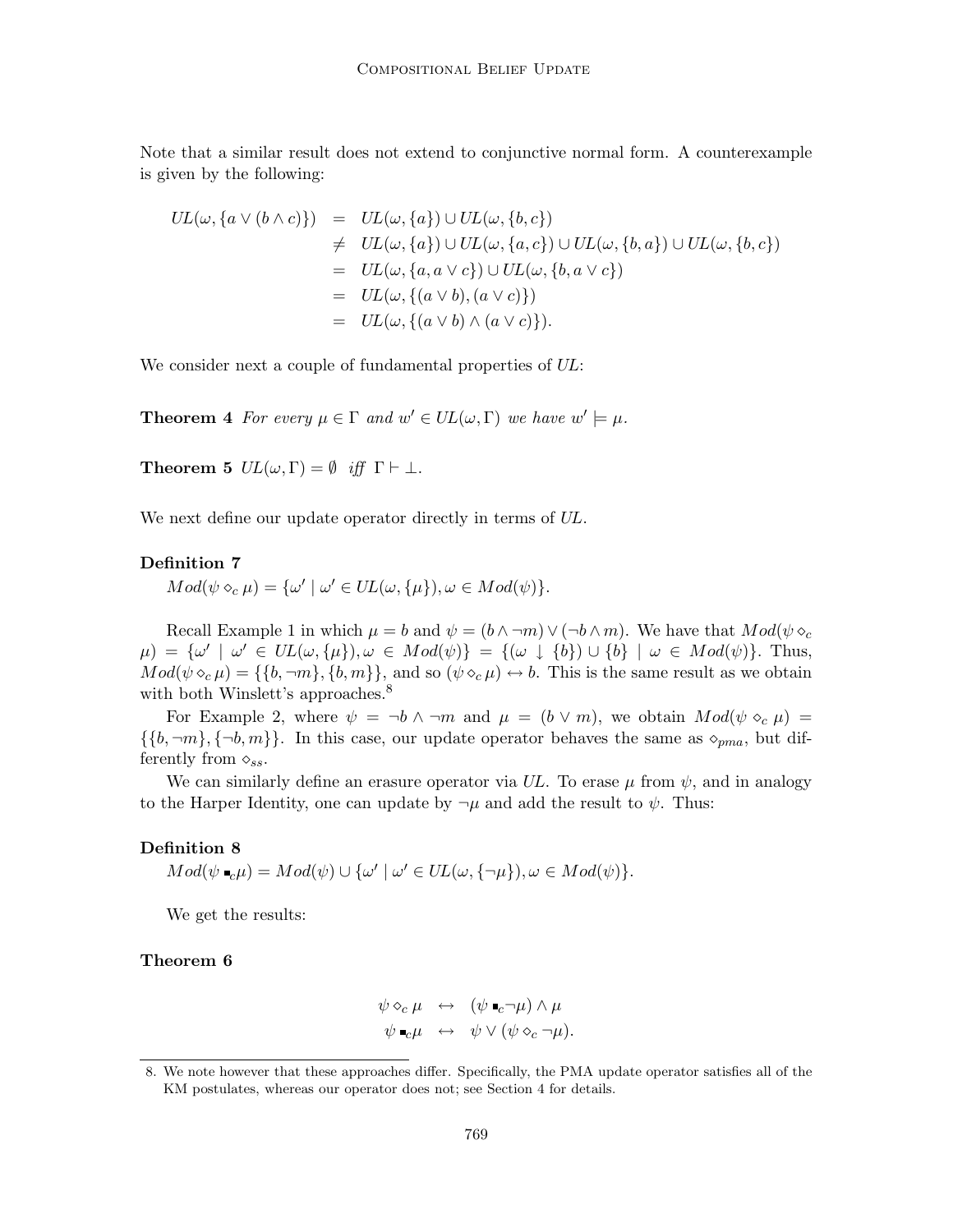# 3.3 Erasure

In Definition 8 we defined a dual to update, called *erasure*, directly in terms of UL. We can equally well define a function analogous to  $UL$ , call it  $EL$ , to directly define an erasure operator from first principles. We do this now, toward such a definition of erasure. Briefly, our motivation is: if we want to erase  $\mu$  as a consequence of  $\psi$ , then semantically we want to add interpretations to the models of  $\psi$ . If  $\mu$  corresponds to a single literal, then for each model of  $\psi$  we would want to add an interpretation in which l was replaced by l. If  $\mu$ corresponds to a conjunction, then  $\mu$  can be erased by erasing either of the conjuncts; if  $\mu$ corresponds to a disjunction, then to erase  $\mu$  both disjuncts must be erased. By continuing in this fashion we obtain the following definition:

**Definition 9** For interpretation  $\omega$  and finite  $\Gamma \subseteq L$ , define  $EL(\omega, \Gamma)$  as follows:

- 1. If  $\Gamma \subseteq Lits$  then  $EL(\omega, \Gamma) = \begin{cases} \ \{(\omega \downarrow \Gamma) \cup \overline{\Gamma}\} & \text{if } \bigvee \Gamma \not\vdash \top \ \end{cases}$ ∅ otherwise
- 2. If  $\Gamma = {\alpha \wedge \beta} \cup \Gamma'$  then  $EL(\omega, \Gamma) = EL(\omega, {\alpha} \cup \Gamma') \cup EL(\omega, {\beta} \cup \Gamma')$
- 3. If  $\Gamma = {\alpha \vee \beta} \cup \Gamma'$  then  $EL(\omega, \Gamma) = EL(\omega, {\alpha, \beta} \cup \Gamma')$
- 4. If  $\Gamma = \{\neg(\alpha \vee \beta)\}\cup \Gamma'$  then  $EL(\omega, \Gamma) = EL(\omega, \{\neg \alpha\} \cup \Gamma') \cup EL(\omega, \{\neg \beta\} \cup \Gamma')$
- 5. If  $\Gamma = {\neg(\alpha \wedge \beta)} \cup \Gamma'$  then  $EL(\omega, \Gamma) = EL(\omega, {\neg \alpha, \neg \beta} \cup \Gamma')$
- 6. If  $\Gamma = {\neg \neg \alpha} \cup \Gamma'$  then  $EL(\omega, \Gamma) = EL(\omega, {\alpha} \cup \Gamma')$

The following results are analogous to Theorems 2 and 3; note the occurrence of cnf in Theorem 8, in contrast to *dnf* in Theorem 3.

**Theorem 7**  $EL(\omega, \Gamma) = EL(\omega, nnf(\Lambda \Gamma)).$ 

**Theorem 8**  $EL(\omega, \Gamma) = EL(\omega, cnf(\Lambda \Gamma)).$ 

We can now directly define an erasure operator  $\mathcal{L}'$  in terms of EL:

**Definition 10**  $Mod(\psi \bullet_{c}' \mu) = Mod(\psi) \cup {\omega' \mid \omega' \in EL(\omega, {\{\mu\}}), \omega \in Mod(\psi)}$ 

Unsurprisingly, this notion of erasure and that given in Definition 8 are equivalent. We show this by first establishing the following result:

**Lemma 1** For interpretation  $\omega$  and  $\Gamma \subseteq L$ , we have  $EL(\omega, \Gamma) = UL(\omega, {\neg \Lambda \Gamma})$ 

¿From this, it follows that our notions of erasure as given via the Harper Identity, and by direct definition via Definition 9 coincide:

Theorem 9  $\psi \bullet_{c} \mu \leftrightarrow \psi \bullet_{c}^{\prime} \mu$ .

Hence we just use the symbol  $\bullet_c$  for erasure. As a corollary, Theorem 9 also establishes the well-definedness of  $\mathbb{R}^{7.9}_{c}$ 

<sup>9.</sup> That is, since UL is well-defined (Theorem 1), so is  $\bullet_c$  (Definition 8) and hence so is  $\bullet_c'$  by the above equivalence.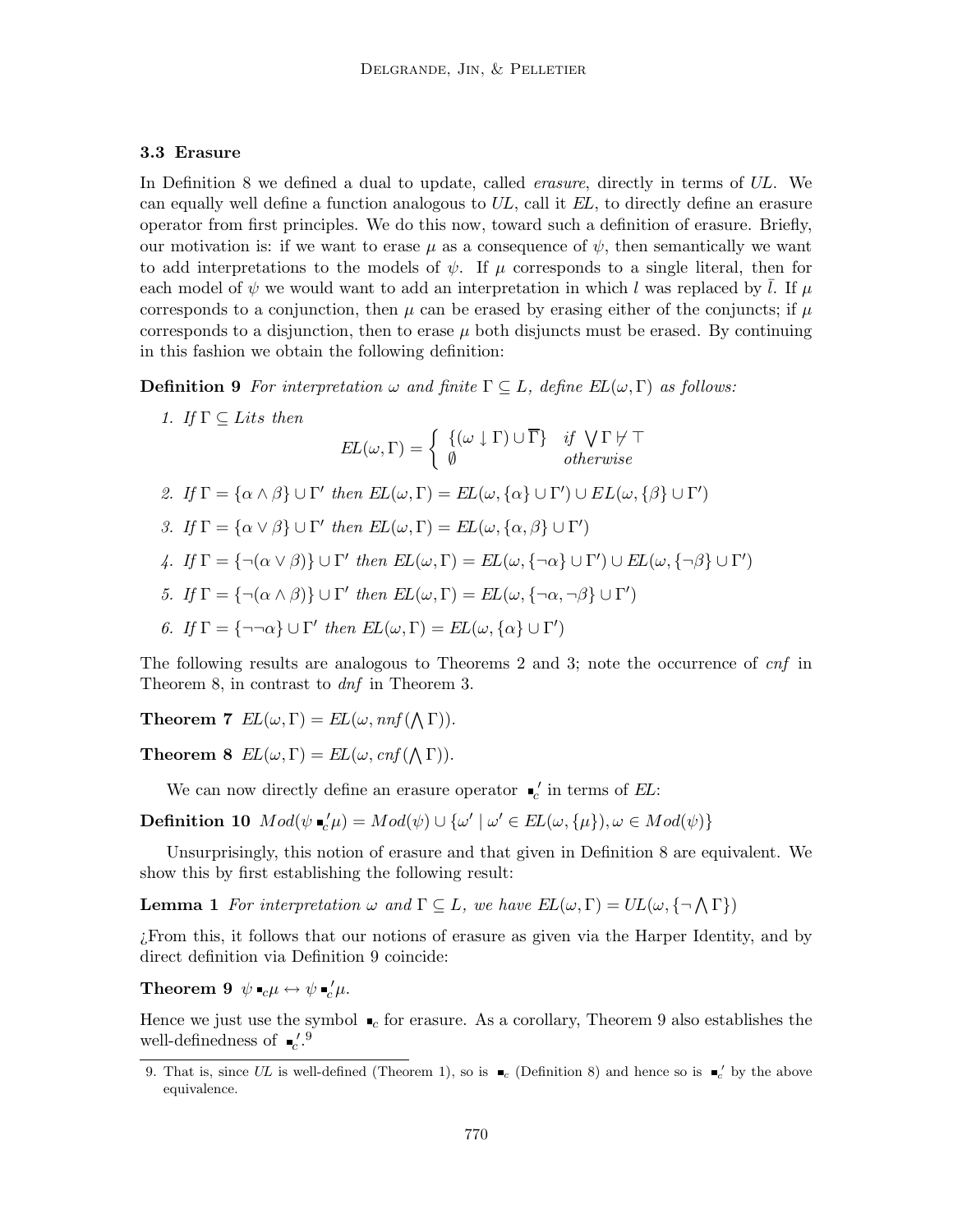# 3.4 Revision

In this section we consider extending the compositional approach to belief revision. To begin, it might be pointed out that there is nothing about the underlying motivation that makes  $\diamond_c$  an update operator, and this point suggests that  $\diamond_c$  might also be regarded as a revision operator, albeit with weak properties. However, regardless of intuitions, the recursive decomposition implicit in Definition 6 yields an operator with update-like properties, in that for sentence for update  $\mu$ , one effectively deals with the models of the disjuncts in  $dn f(\mu)$ . For revision, in contrast, the intuition is that one deals with models of  $\mu$  that are (in some sense) closest to those of the knowledge base  $\psi$ . Hence, the operator  $\diamond_c$  is not really appropriate as a revision operator.

This suggests a possibly-feasible approach to defining compositional revision: To define a revision  $\psi * \mu$ , one first uses the operator  $\diamond_c$  to find a candidate set of models of  $\mu$ , and then employs some distance function to determine the subset of these models that are closest to models of  $\psi$  as a whole. That is, for formulas  $\psi$ ,  $\mu$ , an update of  $\psi$  by  $\mu$  is defined (in one fashion or another) with respect to all the models of  $\psi$ . For revision in contrast, a definition of the revision of  $\psi$  by  $\mu$  makes reference to only a *subset* of the models of  $\psi$ , those that are closest (in some sense) to the models of  $\mu$ . In this sense then, update is a logically weaker operator than revision. Thus a revision operator can be defined with respect to  $\psi$  and  $\mu$  by first applying some (compositional) update operator to get a candidate set of models of  $\mu$ . This set can then be "filtered", by removing those models that are not of minimal distance to the closest models of  $\psi$ . So depending on the notion of distance employed, one might expect to obtain different revision operators for a given compositional update operator.

There are two common notions of distance that are used for model-based belief change, one based on set containment and the other on cardinality. In the first case, for formulas  $\alpha, \beta$ , define

$$
\Delta^{\min}(\alpha,\beta) = \min_{\subseteq} (\{M_1 \Delta M_2 \mid M_1 \in Mod(\alpha), M_2 \in Mod(\beta)\}),
$$

where for sets A and B,  $A\Delta B$  is the symmetric difference of A and B. Satoh's (1988) revision operator  $\psi *_{S} \mu$  is defined as follows.

#### Definition 11

$$
Mod(\psi *_{S} \mu) = \{ w' \in Mod(\mu) \mid \exists w \in Mod(\psi), w \Delta w' \in \Delta^{\min}(\psi, \mu) \}.
$$

For example, let  $\psi = a \wedge b \wedge c$  and let  $\mu = \neg a \vee (\neg b \wedge \neg c)$ . Then  $\psi *_{S}\mu = (\neg a \wedge b \wedge c) \vee (a \wedge \neg b \wedge \neg c)$ .

We can define a corresponding compositional revision operator as follows:

## Definition 12

$$
Mod(\psi * \mu) = \{ w' \mid w' \in UL(w, \{\mu\}), \text{ where } w \in Mod(\psi), w\Delta w' \in \Delta^{\min}(\psi, \mu) \}.
$$

However, it turns out that this revision operator in fact coincides the Satoh revision operator:

**Theorem 10**  $\psi * \mu \leftrightarrow \psi *_{S} \mu$ .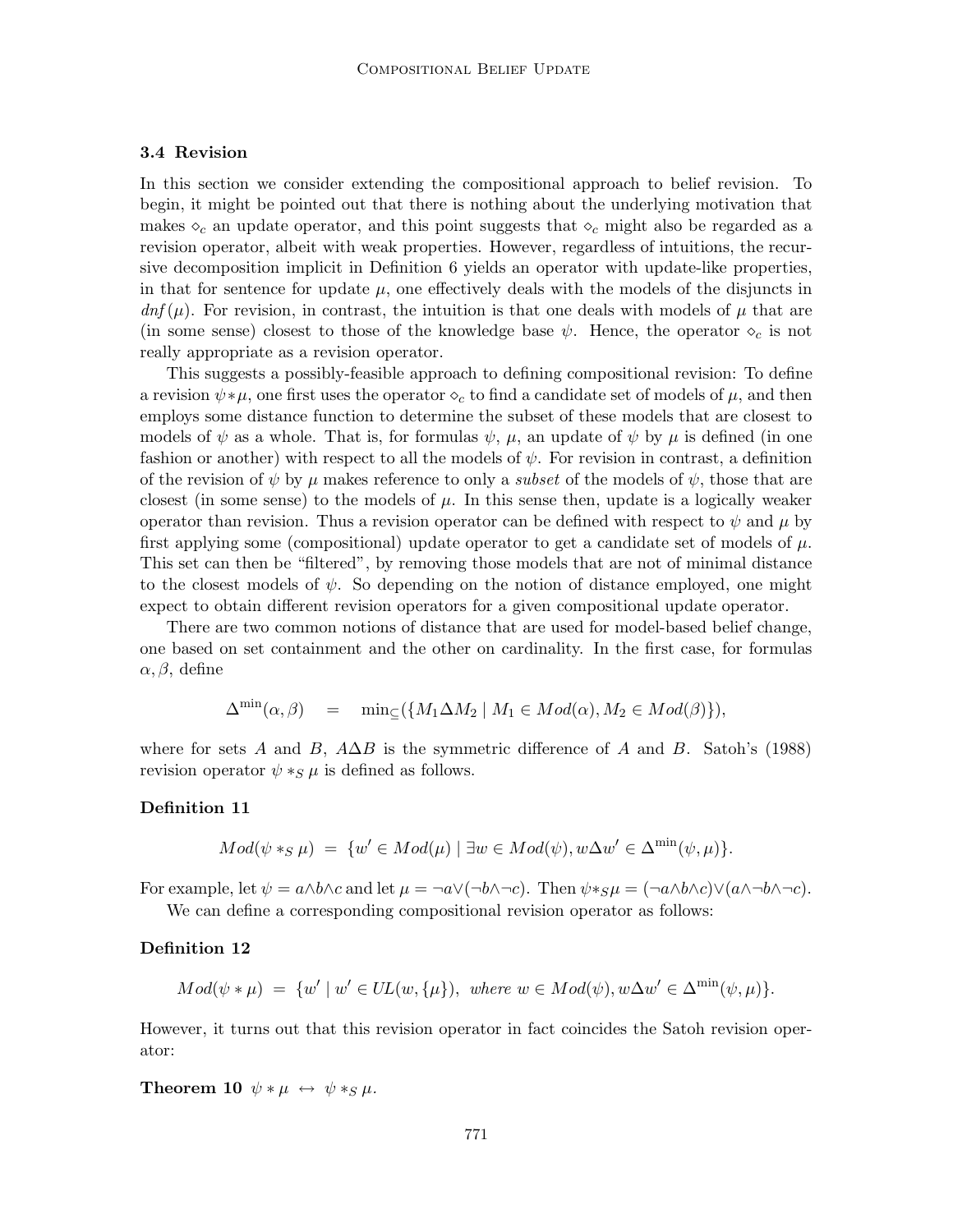It follows as a straightforward corollary that if we use a distance metric based on the number of differing propositional symbols between two interpretations, we obtain the revision operator of  $(Dalal, 1988).$ <sup>10</sup> So in the obvious approaches to compositional revision, we do not obtain new revision operators; which is to say, the recursive decomposition in the definition of UL does not serve to select among models of  $\mu$  in any interesting sense with respect to revision.

However, these considerations do lead to one interesting result, and that is they point the way to algorithms that may more efficiently compute the Satoh or Dalal revision: To compute the Satoh revision for example, one can use Definition 6 to determine a relevant subset of models of  $\mu$ , and then use  $\Delta^{\min}(\psi,\mu)$  to determine the closest subset of these models to the set of models of  $\psi$ . As we discuss in Section 5, this initial filtering of models of  $\mu$  may be done efficiently in certain syntactically-restricted cases.

# 4. Analysis of Compositional Update and Erasure

To start, we consider which of the Katsuno-Mendelzon update postulates our operator satisfies. We do not consider the set of corresponding compositional erasure postulates, since the results are analogous to those of the update postulates, and so are of limited additional interest. After considering the update postulates, we further explore the update and erasure operators, including properties resulting from the restriction of the syntactic form of the formula for update, and a comparison to related approaches.

#### Theorem 11  $\diamond_c$  satisfies U1, U3, U5, U7, U8.

For a counterexample to U2, consider the first example given above, illustrating the approaches of Winslett, where for  $\psi \diamond_c \mu$  we have  $\psi = (b \wedge \neg m) \vee (\neg b \wedge m)$  and  $\mu = b \vee m$ . In our approach, for the update (as given in Definition 7) the first disjunct of  $\mu$  viz., b, yields interpretations  $\{b, \neg m\}$  and  $\{b, m\}$  and the update by the second disjunct, m, gives interpretations  $\{b,m\}$  and  $\{\neg b,m\}$ . Hence  $\psi \diamond_c (b \vee m)$  is characterized by the interpretations  $\{b,m\},\ \{b,\neg m\},\ \text{and}\ \{\neg b,m\}\ \text{and so we get}\ \psi \diamond_c (b\vee m) \leftrightarrow (b\vee m)$ . **U2** would dictate that the result be  $\psi$ ; however, the above example suggests that **U2** is problematic in the context of update. To borrow an example from other works (Herzig & Rifi, 1999; Brewka & Herzberg, 1993), suppose an agent believes  $p$  (that a certain coin shows heads). Now the world changes because of a toss of this coin (where the agent does not see the result). Letting  $\neg p$  be that the coin shows tails, we note that the agent should believe  $(p \lor \neg p)$ . Yet note that  $p \vdash (p \lor \neg p)$ ; so U2 would stipulate that  $p \diamond (p \lor \neg p)$  should be p, contrary to what we want. The operator  $\diamond_c$ , on the other hand, includes an additional model. This appears to make sense, because by updating by  $b \vee m$  we are really telling the knowledge base that the world has changed so that one of  $b \wedge m$  or  $b \wedge \neg m$  or  $\neg b \wedge m$  is true. Thus, in this case the update operator behaves like the *Gricean* belief change operator of Delgrande, Nayak, and Pagnucco (2005), where the goal is to incorporate all and only the new information.

<sup>10.</sup> That is, for fixed formulas, any model of the Dalal revision is a model of the Satoh revision. Rephrasing Definitions 11 and 12 for cardinality-based distance gives a result analogous to Theorem 10 for Dalal revision. We omit the details.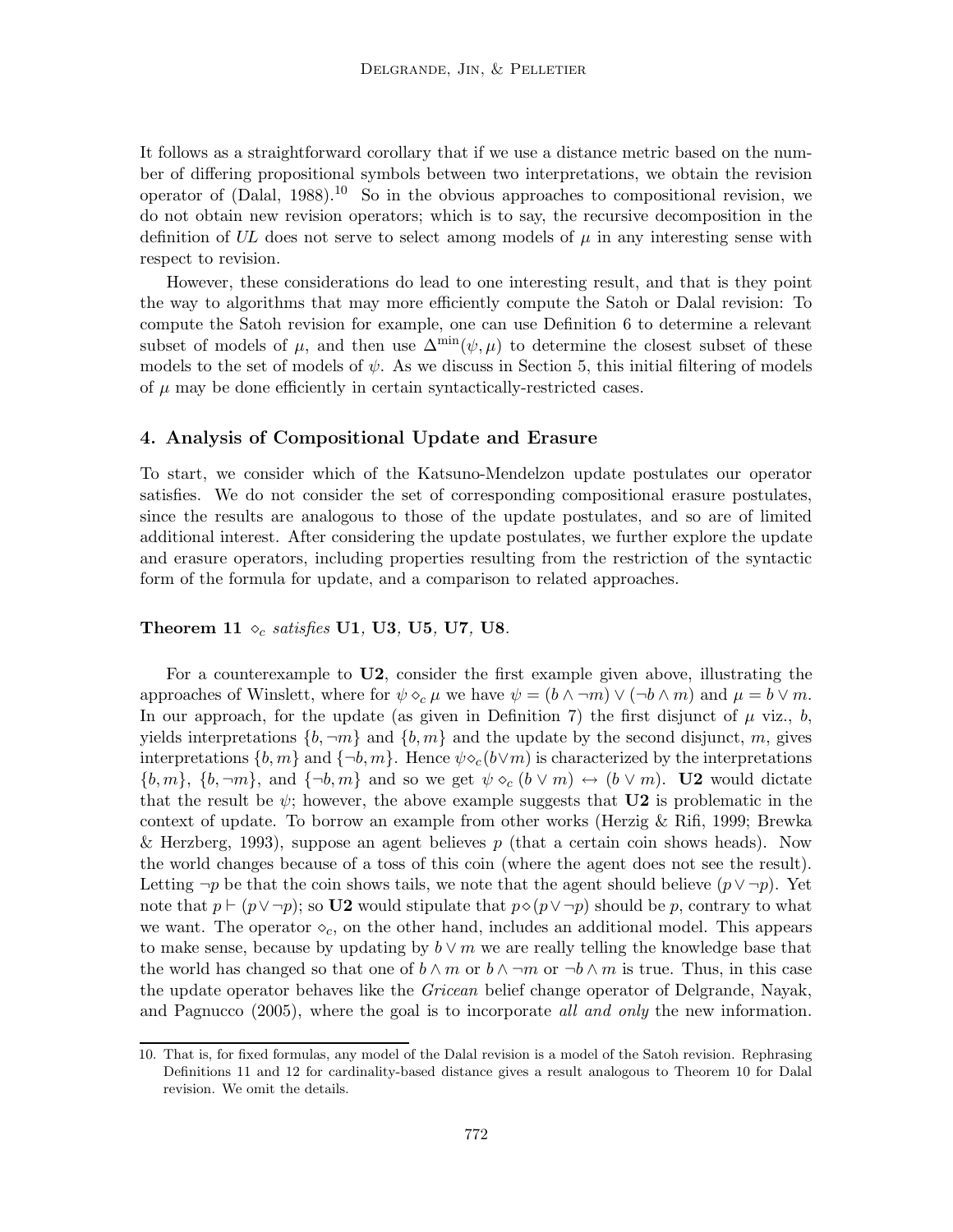We note that we can modify our  $\diamond_c$  operator in a simple fashion to satisfy U2 as follows:<sup>11</sup>

$$
\psi \circ'_{c} \mu = \begin{cases} \psi & \text{if } \psi \vdash \mu \\ \psi \circ_{c} \mu & \text{otherwise} \end{cases}
$$

But for our purposes, although **U2** is indeed now satisfied, this modification sheds no light on our original goal of investigating ramifications of developing a compositional update operator, and so we do not further pursue this modification.

We next consider a counterexample for U4. Although  $((\neg a \land b) \lor b) \leftrightarrow b$ , nonetheless  $Mod(a \circ_c ((\neg a \wedge b) \vee b)) = \{\{\neg a, b\}, \{a, b\}\}\$  while  $Mod(a \circ_c b) = \{\{a, b\}\}\$ . So U4 is not satisfied since in our compositional approach parts of a sentence may provide implicit results not explicit in the sentence. Consider  $(\neg a \lor b) \land (\neg b \lor c)$  to further illustrate this point. Updating by this sentence is effected by updating by the individual components, viz.,  $(\neg a \lor b)$  and  $(\neg b \lor c)$ . However, implicit in these parts is the fact that  $(\neg a \lor c)$  is also true, and the addition of this (implied) sentence would affect the result of the update. We consider this behaviour further below.

A counterexample for U6 is given by the following. Let

$$
\psi = a \vee b
$$
  
\n
$$
\mu_1 = (a \vee \neg a)
$$
  
\n
$$
\mu_2 = \top
$$

We have that

$$
Mod((a \lor b) \diamond_c (a \lor \neg a)) = Mod(\top)
$$

But we also have:

$$
Mod((a \vee b) \diamond_c \top) = Mod(a \vee b)
$$

So we have a case where  $\psi \diamond_c \mu_1 \vdash \mu_2$  and also  $\psi \diamond_c \mu_2 \vdash \mu_1$ . Thus the antecedent conditions of U6 are satisfied, but not  $\psi \diamond_c \mu_1 \leftrightarrow \psi \diamond_c \mu_2$ .

While  $\diamond_c$  does not satisfy U4 (substitution of logical equivalents) in general, it does satisfy some weaker conditions. First, our update obviously satisfies substitution of logical equivalents in the first argument of  $\circ_c$ . As well, in light of Theorems 2 and 3, if  $\mu_1$  and  $\mu_2$  share the same negation normal form or disjunctive normal form, then they may be substituted one for the other as a formula for update. We summarize these results as follows:

## Observation 1

- 1. If  $\psi_1 \leftrightarrow \psi_2$  then  $(\psi_1 \diamond_c \mu) \leftrightarrow (\psi_2 \diamond_c \mu)$ .
- 2. If  $nnf(\mu_1) = nnf(\mu_2)$  then  $(\psi \diamond_c \mu_1) \leftrightarrow (\psi \diamond_c \mu_2)$ .
- 3. If  $dnf(\mu_1) = dnf(\mu_2)$  then  $(\psi \diamond_c \mu_1) \leftrightarrow (\psi \diamond_c \mu_2)$ .

<sup>11.</sup> Borgida (1985) employed a similar definition with respect to a revision operator.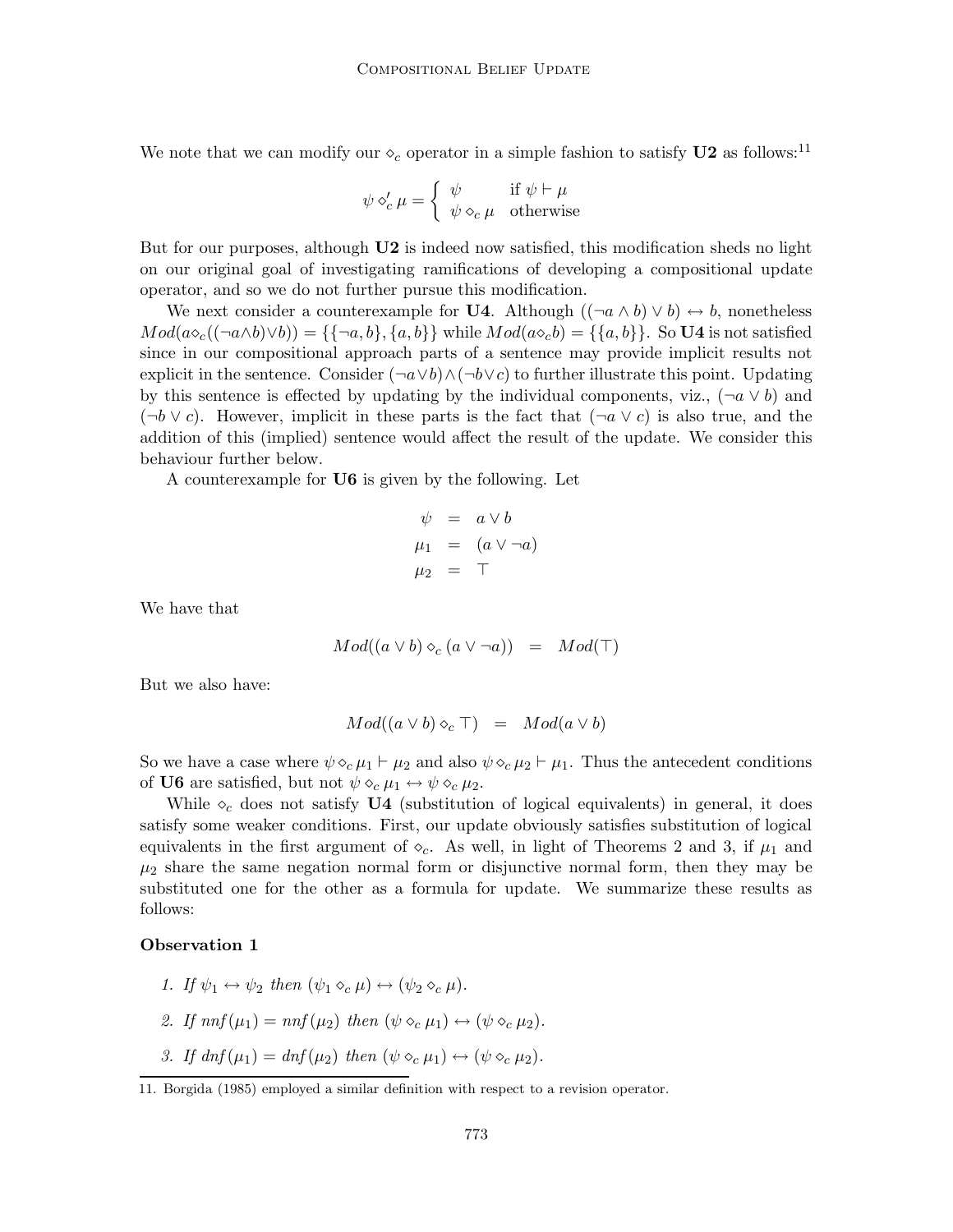Despite failing to satisfy some postulates (which, it can be noted, overlap with the postulates that Herzig & Rifi, 1999, think are undesirable),  $\diamond_c$  does exhibit a nice property, reflecting the compositional nature of our operator, but which operators appearing in the literature and satisfying the Katsuno and Mendelzon postulates fail to satisfy. The following version of the disjunction property holds.

**Theorem 12**  $\psi \diamond_c (\mu_1 \vee \mu_2) \leftrightarrow (\psi \diamond_c \mu_1) \vee (\psi \diamond_c \mu_2)$ 

Corollary 1  $(\psi \diamond_c \mu_1) \wedge (\psi \diamond_c \mu_2)$  implies  $\psi \diamond_c (\mu_1 \vee \mu_2)$ .

The corollary can be observed to be a strengthening of U7.

Our update operator satisfies those postulates deemed desirable by Herzig and Rifi (1999), with the exception of U4. As discussed above, U4 is not satisfied due to the interaction of parts of a sentence. It would seem that if we could "compile out" the implicit information in a sentence then we would obtain the full substitution of equivalents, as expressed in U4. So, one way to satisfy U4 is to redefine  $\diamond_c$  so that we first get this information implicit in the interaction of the compositionally distinct parts of the update sentence. We do this by defining operators that consider the set of *prime implicants* of a sentence. We call this modified operator  $\diamond_c^{pi}$ . Let  $PI(\mu)$  be the set of prime implicants of  $\mu$ .

 ${\bf Definition \ 13} \ \ \ \psi \, \diamond^{pi}_c \mu = \psi \diamond_c \bigvee PI(\mu)$ 

Theorem 13  $\diamond^{pi}_c$  satisfies U4

Although  $\diamond_c^{pi}$  satisfies **U4**, we now lose **U7**. A counter-example for **U7** is given by

$$
\psi = a \wedge b \wedge c \wedge d
$$
  
\n
$$
\mu_1 = (a \wedge d) \vee (\neg c \wedge d)
$$
  
\n
$$
\mu_2 = (\neg a \wedge d) \vee (\neg c \wedge d).
$$

We have that

$$
Mod(\psi \diamond_c^{pi} \mu_1) = \{ \{a, b, c, d\}, \{a, b, \neg c, d\} \} \text{ and}
$$
  

$$
Mod(\psi \diamond_c^{pi} \mu_2) = \{ \{\neg a, b, c, d\}, \{a, b, \neg c, d\} \}
$$

Hence  $Mod(\psi \circ_c^{pi} \mu_1) \cap Mod(\psi \circ_c^{pi} \mu_2) = \{\{a, b, \neg c, d\}\}.$  On the other hand

$$
Mod(\psi \circ_c^{pi} (\mu_1 \vee \mu_2)) = Mod(\psi \circ_c^{pi} ((a \wedge d) \vee (\neg c \wedge d) \vee (\neg a \wedge d) \vee (\neg c \wedge d)))
$$
  
=  $Mod(\psi \circ_c^{pi} d)$   
= {{a, b, c, d}}.

Conversion to prime implicants in effect removes irrelevant or redundant syntactic information, as illustrated in the preceding example where  $\mu_1 \vee \mu_2$  was in fact equivalent to the atom d. We can further pursue this line of inquiry by considering, for a formula for update  $\mu$ , a syntactic representation of the *proposition* expressed by  $\mu$  over the language of  $\mu$ . For a given formula  $\mu$ , recall that  $ModL(\mu)$  is the set of models of  $\mu$ , over the language of  $\mu$ . The formula  $\bigvee \bigwedge \text{Mod}L(\mu)$  then would be this formula expressed in disjunctive normal form; for example  $ModL((a \vee b) \wedge c)$  would be expressed as  $(a \wedge b \wedge c) \vee (a \wedge \neg b \wedge c) \vee (\neg a \wedge b \wedge c)$ .

We define an update operator as follows: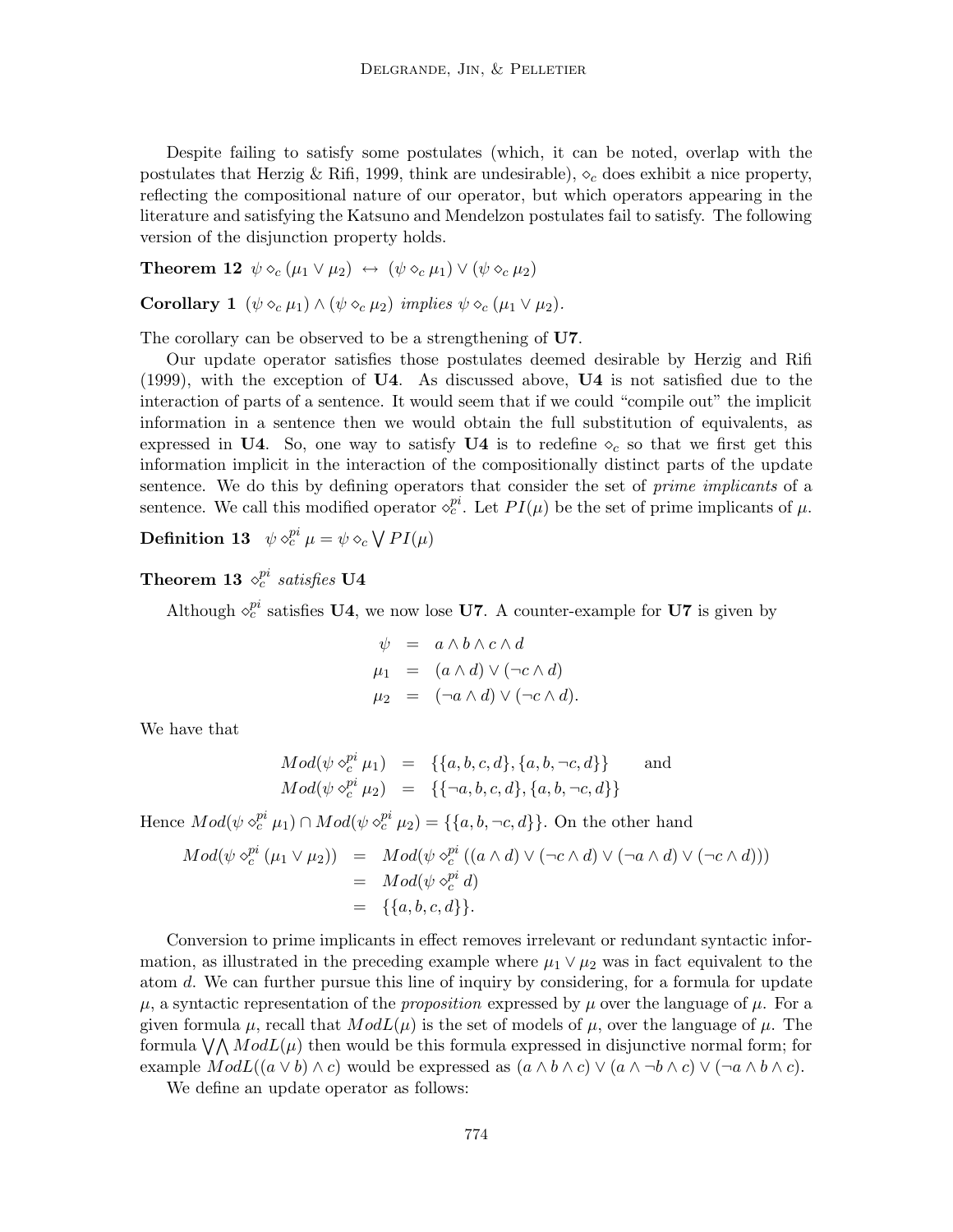**Definition 14**  $Mod(\psi \diamond_c^{ss} \mu) = Mod(\psi \diamond_c (\bigvee \bigwedge ModL(\mu))).$ 

We obtain that this update operator is in fact the same as that of Winslett's *standard* semantics:

Theorem 14  $\psi \diamond_c^{ss} \mu \leftrightarrow \psi \diamond_{ss} \mu$ .

We can pursue this direction one step further, and define an update operator where the update formula  $\mu$  is characterized by its models expressed in dnf. That is we can define:

$$
Mod(\psi \diamond_c^{triv} \mu) = Mod(\psi \diamond_c (\bigvee \bigwedge Mod(\mu))).
$$

This is the same as Definition 14, except over models of  $\mu$ , rather than models of  $\mu$  in the language of  $\mu$ . However it is easily shown that this is not an interesting operator, since it removes all old information and we have:

# $\textbf{Observation 2}\;\left(\psi\; \diamond^{triv}_{c}\mu\right)\;\leftrightarrow\;\mu.$

We next proceed in a slightly different direction and compare our update operator with the forget operator. Recall that forgetting a set of atoms from a formula  $\psi$  basically removes all information having to do with this set of atoms; in a sense forgetting is analogous to decreasing the language by this set of atoms.

To begin with, it can be noted that our update operator can have contraction-like properties similar to *forget*. For example,  $(a \wedge b) \diamond_c (a \vee \neg a)$  is readily shown to be equivalent to b. So again, in a sense, this update can be read as updating by precisely  $a \vee \neg a$ , which in this case would indicate tautologous information concerning  $a$ . In fact, we have the following result (recall that we use  $\odot$  to denote *forget*):

**Theorem 15** Let  $\psi \in L$  and let  $\Gamma \subseteq \mathbf{P}$ . Then

$$
\psi \odot \Gamma = \psi \diamond_c \left( \bigwedge_{p \in \Gamma} (p \vee \neg p).
$$

Hence forgetting a set of atoms is a special case of our update operator. (Given Theorem 6, forget is of course also expressible via erasure in an analogous fashion.) Last, we establish a result between the forget operator and Winslett's standard semantics. While in hindsight obvious, this result does not appear to have been previously noted.

**Theorem 16** For formula  $\psi$  and  $\Gamma \subseteq \mathbf{P}$ , let  $\mu = \bigwedge_{l \in \Gamma} (l \vee \neg l)$ . Then

$$
\psi \odot \Gamma = \psi \diamond_c^{ss} \mu.
$$

In summary, it can be observed from the above discussion that we have obtained a hierarchy of operators, based on the extent to which information in  $\mu$  is made explicit. For the most basic case, we have  $\psi \diamond_c^{triv} \mu$ , where the update formula  $\mu$  is a syntactic representation of all models of the language; a trivial update operator results. The most basic interesting operator is given by  $\psi \diamond_c^{ss} \mu$ , which is the same as Winslett's standard semantics, followed by  $\psi \circ_c^{pi} \mu$  and  $\psi \circ_c \mu$ . As well, by introducing tautologies, we also capture the notion of forgetting of atoms.

We have already noted that our update operator  $\diamond_c$  is distinct from the Winslett PMA approach. To the best of our knowledge it is also distinct from all other specific approaches appearing in the literature, including those surveyed in (Herzig  $\&$  Rifi, 1999).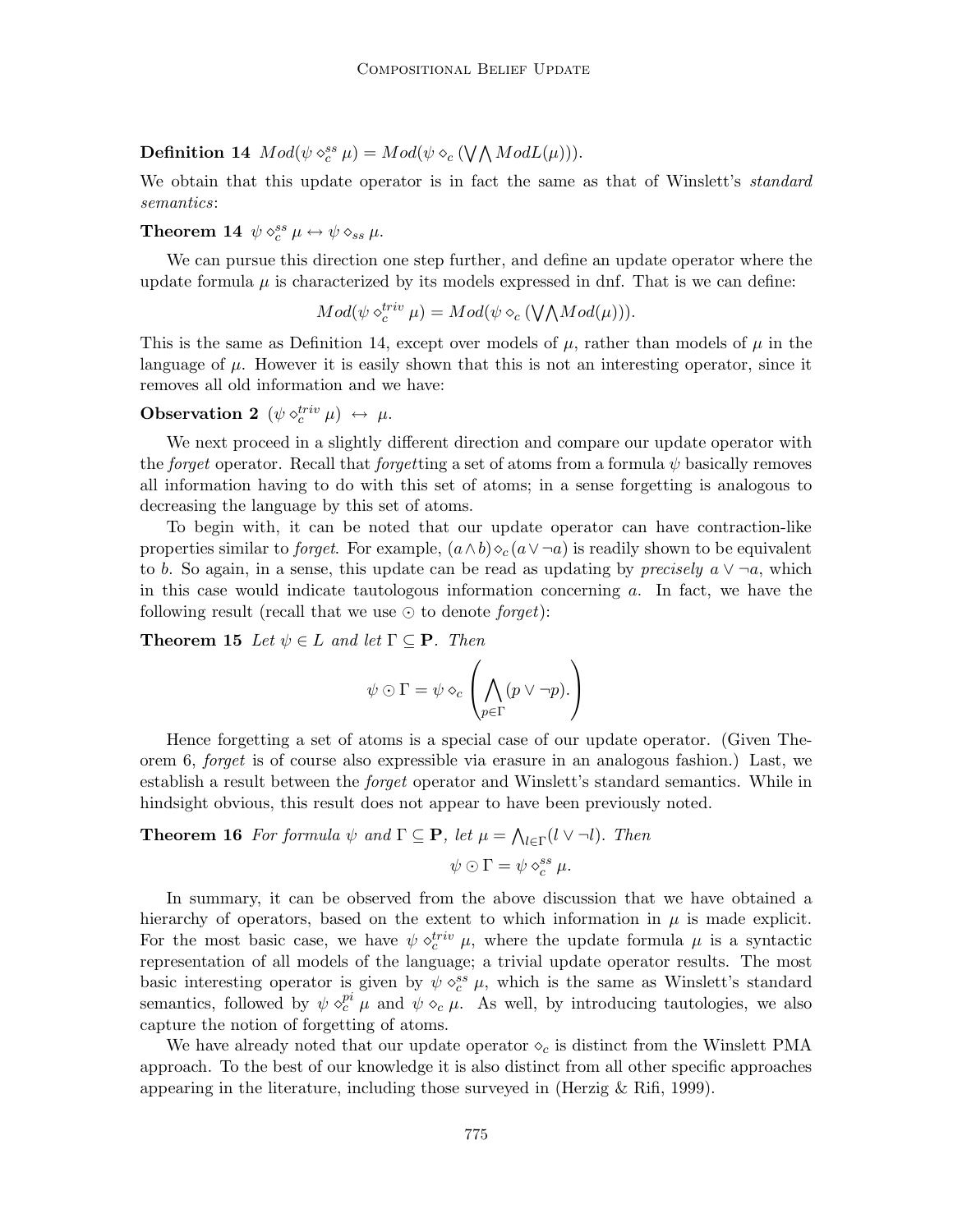# 5. Algorithms and Complexity

In this section we present a syntactic characterization as well as an algorithm for computing compositional update. We also analyze the complexity of this algorithm under a variety of assumptions. Specifically, we analyze the complexity of the algorithm when applied to any propositional sentences in general, to any sentences in disjunctive normal form, and to any sentences whose sizes are bounded by some specified constant.

We start with some background notions. Recall that  $\psi[p/q]$  denotes the formula  $\psi$ where all occurrences of atom p are replaced by q. We write  $\exists p.\psi$  to denote the formula  $\psi[p/\top] \vee \psi[p/\bot]$ . If  $P = \{p_1, \dots, p_n\}$  is a set of atoms then  $\exists P.\psi$ , called an *eliminant* of P in  $\psi$ , stands for  $\exists p_1.(\cdots \exists (p_n.\psi))$  (Brown, 1990). Intuitively, an eliminant of P in  $\psi$  can be viewed as a formula representing the same knowledge of  $\psi$  that is not concerned with atoms in  $P$ . We have eliminated information about members of  $P$  by replacing them by their two possible values,  $\top$  and  $\bot$ , thus leaving only the other information in  $\psi$ .

It has been shown that Winslett's standard semantics can be syntactically captured based on the notion of eliminant (Doherty, Lukaszewicz,  $\&$  Madalintska-Bugaj, 1998). Let  $P = atom(\mu)$ , then

$$
\psi \diamond_{ss} \mu \leftrightarrow (\exists P.\psi) \land \mu \tag{5}
$$

#### 5.1 Syntactic Characterization and Algorithms

We are now ready to provide a syntactical characterization of compositional update. The idea is quite similar to that of (Doherty et al., 1998). However, our approach first converts the update formula to disjunctive normal form, then deals with each disjunct.

$$
Update(\psi, \mu) = \bigvee \{ (\exists P. \psi) \land t \mid t \in \text{dnf}(\mu), P = \text{atom}(t) \}
$$

The following results establish the correspondence between the semantical definition and syntactic characterizations of compositional update.

**Lemma 2** Suppose t is a term (a conjunction of literals) and  $P = atom(t)$ . Then

 $Mod((\exists P.\psi) \wedge t) = \{w' \mid w' \in UL(w,t), w \in Mod(\psi)\}\$ 

**Theorem 17**  $Mod(\psi \circ_c \mu) = Mod(Update(\psi, \mu)).$ 

Corollary 2  $\psi \diamond_c \mu \leftrightarrow Update(\psi, \mu)$ 

All we need to compute compositional update, therefore, is the ability to compute eliminants. As proposed by Brown (1990), an eliminant  $\exists P.\psi$  can be constructed as follows.

1. Convert  $\psi$  to dnf  $t_1 \vee \cdots \vee t_n$  (each  $t_i$  is a conjunction of literals)

2. Replace each  $t_i$  by  $t_i \downarrow P$ .

Now we are ready to provide the algorithms for compositional update. We will assume that  $dnf(\mu)$  refers to the disjunctive normal form of  $\mu$  represented in clause form, in which a formula is represented by sets of sets of literals. In this case, the members of  $dn f(\mu)$ are implicitly disjoined, while a set of literals making up a member of  $dn f(\mu)$  is implicitly conjoined.

In the following algorithms, let  $\psi, \mu \in L$  and P be a set of atoms: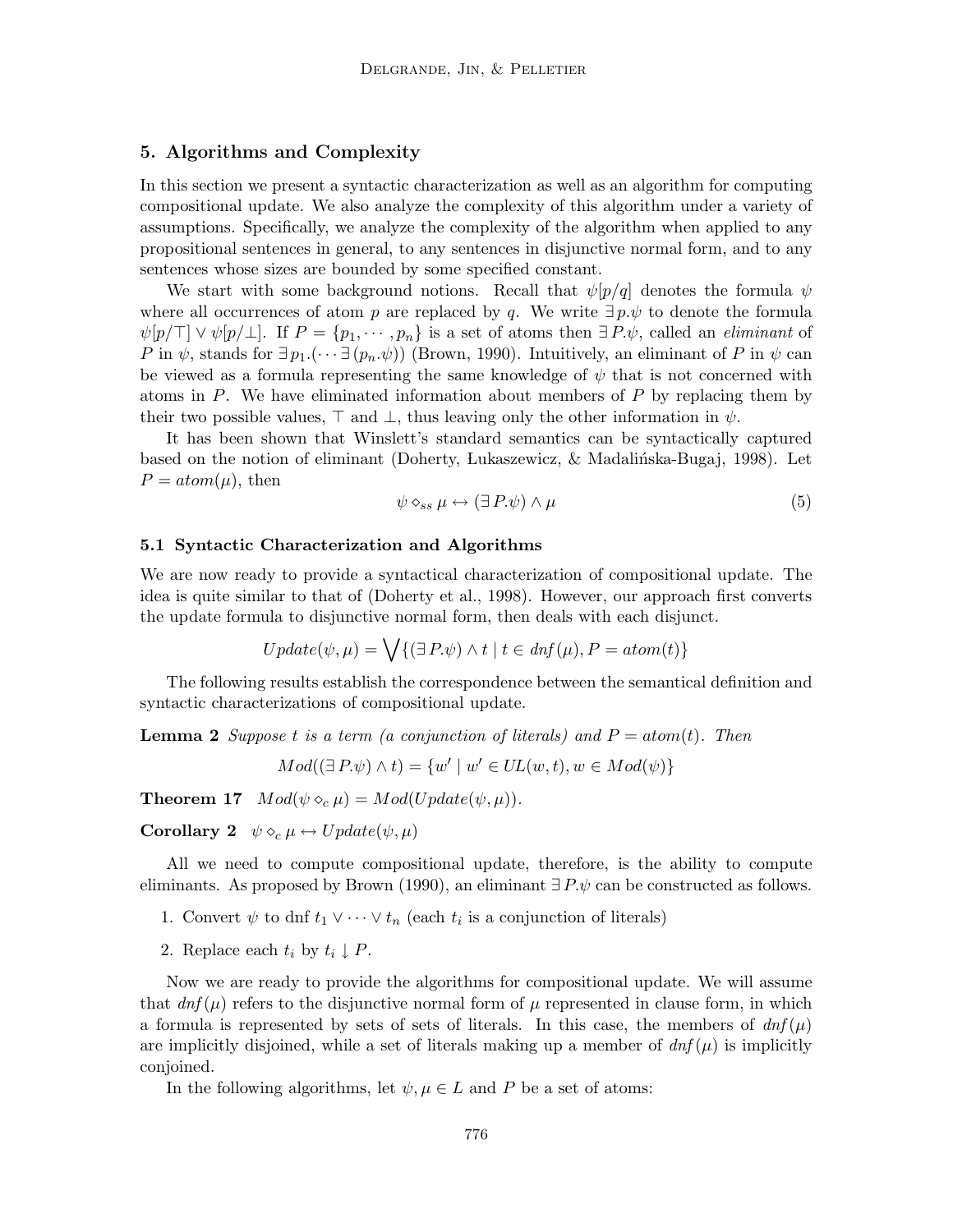```
Algorithm Eliminant(P, \psi)
```
1.  $\psi' \leftarrow \perp$ 2. for each term  $t \in dnf(\psi)$ 3. t  $t' \leftarrow \top$ 4. for each literal  $l \in t$ 5. if  $l \notin P$  and  $\overline{l} \notin P$ 6. t  $' \leftarrow t' \wedge l$ 7. ψ  $\prime \leftarrow \psi' \vee t'$ 8. return  $\psi'$ 

```
Algorithm Update(\psi, \mu)
```
1.  $\psi' \leftarrow \perp$ 2. for each term  $t \in dn f(\mu)$ 3.  $P = atom(t)$  $4.$  $\gamma' \leftarrow \psi' \vee (Eliminant(P, \psi) \wedge t)$ 5. return  $\psi'$ 

Let's consider again Example 1 in which  $\mu = b$  and  $\psi = (b \wedge \neg m) \vee (\neg b \wedge m)$ . We have that  $Update(\psi, \mu) = \bot \vee (Eliminant({b}, \psi) \wedge b)$ . Since  $Eliminant({b}, \psi) = \bot \vee$  $(\top \wedge \neg m) \vee (\top \wedge m)$ , which is equivalent to  $\top$ , we obtain that  $Update(\psi, \mu) \leftrightarrow b$ . Thus,  $Update(\psi, \mu) \leftrightarrow \psi \diamond_c \mu$ , as we have already shown that  $\psi \diamond_c \mu \leftrightarrow b$ .

For Example 2, where  $\psi = \neg b \wedge \neg m$  and  $\mu = (b \vee m)$ , we obtain  $Update(\psi, \mu)$  $(b \wedge \neg m) \vee (\neg b \wedge m)$ . Again, this result is same as what we obtain with  $\diamond_c$ .

# 5.2 Complexity

In the sequel, we analyze the space complexity of the update algorithm; that is, we are interested in how large the updated knowledge base could be. Unfortunately, when applied to arbitrary formulas, the algorithm Update may cause exponential space blowup, as the disjunctive normal form of a formula could be exponentially large.

**Theorem 18** The space complexity of  $Update(\psi, \mu)$  is  $O(2^{(|\psi|+|\mu|)})$  for  $\psi, \mu \in L$ ;

However, we are able to show that such exponential space blowup is inevitable for any algorithm of compositional update. To this end, we need to introduce so-called *advice-taking* Turing machine (TM) and non-uniform complexity class, see (Johnson, 1990).

An *advice-taking* TM is a TM with an *advice oracle*, which can be considered as a function a from positive integers to strings. On input x, the machine loads string  $a(|x|)$ and then continues as usual based on two inputs x and  $a(|x|)$ . Note that the oracle string  $a(|x|)$  only depends on the size of the input x. We call an advice oracle a polynomial iff  $|a(n)| < p(n)$  for some fixed polynomial p and all positive integers n. If X is a usual complexity class defined in terms of resource-bounded machines (e.g., P or NP) then  $X/poly$ is the class of the problem that can be decided on machines with the same resource bound augmented by polynomial advice oracles. Any class  $X/poly$  is also known as the non-uniform  $X$ ; in particular,  $P/poly$  appears to be much more powerful than P. However, it has been shown very unlikely that  $NP \subseteq P/poly$ , otherwise the polynomial hierarchy would collapse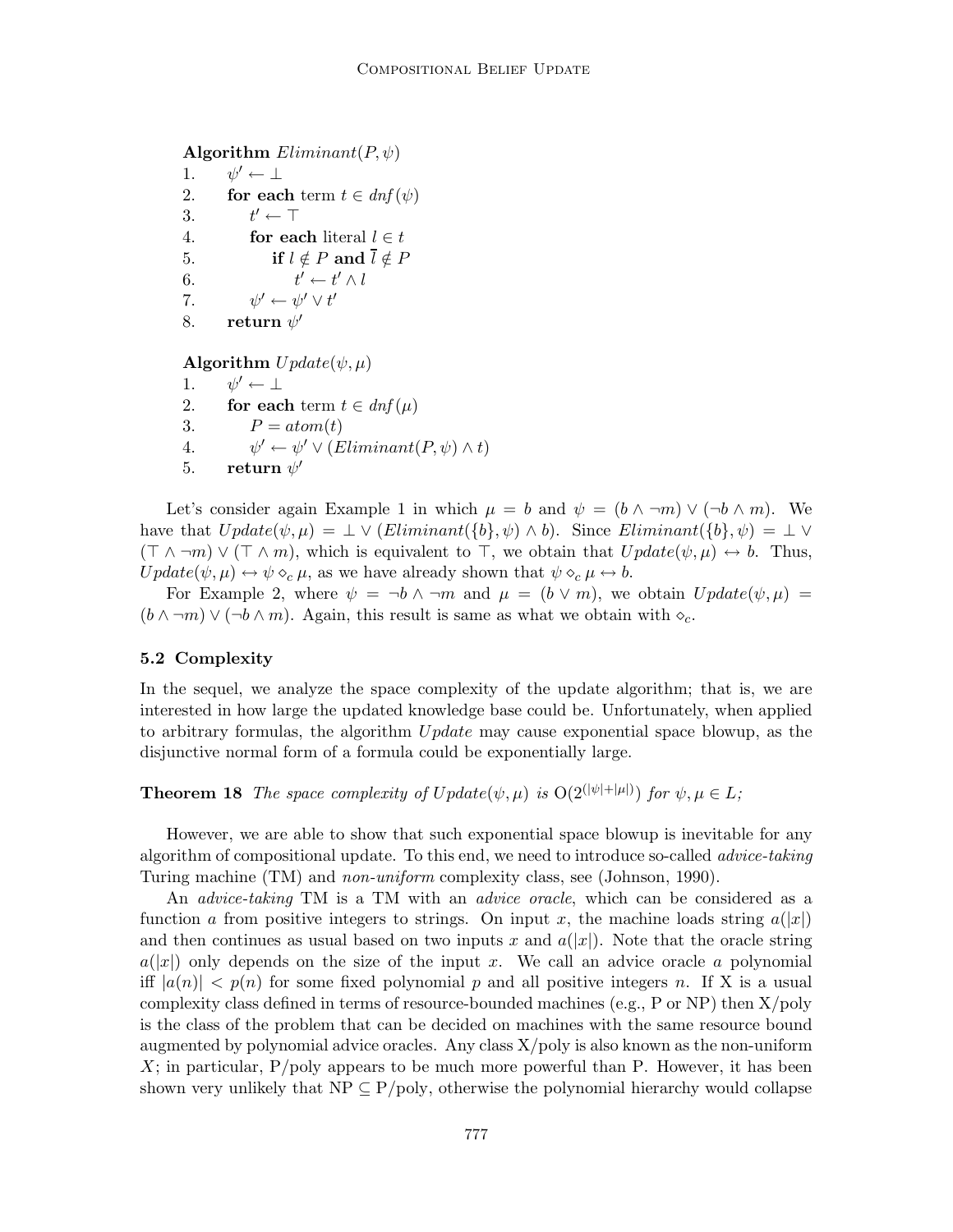at  $\Sigma_2^{\rm p}$  (Karp & Lipton, 1980). This result is used to show that it is unlikely that there exists an algorithm for compositional update with a polynomial space bound.

**Theorem 19** Assume there exist a polynomial p and an algorithm Update of compositional update such that  $Update(\psi, \mu) \leftrightarrow \psi \circ_{\mathcal{C}} \mu$  and  $|Update(\psi, \mu)| \leq p(|\psi| + |\mu|)$ , for any belief base  $\psi$  and formula  $\mu$ . Then NP  $\subseteq$  P/poly.

We can pursue the above result one step further, and show that algorithms for any sensible update operators will cause exponential blowup. Formally, we say an update operator  $\Diamond$  is *sensible* iff for any consistent set of literals Γ:

$$
Mod(\psi \diamond \bigwedge \Gamma) = \{ \omega' \mid \omega' \in (w \downarrow \Gamma) \cup \Gamma, \omega \in Mod(\psi) \}
$$

Arguably, the above condition is very intuitive and natural (cf. discussions in Section 3). In fact, almost all update operators in the literature are sensible.

**Theorem 20** If there exists a polynomially space bounded algorithm for any sensible update operator, then  $NP \subseteq P/poly$ .

We remark that the above result also proves Winslett's conjecture stating that there does not exist a polynomially space bounded algorithm for her standard semantics (see Winslett, 1990).

The algorithm becomes tractably better when applied to formulas in disjunctive normal form, and to update formulas whose sizes are bounded.

**Theorem 21** The space complexity of  $Update(\psi, \mu)$  is:

- 1.  $O(|\psi| \times |\mu|)$  for  $\psi, \mu$  in dnf; and
- 2.  $O(|\psi|)$  for  $\psi$  in dnf and  $|\mu| < k$  for some constant k.

Arguably, in practice, the update formula  $\mu$  (representing the changes of the world) will be relatively small. Therefore, it is relatively easy to convert  $\mu$  to dnf, and it is also reasonable to assume the size of  $\mu$  is bounded. As we usually do not restrict the size of the belief base  $\psi$ , converting  $\psi$  to dnf could be computationally much more expensive. Fortunately, we only need to compile (off-line) the original belief base once into dnf, and the output of Update algorithm is automatically the dnf of the updated belief base. This will considerably facilitate the further update of the belief base.

#### 6. Conclusion

We have presented belief change operators for updating a knowledge base where the definition of these operators is compositional with respect to the sentence to be added. The intent is to provide operators with transparent definitions, based on the structure of the formula for belief change. As a result we lose some of the standard postulates for update, although we do satisfy a core group of the standard postulate set. We achieve full irrelevance of syntax if the sentence for update is replaced by the disjunction of its prime implicants.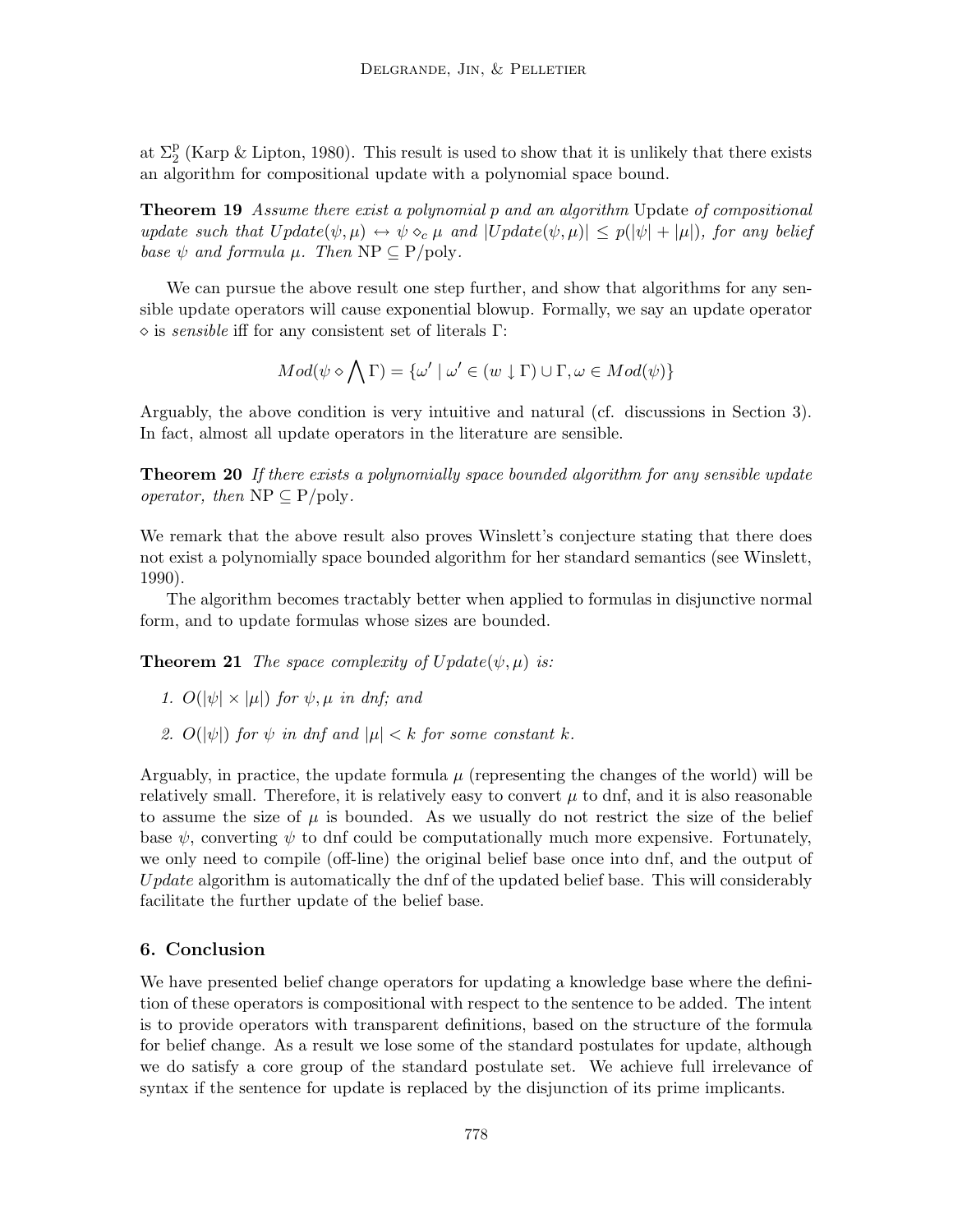The approach is interesting because first, it is founded on differing intuitions than other operators, in that it is based on a decomposition of the formula rather than on the models of the formula, and second, it allows a straightforward and (under reasonable assumptions) efficient implementation. While distinct from previous update operators that have appeared in the literature, we can capture Winslett's *standard semantics* approach to update in a restriction of our approach. In fact, the update operator, under different syntactic restrictions, may be regarded as constituting a family of update operators of which Winslett's standard semantics is the weakest interesting approach. When we turn from update to revision, we discover there is no new, interesting compositional revision operator; nevertheless, our results indicate that by first computing the compositional update, one can implement the Satoh or Dalal revision operator more efficiently, because we consider only a subset of the models of the formula of revision, and in certain cases this will have a significant speedup over a naive algorithm.

An open question concerns combining this approach with one that is designed to exploit the structure of the knowledge base (such as discussed in Parikh, 1999 and characterized in terms of PMA updates in Peppas, Chopra, & Foo, 2004). A second, technical question that is not fully explored concerns the behaviour of  $\diamond_c$  as an erasure operator. For example, let  $\psi = (a \vee b) \wedge (\neg a \vee \neg b)$ . Then, we get that  $\psi \diamond_c (a \vee b) \leftrightarrow a \vee b$ . So, in updating the knowledge base with a formula already implied by the knowledge base, we have actually removed information. This, as discussed earlier, is quite reasonable if one considers that an update (in contrast to a revision) by  $a \vee b$  asserts that the world has changed so that one of  $\{a,b\},\{\neg a,b\},\{a,\neg b\}$  is now true. Finally, it would be of interest to apply the compositional approach to the merging of knowledge bases.

# Acknowledgments

An early precursor of this paper was presented at FLAIRS 2007 (Delgrande, Pelletier, & Suderman, 2007). We are grateful to that audience for comments; and we have also benefited from the perceptive comments of three JAIR referees. Delgrande and Pelletier also acknowledge the support of the Canadian NSERC granting agency.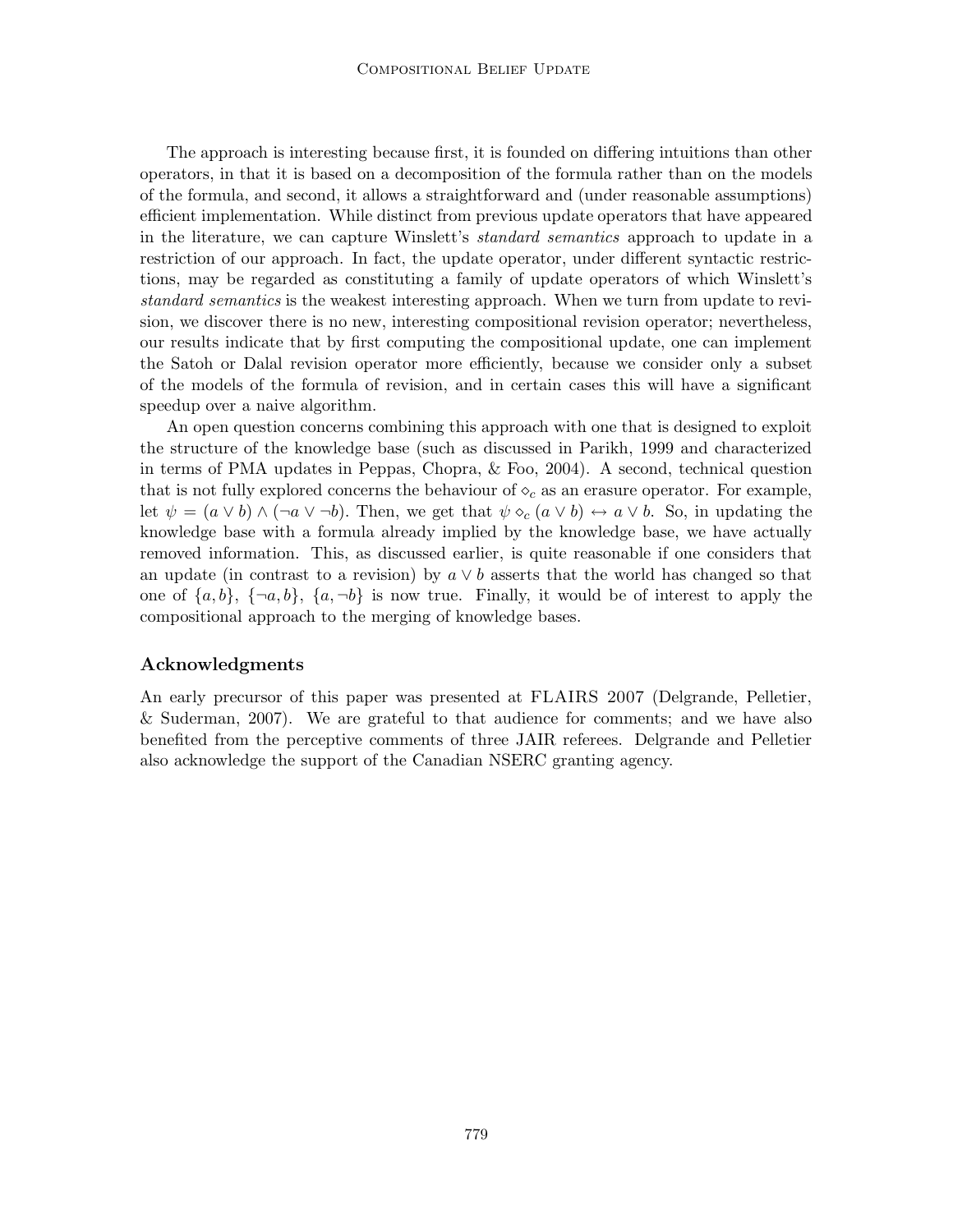# Appendix A. Proof of Theorems

#### Proof 1.

Observe that UL is associative and commutative with respect to top-level conjunctions and top-level disjunctions. That is, for example

$$
UL(\omega, \{\alpha \wedge (\beta \wedge \gamma)\} \cup \Gamma') = UL(\omega, \{(\alpha \wedge \beta) \wedge \gamma\} \cup \Gamma').
$$

A similar observation can be made about negations of such top-level conjunctions and disjunctions; for example we have

$$
UL(\omega, \{\neg(\alpha \wedge (\beta \wedge \gamma))\} \cup \Gamma') = UL(\omega, \{\neg((\alpha \wedge \beta) \wedge \gamma)\} \cup \Gamma').
$$

We use such basic facts without comment in the sequel.

The above means in particular that for showing the order-independence of UL with respect to its second argument, we just need consider the general case of  $UL(\omega, \Gamma)$  where  $\Gamma = {\mu_1} \cup {\mu_2}$ , since we have that  $UL(\omega, {\{\alpha_1, \ldots, \alpha_n\}}) = UL(\omega, {\{\alpha_1, \bigwedge_{i=2}^n \alpha_i\}})$ .

Given this preamble, what we need to show is that for formulas  $\mu_1$  and  $\mu_2$ , that  $UL(\omega, {\mu_1} \cup {\mu_2})$  is independent of whether the initial recursion is in terms of  $\mu_1$  or  $\mu_2$ .

The proof is on the *depth* of a formula.

## BASE:

Assume that  $depth(\mu_1) \leq 1$  and  $depth(\mu_2) \leq 1$ :

- 1. If  $depth(\mu_1) = depth(\mu_2) = 0$  then  $\mu_1, \mu_2$  are atoms and the result follows trivially.
- 2. If the only connective for  $\mu_1$ ,  $\mu_2$  is negation then  $\mu_1$ ,  $\mu_2$  are literals and again the result follows trivially.
- 3. If the connectives for  $\mu_1$ ,  $\mu_2$  are from  $\{\neg, \wedge\}$ , then  $\mu_1$ ,  $\mu_2$  reduce to sets of literals, and the previous case applies.
- 4.  $\mu_1$  is  $a_1 \vee a_2$ , and  $\mu_1$  is a literal, then only Step 3 of the definition applies, and our result obtains easily. The converse where  $\mu_2$  is  $a_1 \vee a_2$ , and  $\mu_2$  is a literal of course yields the same result.
- 5. If  $\mu_1$  is  $a_1 \wedge a_2$  and  $\mu_2$  is  $b_1 \vee b_2$ , then we have

$$
UL(\omega, \{a_1 \wedge a_2\} \cup \{\mu_2\}) = UL(\omega, \{a_1, a_2\} \cup \{\mu_2\})
$$
  
\n
$$
= UL(\omega, \{a_1, a_2\} \cup \{b_1 \vee b_2\})
$$
  
\n
$$
= UL(\omega, \{b_1 \vee b_2\} \cup \{a_1, a_2\})
$$
  
\n
$$
= UL(\omega, \{b_1\} \cup \{a_1, a_2\}) \cup UL(\omega, \{b_2\} \cup \{a_1, a_2\})
$$
  
\n
$$
= UL(\omega, \{b_1\} \cup \{a_1 \wedge a_2\}) \cup UL(\omega, \{b_2\} \cup \{a_1 \wedge a_2\})
$$
  
\n
$$
= UL(\omega, \{b_1 \vee b_2\} \cup \{a_1 \wedge a_2\})
$$
  
\n
$$
= UL(\omega, \{b_1 \vee b_2\} \cup \{a_1 \wedge a_2\})
$$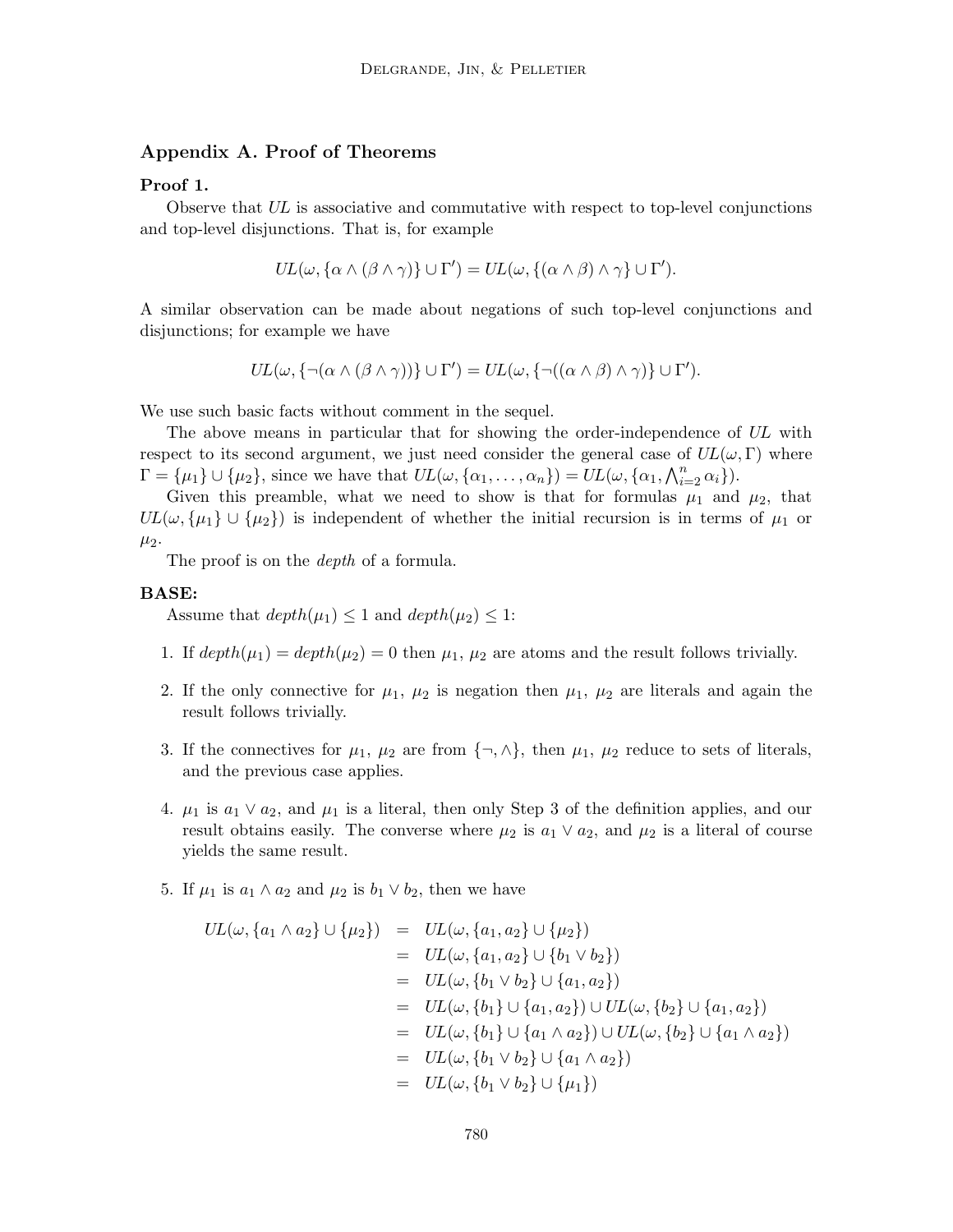6. If  $\mu_1$  is  $a_1 \vee a_2$  and  $\mu_2$  is  $b_1 \vee b_2$ , then we have

$$
UL(\omega, \{a_1 \vee a_2\} \cup \{\mu_2\}) = UL(\omega, \{a_1\} \cup \{\mu_2\}) \cup UL(\omega, \{a_2\} \cup \{\mu_2\})
$$
  
\n
$$
= UL(\omega, \{a_1\} \cup \{b_1 \vee b_2\}) \cup UL(\omega, \{a_2\} \cup \{b_1 \vee b_2\})
$$
  
\n
$$
= UL(\omega, \{b_1 \vee b_2\} \cup \{a_1\}) \cup UL(\omega, \{b_1 \vee b_2\} \cup \{a_2\})
$$
  
\n
$$
= (UL(\omega, \{b_1\} \cup \{a_1\}) \cup UL(\omega, \{b_2\} \cup \{a_1\})) \cup
$$
  
\n
$$
(UL(\omega, \{b_1\} \cup \{a_2\}) \cup UL(\omega, \{b_2\} \cup \{a_2\}))
$$
  
\n
$$
= UL(\omega, \{b_1, a_1\}) \cup UL(\omega, \{b_2, a_1\}) \cup
$$
  
\n
$$
UL(\omega, \{b_1, a_2\}) \cup UL(\omega, \{b_2, a_2\})
$$

Analogous manipulations show that  $UL(\omega, \{b_1 \vee b_2\} \cup \{\mu_1\})$  yields the same result.

#### STEP:

For the induction hypothesis, assume that our result holds for  $depth(\mu_1) \leq n$  and  $depth(\mu_2) \leq n$ . We show that the desired result obtains for  $depth(\mu_1) \leq (n+1)$  and  $depth(\mu_2) \leq (n+1).$ 

**A:** Consider first where  $depth(\mu_1) \leq n$  and  $depth(\mu_2) = n + 1$ .

1.  $\mu_2$  is of the form  $\neg\neg\alpha$ :

 $UL(\omega, {\mu_1} \cup {\mu_2})$  is the same as  $UL(\omega, {\mu_1} \cup {\alpha})$ , and our result follows by the induction hypothesis.

2.  $\mu_2$  is  $\alpha \wedge \beta$ :

 $UL(\omega, {\mu_1} \cup {\mu_2}) = UL(\omega, {\mu_1} \cup {\alpha \wedge \beta}) = UL(\omega, {\mu_1, \alpha, \beta}) = UL(\omega, {\alpha \wedge \beta}) \cup$  $\{\mu_1\}$ ).

3.  $\mu_2$  is  $\alpha \vee \beta$ :

 $UL(\omega, {\mu_1} \cup {\mu_2}) = UL(\omega, {\mu_1} \cup {\alpha \vee \beta}) = UL(\omega, {\mu_1, \alpha}) \cup UL(\omega, {\mu_1, \beta})$  while  $UL(\omega, {\mu_2} \cup {\mu_1}) = UL(\omega, {\alpha \vee \beta} \cup {\mu_1}) = UL(\omega, {\mu_1, \alpha}) \cup UL(\omega, {\mu_1, \beta}).$ 

4.  $\mu_2$  is  $\neg(\alpha \wedge \beta)$  or  $\mu_2$  is  $\neg(\alpha \vee \beta)$ :

This is handled the same as  $\alpha \vee \beta$  or  $\alpha \wedge \beta$  respectively.

**B:** Consider next where  $depth(\mu_1) = n + 1$  and  $depth(\mu_2) = n + 1$ .

1.  $\mu_1$  or  $\mu_2$  is  $\neg\neg\alpha$ :

This is the same as  $\mu_1$  or  $\mu_2$  being  $\alpha$ , from which our result holds via the induction hypothesis.

2.  $\mu_1$  or  $\mu_2$  is  $\alpha_1 \wedge \beta_1$ :

Assume without loss of generality that  $\mu_1$  is  $\alpha_1 \wedge \beta_1$ .

(a)  $\mu_2$  is  $\alpha_2 \wedge \beta_2$ :  $UL(\omega, {\mu_1} \cup {\mu_2}) = UL(\omega, {\alpha_1 \wedge \beta_1} \cup {\alpha_2 \wedge \beta_2}) = UL(\omega, {\alpha_1, \beta_1, \alpha_2, \beta_2}) =$  $UL(\omega, {\mu_2} \cup {\mu_1}).$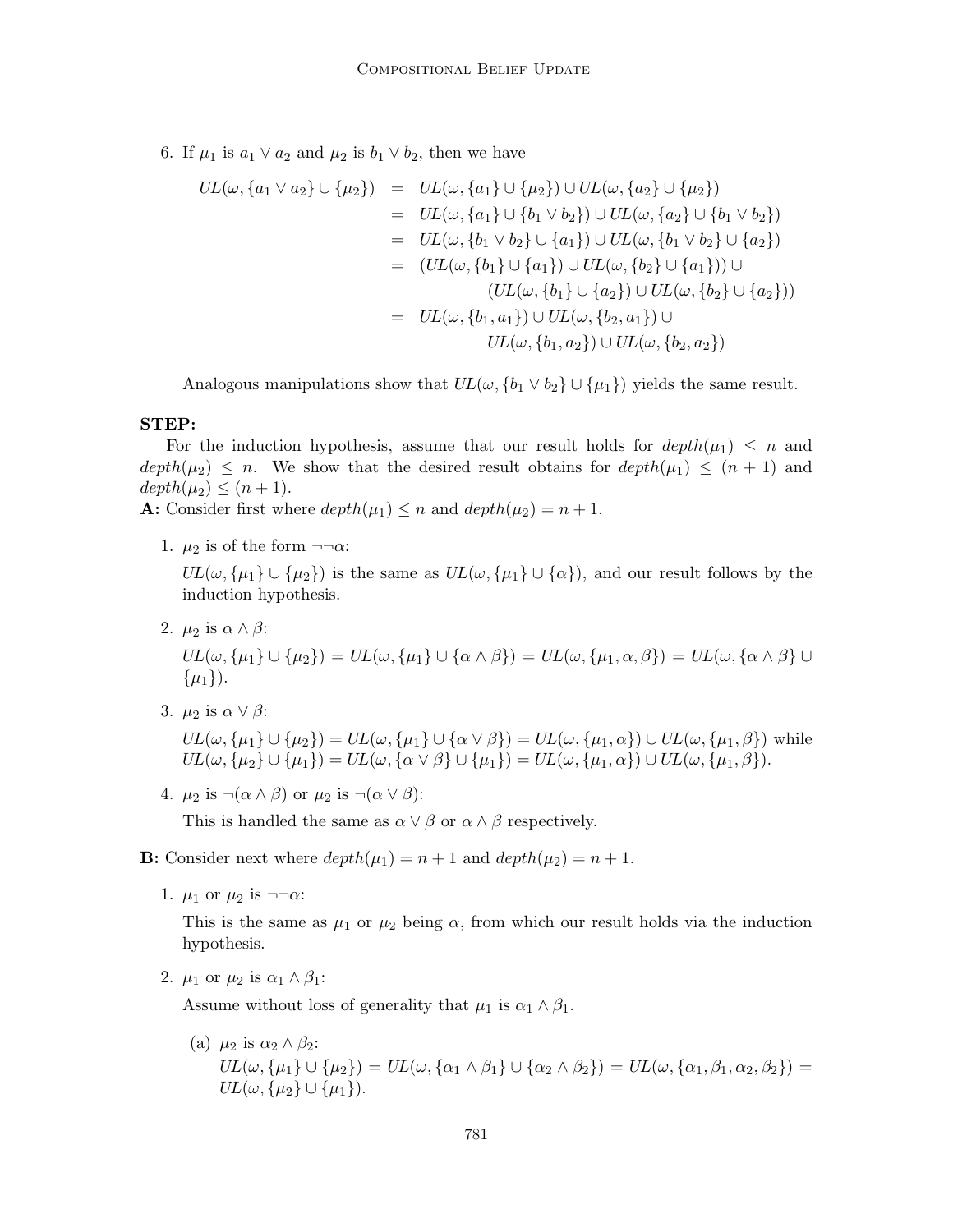(b)  $\mu_2$  is  $\alpha_2 \vee \beta_2$ :

This case is handled the same as in the base case, where  $\alpha_1$ ,  $\beta_1$ ,  $\alpha_2$ ,  $\beta_2$  are atoms.

- (c)  $\mu_2$  is  $\neg(\alpha_2 \land \beta_2)$  or  $\mu_2$  is  $\neg(\alpha_2 \lor \beta_2)$ : This is handled the same as  $\alpha_2 \vee \beta_2$  or  $\alpha_2 \wedge \beta_2$  respectively.
- 3.  $\mu_1$  or  $\mu_2$  is  $\alpha \vee \beta$ :

The proof here is the same as in the base case, where  $\alpha$ ,  $\beta$  are atoms.

4.  $\mu_1$  ( $\mu_2$ ) is  $\neg(\alpha \wedge \beta)$  or  $\mu_1$  ( $\mu_2$ ) is  $\neg(\alpha \vee \beta)$ :

This is handled the same as  $\alpha \vee \beta$  or  $\alpha \wedge \beta$  respectively.

Since this covers all cases, our result follows by induction.  $\Box$ 

# Proof 2.

The proof follows straightforwardly from the observations that for arbitrary  $\omega$ , Γ, we have:

$$
UL(\omega, \{\neg \neg \alpha\} \cup \Gamma) = UL(\omega, \{\alpha\} \cup \Gamma)
$$
  

$$
UL(\omega, \{\neg (\alpha \land \beta)\} \cup \Gamma) = UL(\omega, \{\neg \alpha \lor \neg \beta\} \cup \Gamma)
$$
  

$$
UL(\omega, \{\neg (\alpha \lor \beta)\} \cup \Gamma) = UL(\omega, \{\neg \alpha \land \neg \beta\} \cup \Gamma)
$$

An induction argument establishes that the value of UL doesn't change under conversion of elements of its second argument to negation normal form.

## Proof 3.

This result follows from the preceding, plus the fact that for arbitrary  $\omega$ , Γ we have that:  $UL(\omega, {\alpha \wedge (\beta \vee \gamma)} \cup \Gamma) = UL(\omega, {\alpha \wedge \beta}) \vee (\alpha \wedge \gamma) \cup \Gamma)$ ; that is, UL is invariant under distribution of conjunction over disjunction.

#### Proof 4.

Proof is by induction on the maximum depth of a formula in Γ.

If the maximum depth is 0, then all members of  $\Gamma$  are literals, and the result is immediate from Definition 6. Otherwise the induction hypothesis is that the result holds where the maximum depth of a formula in  $\Gamma$  is n, and the step is easily shown by appeal to truth conditions in classical propositional logic.

#### Proof 5.

Right-to-left: This is a corollary of Theorem 4.

Left-to-right:

For arbitrary  $\Gamma$  we have by Theorem 3 that  $UL(\omega, \Gamma) = UL(\omega, dnf(\Gamma)).$ 

Let  $dnf(\Gamma) = \gamma_1 \vee \cdots \vee \gamma_n$  where each  $\gamma_i$  is a conjunction of literals.

Via Definition 6 we have that  $UL(\omega, dnf(\Gamma)) = UL(\omega, {\gamma_1}) \cup \cdots \cup UL(\omega, {\gamma_n}).$  For each  $\gamma_i$ , if  $\gamma_i$  contains a complementary pair of literals then  $UL(\omega, {\gamma_i}) = \emptyset$ ; otherwise  $UL(\omega, {\gamma_i}) \neq \emptyset.$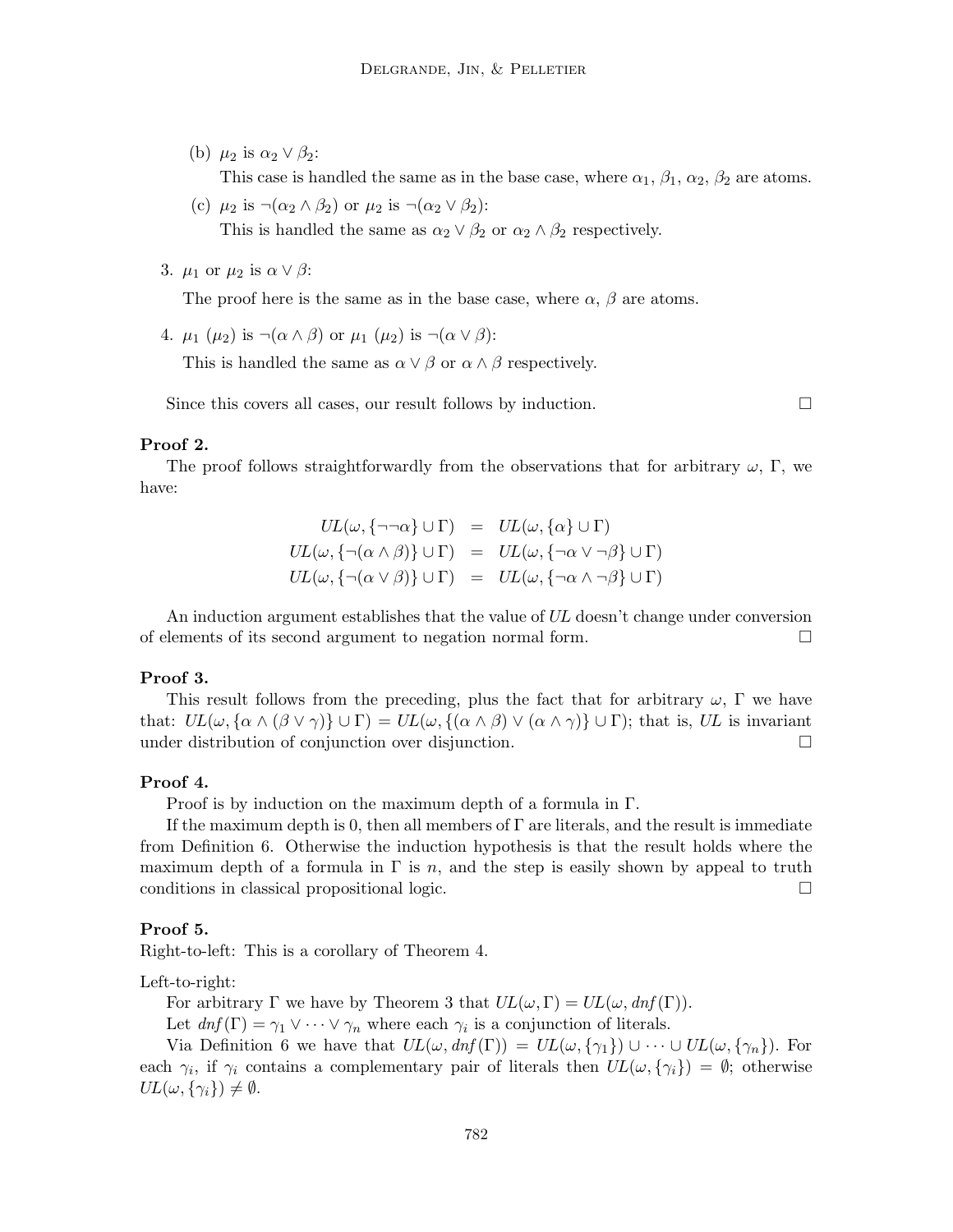If we assume that  $\Gamma \not\vdash \bot$ , then there is some  $\gamma_i$  with no complementary literals, consequently  $UL(\omega, \{\gamma_i\}) \neq \emptyset$  and so  $\emptyset \neq UL(\omega, dnf(\Gamma)) = UL(\omega, \Gamma)$ .

Thus  $\Gamma \not\vdash \bot$  implies  $UL(\omega, \Gamma) \not\models \bot$ , which was to be shown.

Lemma 3  $\psi \wedge \mu \vdash \psi \diamond_c \mu$ .

**Proof of Lemma 3.** If  $\psi \wedge \mu \vdash \bot$  then the result is immediate.

Consequently assume that  $\psi \wedge \mu$  is satisfiable, and let  $\omega \in Mod(\psi \wedge \mu)$ . We show that  $\omega \in Mod(\psi \diamond_c \mu)$ . Given Definition 7, and since we already have  $\omega \in Mod(\psi)$ , we just need to show that  $\omega \in UL(\omega, {\{\mu\}})$ .

We have by assumption that  $\omega \in Mod(\mu)$ , whence (Theorem 3)  $\omega \in Mod(dnf(\mu))$ . Since  $Mod(dnf(\mu)) = Mod(dnf(\mu_1)) \cup \cdots \cup Mod(dnf(\mu_n))$  for  $dnf(\mu) = \mu_1 \vee \cdots \vee \mu_n$  we get  $\omega \in Mod(dnf(\mu_i))$  for some disjunct  $\mu_i$  of  $dnf(\mu)$ .

Since  $\omega \in Mod(dnf(\mu_i))$  it follows from the definition of UL that  $\omega = UL(\omega, {\mu_i})$ ; hence  $\omega \in Mod(dnf(\mu))$  and so  $\omega \in UL(\omega, {\{\mu\}})$ , which was to be shown.

 $\Box$ 

**Proof 6.** The second part of the theorem follows immediately from Definitions 7 and 8. For the first part: Since  $\psi \wedge \mu \vdash \psi \diamond_c \mu$  (Lemma 3), we have

$$
\psi \diamond_c \mu \leftrightarrow (\psi \land \mu) \lor (\psi \diamond_c \mu)
$$
  
\n
$$
\leftrightarrow (\psi \land \mu) \lor ((\psi \diamond_c \mu) \land \mu)
$$
  
\n
$$
\leftrightarrow (\psi \lor (\psi \diamond_c \mu)) \land \mu
$$
  
\n
$$
\leftrightarrow (\psi \bullet_c \neg \mu) \land \mu
$$

The last step applies the other part of the theorem, established above.  $\Box$ 

#### Proof 7.

The proof is the same as that for Theorem 2 with minor modifications.  $\Box$ 

#### Proof 8.

The proof is analogous to that of Theorem 3, and is omitted.  $\Box$ 

#### Proof of Lemma 1.

The proof is straightforward, except setting up the induction is a bit fiddly. The induction is based on the maximum depth of a formula in Γ. For  $\Gamma \subseteq L$ , let  $depth(\Gamma) =$ max<sub> $\mu \in \Gamma$ </sub> depth( $\mu$ ). We then stipulate that  $\Gamma$  precedes  $\Gamma'$  in the ordering for the induction if  $depth(\Gamma) < depth(\Gamma')$ , or if  $depth(\Gamma) = depth(\Gamma') = n$  and the number of formulas in  $\Gamma$  of depth *n* is less than that in  $\Gamma'$ .

#### BASE:

Let  $\Gamma$  be a set of literals. If  $\bigvee \Gamma \vdash \top$  then  $EL(\omega, \Gamma) = \emptyset = UL(\omega, \{\neg \wedge \Gamma\}).$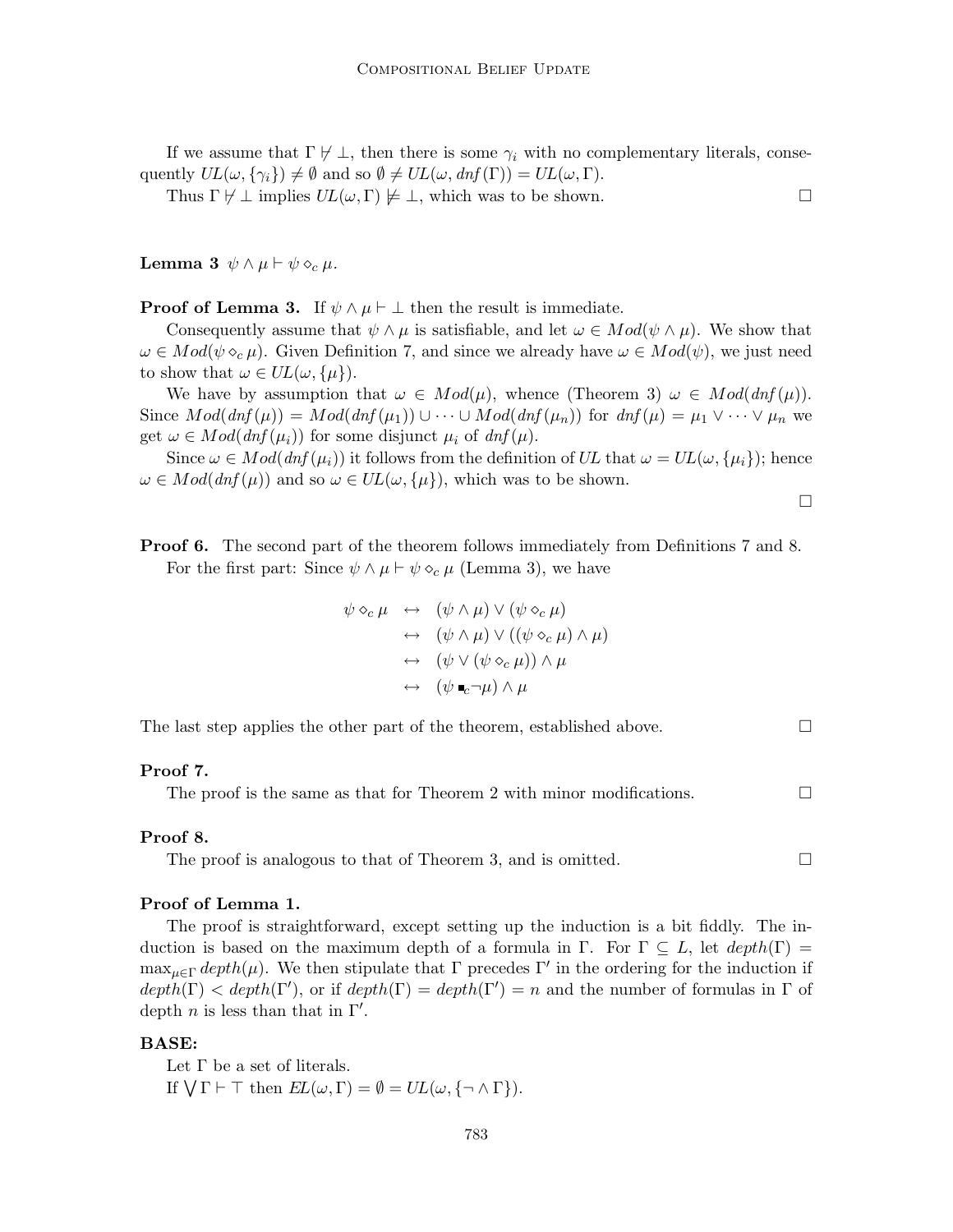If  $\bigvee \Gamma \not\vdash \top$  then:

$$
EL(\omega, \Gamma) = (\omega \downarrow \Gamma) \cup \overline{\Gamma} = (\omega \downarrow \overline{\Gamma}) \cup \overline{\Gamma} = UL(\omega, \overline{\Gamma}) = UL(\omega, {\neg \bigwedge \Gamma})
$$

# STEP:

Assume that the result holds for the first n sets of formulas in the ordering, and let  $\mu$ be a formula of maximum depth in Γ. Let  $\Gamma' = \Gamma \setminus \{\mu\}.$ 

If  $\mu = \alpha \wedge \beta$ , then

$$
EL(\omega, \Gamma) = EL(\omega, {\alpha \wedge \beta} \cup \Gamma')
$$
  
\n
$$
= EL(\omega, {\alpha \wedge \beta} \cup \Gamma') \cup EL(\omega, {\beta} \cup \Gamma')
$$
  
\n
$$
= EL(\omega, {\{\wedge(\{\alpha\} \cup \Gamma'\})}\cup EL(\omega, {\{\wedge(\{\beta\} \cup \Gamma'\})}\))
$$
  
\n
$$
= UL(\omega, {\{\wedge(\{\alpha\} \cup \Gamma'\})}\cup UL(\omega, {\{\wedge(\{\beta\} \cup \Gamma'\})}\))
$$
  
\n
$$
= UL(\omega, {\{\neg \wedge(\{\alpha\} \cup \Gamma'\})}\cup UL(\omega, {\{\neg \wedge(\{\beta\} \cup \Gamma'\})}\))
$$
  
\n
$$
= UL(\omega, {\{\neg \alpha \vee (\neg \wedge \Gamma') \vee \neg \beta \vee (\neg \wedge \Gamma')\}})
$$
  
\n
$$
= UL(\omega, {\{\neg \alpha \vee \neg \beta \vee (\neg \wedge \Gamma')\}})
$$
  
\n
$$
= UL(\omega, {\{\neg(\alpha \wedge \beta \wedge (\wedge \Gamma'))\}})
$$
  
\n
$$
= UL(\omega, {\{\neg(\alpha \wedge \beta \wedge (\wedge \Gamma'))\}})
$$

The change from EL to UL above is justified by the induction hypothesis; otherwise all steps are by definition of UL or EL, or simple manipulation.

If  $\mu = \alpha \vee \beta$ , then

$$
EL(\omega, \Gamma) = EL(\omega, {\alpha \vee \beta} \cup \Gamma')
$$
  
= EL(\omega, {\alpha, \beta} \cup \Gamma')  
= UL(\omega, {\neg \wedge (\{\alpha, \beta\} \cup \Gamma')})  
= UL(\omega, {\neg \wedge (\{\alpha, \beta\} \cup \Gamma')})  
= UL(\omega, {\neg(\wedge \Gamma)}).

Again, the change from EL to UL above is justified by the induction hypothesis. Other cases are handled analogously; their proofs are omitted. Hence our result follows by induction.  $\Box$ 

# Proof 9.

$$
Mod(\psi \bullet_{c} \mu) = Mod(\psi) \cup {\omega' | \omega' \in UL(\omega, {\neg \mu}), \omega \in Mod(\psi)}
$$
  
=  $Mod(\psi) \cup {\omega' | \omega' \in EL(\omega, {\mu}), \omega \in Mod(\psi)}$   
=  $Mod(\psi \bullet_{c}' \mu)$ 

The first and last steps above are justified by Definitions 8 and 10 respectively; the middle step follows from Lemma 1.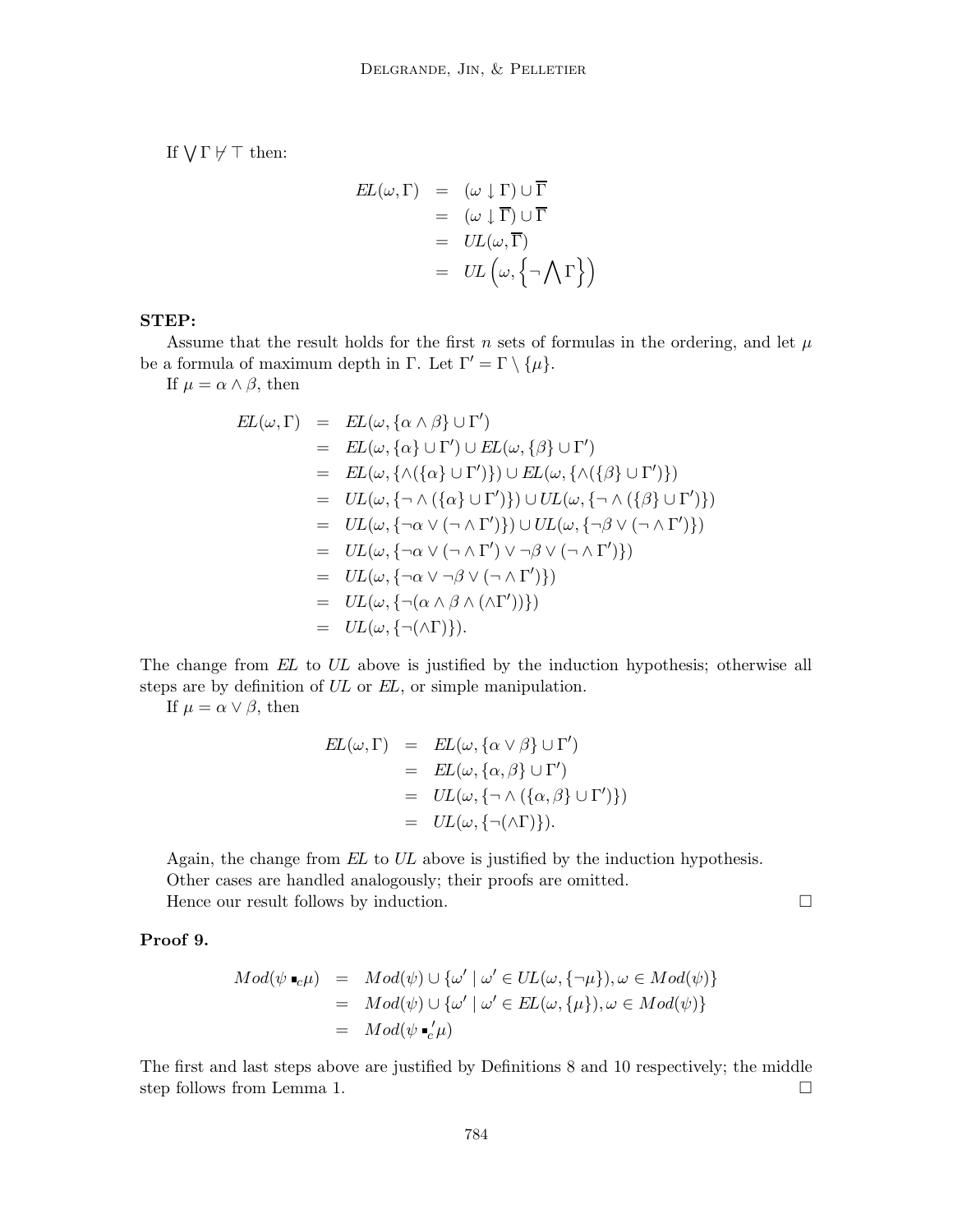**Proof 10.** It follows immediately from Definitions 11 and 12 that  $Mod(\psi * \mu) \subseteq Mod(\psi *_{S}$  $\mu$ ).

To show the converse, we let  $w' \in Mod(\psi *_{S} \mu)$  and show that  $w' \in Mod(\psi * \mu)$ .

Given that the Satoh revision operator satisfies irrelevance of syntax  $(R4)$ , we can assume without loss of generality that  $\mu$  is in dnf; i.e.  $\mu = \mu_1 \vee \cdots \vee \mu_n$  where each  $\mu_i$  is a conjunction of literals.

We have by assumption that  $w' \in Mod(\psi *_{S}\mu)$ ; hence  $\exists w \in Mod(\psi)$  such that  $w\Delta w' \in Mod(\psi *_{S}\mu)$  $\Delta^{\min}(\psi,\mu).$ 

Since  $w' \in Mod(\psi *_{S} \mu)$ , we have that  $w' \in Mod(\mu) = Mod(\mu_1 \vee \cdots \vee \mu_n)$ . Thus there is a clause from  $\mu$ ,  $\mu_i$ , such that  $w' \in Mod(\mu_i)$ . Assume without loss of generality that  $\mu_i$ is subset-minimal among the sets of literals making up the disjuncts of  $\mu$ .

If we can show  $w' \in UL(w, \{\mu_i\})$  then we will have shown that  $w'$  satisfies the conditions to be a member of  $Mod(\psi * \mu)$ . We show this as follows. Let  $U_i$  be the set of literals in  $\mu_i$ .

We have that for  $l \notin U_i$  that  $l \in w$  iff  $l \in w'$  (since otherwise this would contradict  $w\Delta w' \in \Delta^{\min}(\psi,\mu)).$ 

It follows that  $(w \downarrow U_i) \cup U_i = w'$ . But this means that  $w' \in UL(w, U_i)$ , or  $w' \in$  $UL(w, \{u_i\})$  and so  $w' \in UL(w, \{\mu\}).$ 

Hence  $w' \in Mod(\psi * \mu)$ , which was to be shown.

## Proof 11.

- **U1:** By Theorem 4,  $UL(\omega, {\mu}) \models \mu$  for every  $\omega \in Mod(\psi)$ , whence  $Mod(\psi \circ_{c} \mu) \subseteq Mod(\mu)$ or  $\psi \diamond_c \mu \vdash \mu$ .
- **U3:** By assumption  $\psi \not\vdash \bot$ , and so  $Mod(\psi) \neq \emptyset$ . Our result then follows immediately from Theorem 5 and Definition 7.
- **U5:** If  $Mod(\psi \circ_{c} \mu) \cap Mod(\phi) = \emptyset$  then our result follows vacuously.

Otherwise, let  $\omega \in Mod(\psi \diamond_c \mu) \cap Mod(\phi)$ .

Since  $\omega \in Mod(\psi \circ_{c} \mu)$  then, by Theorem 3, there exists  $\omega' \in Mod(\psi)$  and  $\Gamma \subseteq Lits$ such that  $\bigwedge \Gamma$  is a disjunct of  $dnf(\mu)$  where  $\omega = (\omega' \downarrow \Gamma) \cup \Gamma$ .

Because  $\omega \in Mod(\phi)$  there is a set of literals  $\Gamma'$  such that  $\Lambda \Gamma'$  is a disjunct of  $dnf(\phi)$ such that  $\Gamma' \subset \omega$ .

By definition,  $\bigwedge \Gamma \cup \Gamma'$  is a clause in  $dnf(\mu \wedge \phi)$ . We note that  $\omega = (\omega' \downarrow (\Gamma \cup \Gamma')) \cup (\Gamma \cup \Gamma')$ so by Definition 7 we have  $\omega \in Mod(\psi \diamond_c (\mu \wedge \phi)).$ 

U7:

$$
Mod(\psi \diamond_c \mu_1) \cap Mod(\psi \diamond_c \mu_2)
$$
  
\n
$$
\subseteq Mod(\psi \diamond_c \mu_1) \cup Mod(\psi \diamond_c \mu_2)
$$
  
\n
$$
\subseteq Mod(\psi \diamond_c (\mu_1 \vee \mu_2))
$$

The last step follows from Theorem 3, using the fact that  $dnf(\alpha \vee \beta) = dnf(\alpha) \vee dnf(\beta)$ . Hence  $(\psi \circ_c \mu_1) \wedge (\psi \circ_c \mu_2)$  implies  $\psi \circ_c (\mu_1 \vee \mu_2)$ .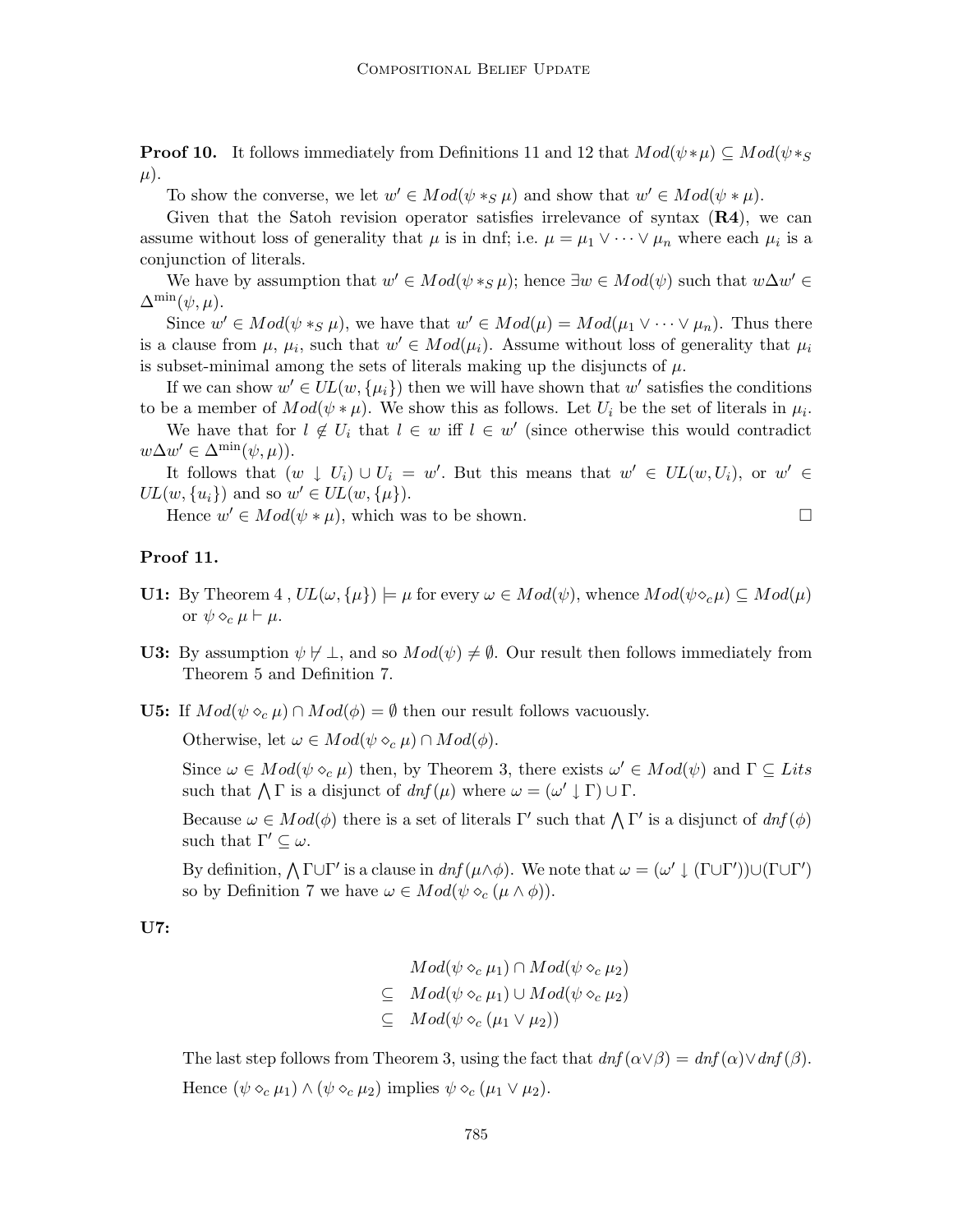U8:

$$
Mod((\psi_1 \vee \psi_2) \diamond_c \mu) = {\omega' | \omega' \in UL(\omega, {\mu}), \omega \in Mod(\psi_1 \vee \psi_2)}
$$
  
\n
$$
= {\omega' | \omega' \in UL(\omega, {\mu}), \omega \in Mod(\psi_1) \cup Mod(\psi_2)}
$$
  
\n
$$
= {\omega' | \omega' \in UL(\omega, {\mu}), \omega \in Mod(\psi_1)}
$$
  
\n
$$
\cup {\omega' \in UL(\omega, {\mu}), \omega \in Mod(\psi_2)}
$$
  
\n
$$
= Mod(\psi_1 \diamond_c \mu) \cup Mod(\psi_2 \diamond_c \mu).
$$

From  $Mod((\psi_1 \vee \psi_2) \diamond_c \mu) = Mod(\psi_1 \diamond_c \mu) \cup Mod(\psi_2 \diamond_c \mu)$  it follows that  $((\psi_1 \vee \psi_2) \diamond_c \mu) \leftrightarrow$  $(\psi_1 \diamond_c \mu) \vee (\psi_2 \diamond_c \mu).$ 

 $\Box$ 

 $\Box$ 

# Proof 12.

$$
Mod(\psi \diamond_c (\mu_1 \vee \mu_2)) = {\omega' | \omega' \in UL(\omega, {\mu_1 \vee \mu_2}), \omega \in Mod(\psi)}
$$
  
\n
$$
= {\omega' | \omega' \in UL(\omega, {\mu_1}), \omega \in Mod(\psi)} \cup
$$
  
\n
$$
\omega' | \omega' \in UL(\omega, {\mu_2}), \omega \in Mod(\psi)}
$$
  
\n
$$
= Mod(\psi \diamond_c \mu_1) \cup Mod(\psi \diamond_c \mu_2)
$$
  
\n
$$
= Mod((\psi \diamond_c \mu_1) \vee (\psi \diamond_c \mu_2))
$$

# Proof 13.

We need to show that if  $\psi_1 \leftrightarrow \psi_2$  and  $\mu_1 \leftrightarrow \mu_2$  then we have that  $(\psi_1 \diamond_c \mu_1) \leftrightarrow (\psi_2 \diamond_c \mu_1)$ . Since  $\mu_1 \leftrightarrow \mu_2$  by assumption, we have that  $PI(\mu_1) = PI(\mu_2)$ .<sup>12</sup> Since  $(\psi_1 \circ_c \bigvee PI(\mu_1)) \leftrightarrow$  $(\psi_2 \circ_c \bigvee PI(\mu_1))$  and  $(\psi_2 \circ_c \bigvee PI(\mu_1)) \leftrightarrow (\psi_2 \circ_c \bigvee PI(\mu_2))$ , we have  $(\psi_1 \circ_c \bigvee PI(\mu_1)) \leftrightarrow$  $(\psi_2 \diamond_c \bigvee PI(\mu_2)),$  whence  $(\psi \diamond_c^{pi} \mu_1) \leftrightarrow (\psi \diamond_c^{pi} \mu_2).$ 

#### Proof 14.

We have that  $Mod(\psi \circ_c^{ss} \mu) = Mod(\psi \circ_c (\bigvee(\bigwedge ModL(\mu))))$ . Using Definition 7, the right hand side is equal to  $\{\omega' \mid \omega' \in UL(\omega, \{\mathcal{V}(\Lambda \text{Mod}L(\mu))\}), \omega \in \text{Mod}(\psi)\}.$  Hence, each  $\omega \in Mod(\psi)$  is replaced by a set of interpretations  $\Omega$  where  $\Omega = \{(\omega \downarrow \omega'') \cup \omega'' \mid \omega'' \in \mathbb{R}^d\}$  $ModL(\mu)$ . Which is to say,  $\omega \in Mod(\psi)$  is replaced by a set of interpretations  $\Omega$  where  $\omega'' \in \Omega$  just if  $\omega$  and  $\omega''$  differ only over the language of  $\mu$ . But this is just the definition for  $Mod(\psi \diamond_c^{ss})$  $c^{ss}$   $\mu$ ).

#### Proof 15.

Let  $\Gamma = \{p_1, \ldots, p_n\}.$  $\psi \odot \Gamma = \psi \odot \{p_1 \wedge \cdots \wedge p_n\}$ =  $[(\psi \odot \{p_1 \wedge \cdots \wedge p_n\}) \diamond_c p_n] \vee [(\psi \odot \{p_1 \wedge \cdots \wedge p_n\}) \diamond_c \neg p_n]$ 

<sup>12.</sup> Equality isn't quite right here. Rather we have equality modulo associativity and commutativity, which is all that we need for our result.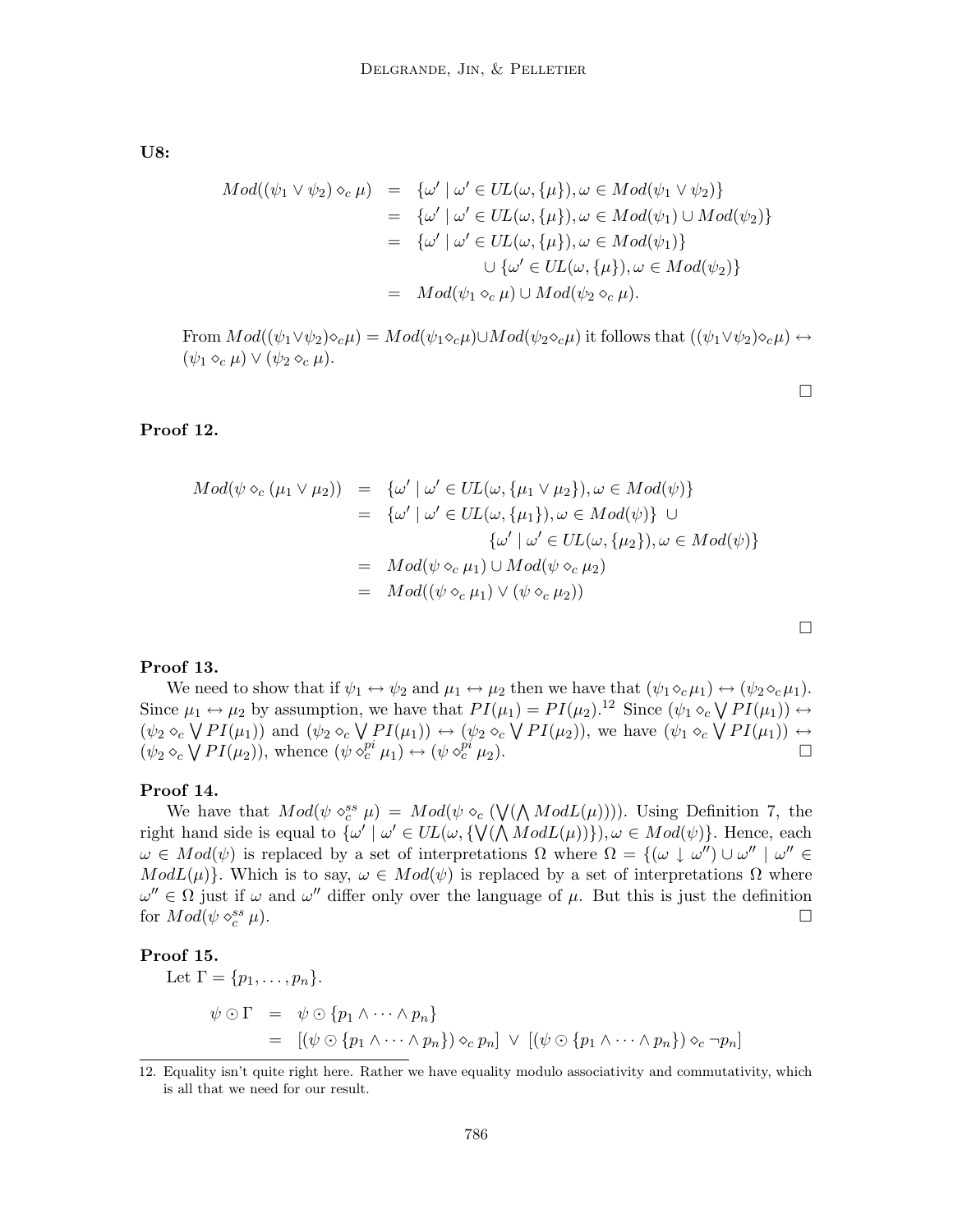The second step above is just Definition 3 for forget expressed in terms of update. Definition 3 can be successively reapplied to eventually terminate with a disjunction with  $2^n$ disjuncts, where each disjunct is a sequence of n updates of literals from Γ. Moreover, every maximum consistent set of literals from  $\Gamma$  appears in some disjunct.

We have the easy result, that we state without proof, that for disjoint sets of literals  $\Gamma_1$ ,  $\Gamma_2$ , that  $(\psi \diamond_c (\wedge \Gamma_1)) \diamond_c (\wedge \Gamma_2) = (\psi \diamond_c \wedge (\Gamma_1 \cup \Gamma_2)).$ 

Hence we get finally that

$$
\psi \odot \Gamma = \bigwedge_{\Lambda \subseteq \Gamma} \psi \diamond_c ((\land \Lambda) \land \neg \land (\Gamma \setminus \Lambda))
$$

$$
= \psi \diamond_c \left( \bigwedge_{p \in \Gamma} (p \lor \neg p).
$$

#### Proof 16.

¿From Theorem 15 we have that

$$
\psi \odot \Gamma = \psi \diamond_c \left( \bigwedge_{a \in \Gamma} (a \vee \neg a). \right) = \psi \diamond_c \mu.
$$

*i*. From Observation 1 we get that  $\psi \diamond_c \mu = \psi \diamond_c \text{dnf}(\mu)$ . An easy argument shows that  $dnf(\mu) = \bigvee \bigwedge ModL(\mu)$ , and so Definition 14 yields  $\psi \diamond_c dnf(\mu) = \psi \diamond_c^{ss} \mu$ . Theorem 14 is  $\psi \diamond_c^{ss} \mu = \psi \diamond_{ss} \mu$ . Putting this all together we get  $\psi \odot \wedge (\Gamma) = \psi \diamond_c^{ss} \mu$ .

# Proof of Lemma 2.

Equation (5) implies that  $Mod((\exists P.\psi) \wedge t) = Mod(\psi \diamond_{ss} t)$ . According to Theorem 14 and Definition 14, we then have  $Mod(\psi \diamond_{ss} t) = Mod(\psi \diamond_c (\bigvee(\bigwedge ModL(t)))) = Mod(\psi \diamond_c t)$ . From Definition 7, it follows that  $Mod((\exists P.\psi) \wedge t) = \{w' \mid w' \in UL(w,t), w \in Mod(\psi)\}.$ 

#### Proof 17.

According to Definition 7,  $Mod(\psi \diamond_c \mu) = \{w' \mid w' \in UL(w, \{\mu\}), w \in Mod(\psi)\}.$  By Theorem 3, we have  $\{w' \mid w' \in UL(w, \{\mu\}), w \in Mod(\psi)\} = \{w' \mid w' \in UL(w, \{dnf(\mu)\}), w \in \psi\}$  $Mod(\psi)$ . From Definition 6, it follows that  $Mod(\psi \circ_{c} \mu) = \{w' \mid w' \in UL(w,t), t \in$  $dnf(\mu), w \in Mod(\psi)$ . According to Lemma 2, thus  $Mod(\psi \circ_{\mathcal{C}} \mu) = Mod(Update(\psi, \mu))$ .  $\Box$ 

#### Proof 18.

The size of  $dnf(\psi)$  is  $O(2^{|\psi|})$ . Hence, the size of  $Eliminant(P, \psi)$  is also  $O(2^{|\psi|})$ . Similarly, the size of  $dnf(\mu)$  is  $O(2^{|\mu|})$ . Therefore,  $|Update(\psi, \mu)| = O(2^{|\mu|} \times 2^{|\psi|}) = O(2^{|\psi| + |\mu|})$ .  $\Box$ 

## Proof 19.

This proof is inspired by the ideas in (Cadoli, Donini, Liberatore, & Schaerf, 1995), where it was shown that many revision operators cause exponential blowup. We show that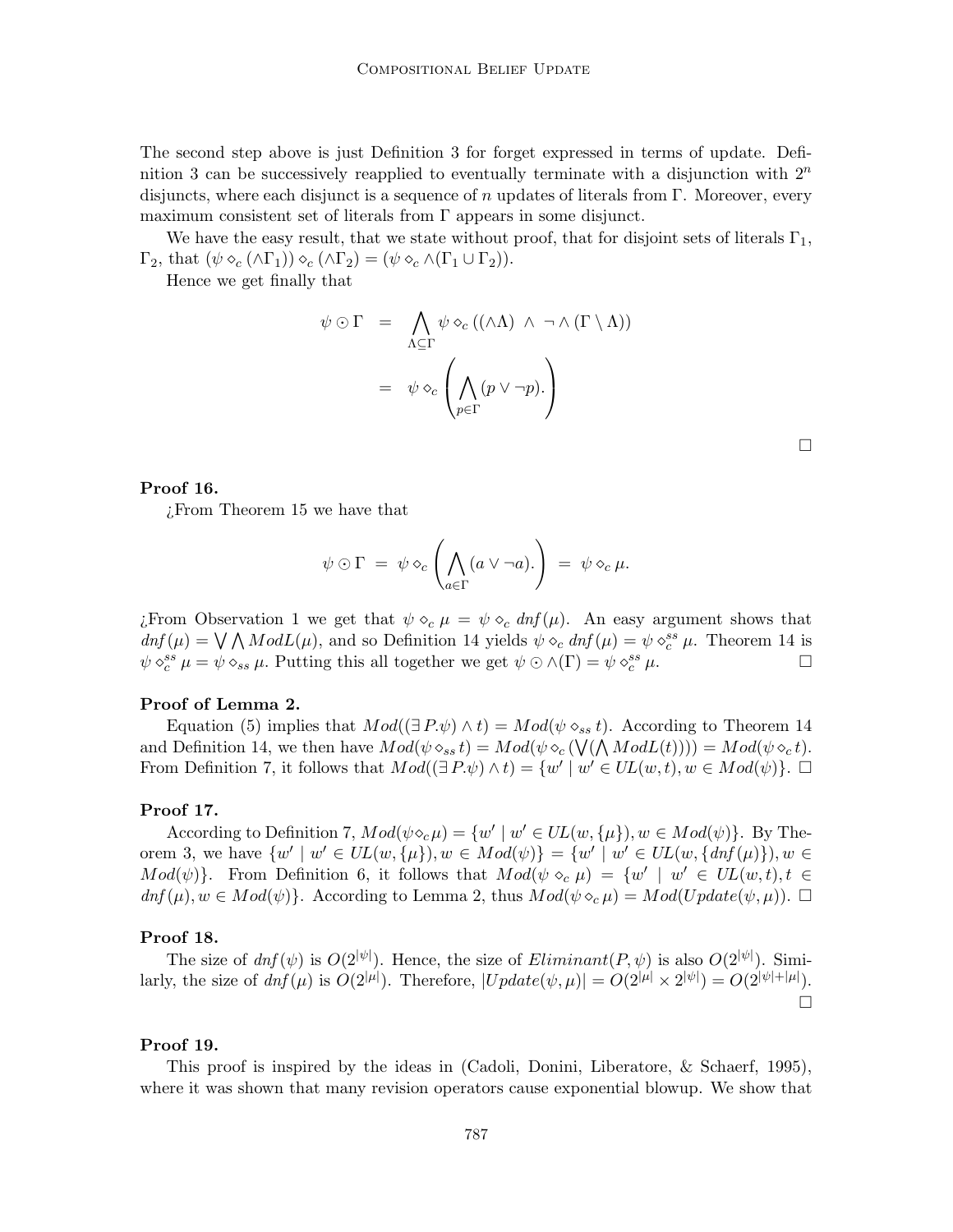if there exists a polynomially space bounded algorithm of compositional update, then 3SAT is in  $P/poly.<sup>13</sup>$  The proof consists of two steps.

# STEP 1:

For any integer n, we first construct a belief base  $\psi_n$  and a formula  $\mu_n$ , whose sizes are polynomial wrt. n. Let  $X = \{x_1, \dots, x_n\}$  and  $Y = \{y_1, \dots, y_n\}$  be two disjoint set of atoms and let C be a set of new atoms for each 3-literal clause over X, i.e.,  $C = \{c_i |$  $\gamma_i$  is a 3-literal clause of X}. We obtain  $\psi_n$  and  $\mu_n$  as follows:

$$
\psi_n = \{ \gamma_i \vee \neg c_i \mid \gamma_i \text{ is a 3-lateral clause of } X \}
$$

$$
\mu_n = \bigwedge_{i=1}^n (\neg x_1 \wedge \neg y_i)
$$

It is easy to see that  $|\psi_n| \in O(n^3)$  and  $|\mu_n| \in O(n)$ .

Then we show that for any 3CNF  $\beta$  of size n, there exists an interpretation  $\omega_{\beta}$  (on atoms  $X \cup Y \cup C$ ) such that  $\omega_{\beta} \models \psi_n \circ_c \mu_n$  iff  $\beta$  is satisfiable. We assume, without loss of generality, that  $atom(\beta) \subseteq X$ ; or otherwise, we can always substitute atoms of  $\beta$  respectively by elements of X to obtain a new sentence  $\beta_X$  such that  $\beta$  is satisfiable iff  $\beta_X$  is satisfiable. Then  $w_{\beta}$  can be obtained as follows:

$$
w_{\beta} = \{c_i \in C \mid \gamma_i \text{ is a clause of } \beta\} \cup \{\neg c_i \in C \mid \gamma_i \text{ is not a clause of } \beta\} \cup \overline{X} \cup \overline{Y}
$$

We now show that  $\beta$  is satisfiable iff  $\omega_{\beta} \models \psi_n \diamond_c \mu_n$ .

- $\Rightarrow$  Assume  $\beta$  is satisfiable. Let  $\omega$  be a model of  $\beta$ . We construct another interpretation  $\omega' = UL(\omega, \{\neg c_i \in C \mid \gamma_i \text{ is not a clause of } \beta\}).$  It is easy to see that  $\omega' \models \psi_n$  and  $\omega_{\beta} = UL(\omega', \{\neg x_i, \neg y_i \mid 1 \leq i \leq n\}).$  It follows that  $\omega_{\beta} \models \psi_n \diamond_c \mu_n$ .
- $\Leftrightarrow$  Assume  $\omega_{\beta} \models \psi_n \circ_c \mu_n$ . Then there exists an interpretation  $\omega$  such that  $\omega \models \psi_n$  and  $\omega_{\beta} = UL(\omega, \{\neg x_i, \neg y_i \mid 1 \leq i \leq n\}).$  We claim that  $\omega \models \beta$ . Assume  $\omega \not\models \beta$ . Then there exists a 3-literal clause  $\gamma_i$  of  $\beta$  such that  $\omega \not\models \gamma_i$ . From  $\omega_{\beta} = UL(\omega, {\{\neg x_i, \neg y_i \mid \}})$  $1 \leq i \leq n$ ) and  $c_i \in \omega_{\beta}$ , if follows that  $c_i \in \omega$ . This implies  $\omega \not\models \gamma_i \vee \neg c_i$ , which contradicts  $\omega \models \psi_n$ . Thus,  $\beta$  is indeed satisfiable.

#### STEP 2:

Suppose Update is a polynomial space bounded algorithm of compositional update. Then 3SAT can be solved by an advice taking TM as follows: Given an arbitrary 3CNF  $\beta$  of size n, the machine first loads the advice string  $Update(\psi_n, \mu_n)$  and computes (in polynomial time)  $\omega_{\beta}$ ; then it verifies  $\omega_{\beta} \models Update(\psi_n, \mu_n)$ . Since  $|\psi_n| \in O(n^3)$ ,  $|\mu_n| \in O(n)$ , and  $|Update(\psi_n,\mu_n)| \leq p(|\psi_n| + |\mu_n|)$ , we can do the verification in polynomial time. Since  $Update(\psi_n, \mu_n) \leftrightarrow \psi_n \diamond_c \mu_n$ , we have  $\omega_\beta \models \psi_n \diamond_c \mu_n$  iff  $\omega_\beta \models Update(\psi_n, \mu_n)$ . Therefore, β is satisfiable iff  $ω_β$   $\models Update(ψ_n, μ_n)$ . This shows that 3SAT  $\in$  P/poly. As 3SAT is NP-complete, we have  $NP \subseteq P/poly$ .

 $\Box$ 

## Proof 20.

<sup>13.</sup> A 3-literal clause is clause consists of precisely 3 literals and a 3CNF is a conjunction of 3-literal clauses. 3SAT is the satisfiability problem for 3CNFs, which has been shown NP-complete.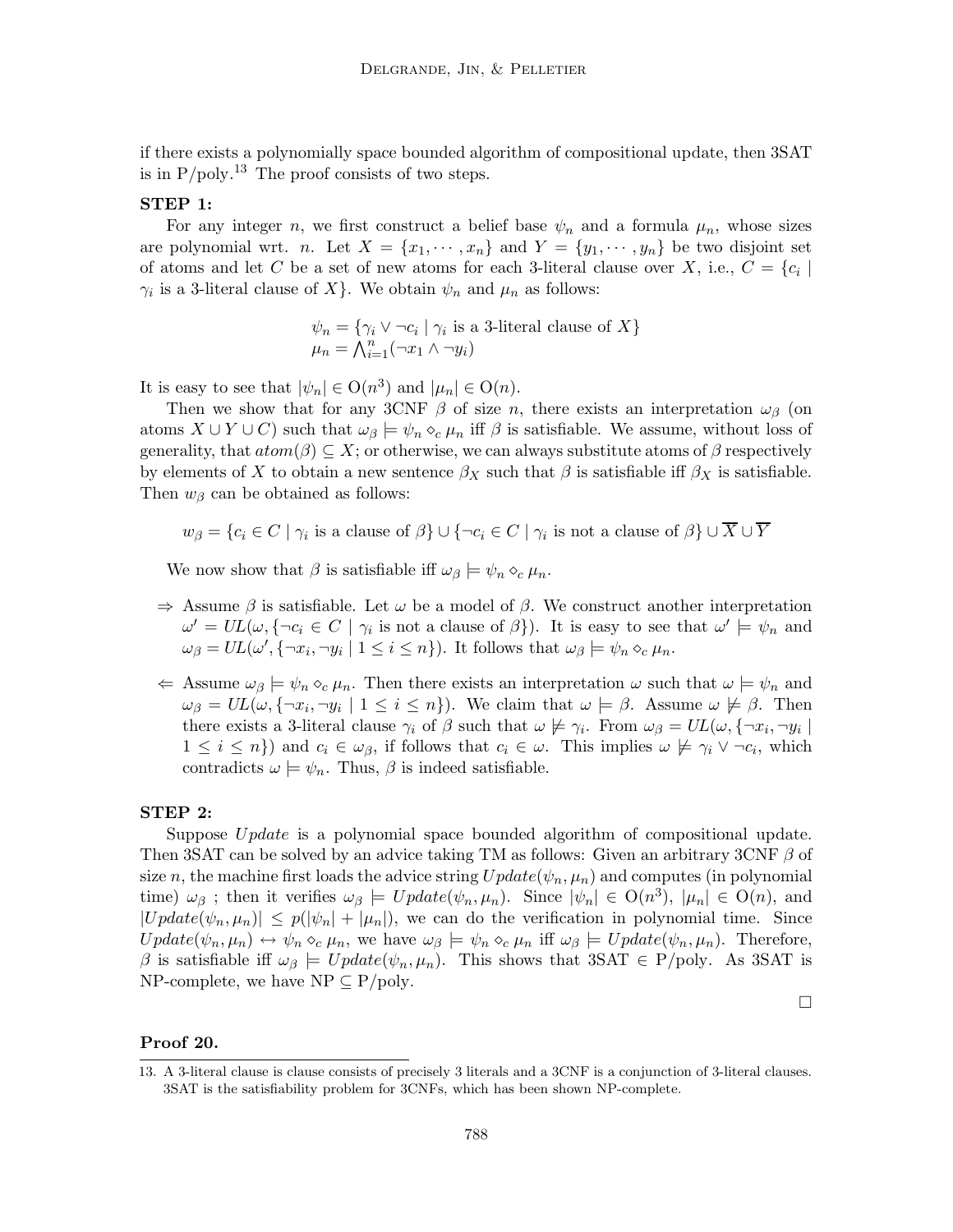This proof is exactly same as that of Theorem 19, as the update formula  $\mu_n$  used there is a consistent conjunction of literals.

**Proof 21.** Since  $\psi$ ,  $\mu$  are in dnf,  $|\psi| = |dnf(\psi)|$  and  $|\mu| = dnf(\mu)$ . Thus  $|Eliminant(P, \psi)| =$  $O[\psi]$ . Therefore  $|Update(\psi, \mu)| = O(|\psi| \times |\mu|)$ .

 $\Box$ 

In case  $|\mu| < k$ , we have  $|Update(\psi, \mu)| = O(|\psi| \times k) = O(\psi)$ .

#### References

- Alchourrón, C., Gärdenfors, P., & Makinson, D. (1985). On the logic of theory change: Partial meet functions for contraction and revision. Journal of Symbolic Logic, 50(2), 510–530.
- Boole, G. (1854). An Investigation of the Laws of Thought. Walton, London. (Reprinted by Dover Books, New York, 1954).
- Borgida, A. (1985). Language features for flexible handling of exceptions in information systems. ACM Transactions on Database Systems, 10.
- Brewka, G., & Herzberg, J. (1993). How to do things with worlds: On formalizing actions and plans. J. Logic Computation, 3, 517–532.
- Bright, M., Hurson, A., & Pakzad, S. (1992). A taxonomy and current issues in multidatabase systems. Computer, 25, 50–59.
- Brown, F. (1990). Boolean Reasoning. Kluwer Academic Publishers.
- Cadoli, M., Donini, F. M., Liberatore, P., & Schaerf, M. (1995). The size of a revised knowledge base. In PODS '95: Proceedings of the fourteenth ACM SIGACT-SIGMOD-SIGART symposium on Principles of database systems, pp. 151–162, New York, NY, USA. ACM Press.
- Dalal, M. (1988). Investigations into theory of knowledge base revision.. In *Proceedings* of the AAAI National Conference on Artificial Intelligence, pp. 449–479, St. Paul, Minnesota.
- Delgrande, J., Nayak, A., & Pagnucco, M. (2005). Gricean belief change. Studia Logica, 79, 97–113.
- Delgrande, J., & Schaub, T. (2003). A consistency-based approach for belief change. Artificial Intelligence,  $151(1-2)$ , 1-41.
- Delgrande, J., Pelletier, F., & Suderman, M. (2007). Compositional belief update. In Proceedings of FLAIRS-20, pp. 68–73, Key West.
- Doherty, P., Lukaszewicz, W., & Madalińska-Bugaj, E. (1998). The PMA and relativizing change for action update. In Cohn, A. G., Schubert, L., & Shapiro, S. C. (Eds.), Proceedings of the International Conference on the Principles of Knowledge Representation and Reasoning, pp. 258–269. Morgan Kaufmann, San Francisco, California.
- Everaere, P., Konieczny, S., & Marquis, P. (2005). Quota and Gmin merging operators. In Proceedings of the International Joint Conference on Artificial Intelligence, pp. 424–429, Edinburgh.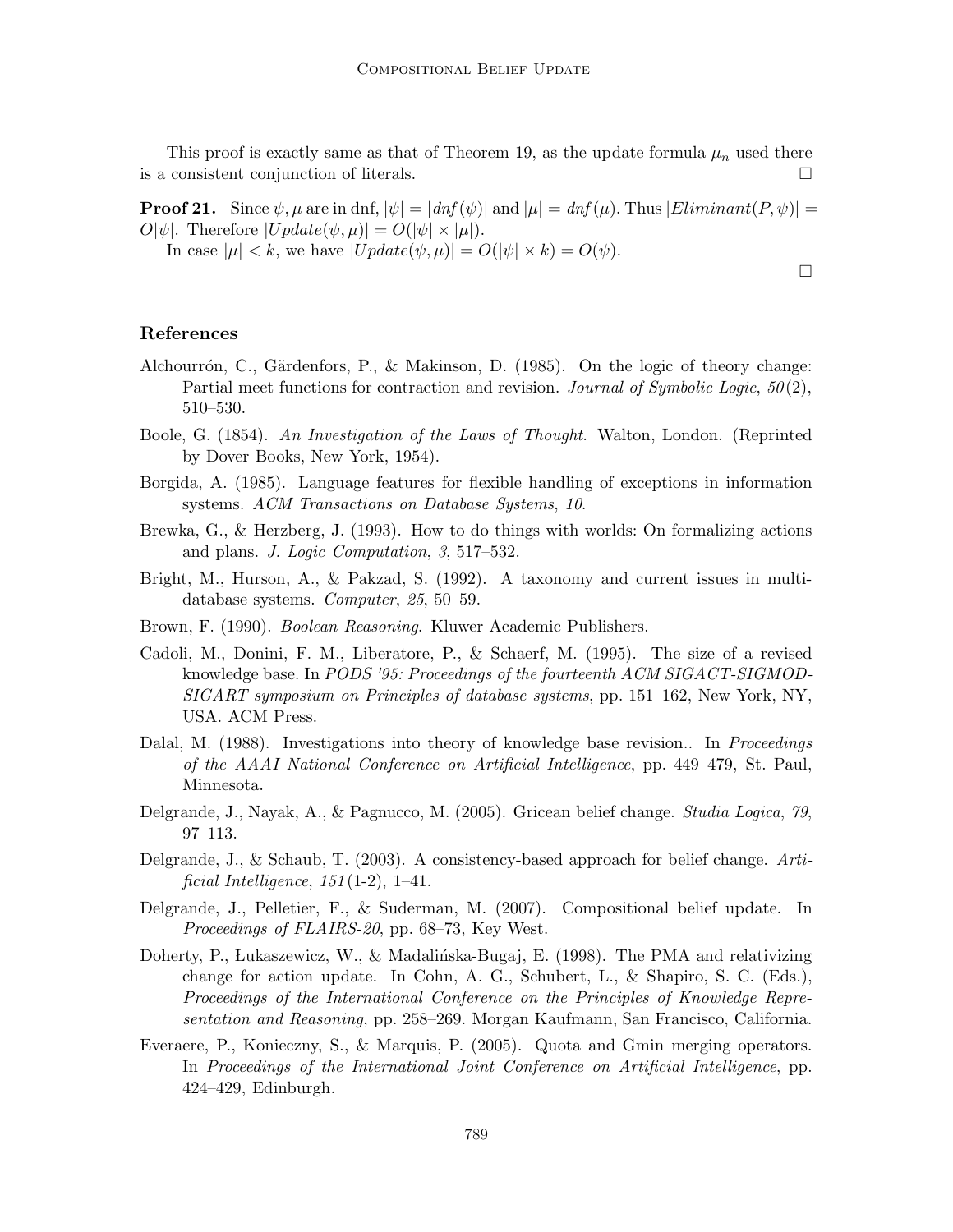- Everaere, P., Konieczny, S., & Marquis, P. (2007). The strategy-proofness landscape of merging. Journal of Artificial Intelligence Research, 28, 49–105.
- Forbus, K. (1989). Introducing actions into qualitative simulation. In *Proceedings of the* International Joint Conference on Artificial Intelligence, pp. 1273–1278.
- Fuhrmann, A. (1991). Theory contraction through base contraction. Journal of Philosophical Logic, 20, 175–203.
- Gärdenfors, P. (1988). Knowledge in Flux: Modelling the Dynamics of Epistemic States. The MIT Press, Cambridge, MA.
- Hansson, S. O., & Rott, H. (1998). Beyond recovery. Erkenntnis, 49, 387–392.
- Herzig, A., & Rifi, O. (1999). Propositional belief update and minimal change. Artificial Intelligence, 115(1), 107–138.
- Johnson, D. (1990). A catalog of complexity classes. In van Leeuwen, J. (Ed.), *Handbook* of Theoretical Computer Science: Volume A: Algorithms and Complexity, pp. 67–161. Elsevier, Amsterdam.
- Karp, R. M., & Lipton, R. J. (1980). Some connections between non-uniform and uniform complexity classes. In Proc. of the 12th ACM sym. on Theory of Computing (STOC-80), pp. 302–309.
- Katsuno, H., & Mendelzon, A. (1992). On the difference between updating a knowledge base and revising it. In Gärdenfors, P. (Ed.), *Belief Revision*, pp. 183–203. Cambridge University Press.
- Konieczny, S., & Pino Pérez, R. (2002). Merging information under constraints: A logical framework. Journal of Logic and Computation, 12(5), 773–808.
- Konieczny, S. (2000). On the difference between merging knowledge bases and combining them. In Cohn, A. G., Giunchiglia, F., & Selman, B. (Eds.), KR2000: Principles of Knowledge Representation and Reasoning, pp. 135–144, San Francisco. Morgan Kaufmann.
- Konieczny, S., & Pino Pérez, R. (1998). On the logic of merging. In Cohn, A. G., Schubert, L., & Shapiro, S. C. (Eds.), KR'98: Principles of Knowledge Representation and Reasoning, pp. 488–498. Morgan Kaufmann, San Francisco, California.
- Lang, J. (2006). About time, revision, and update. In Dix, J., & Hunter, A. (Eds.), Proceedings of the Eleventh International Workshop on Non-Monotonic Reasoning (NMR 2006).
- Lang, J., Liberatore, P., & Marquis, P. (2003). Propositional independence : Formulavariable independence and forgetting. Journal of Artificial Intelligence Research, 18, 391–443.
- Liberatore, P., & Schaerf, M. (1998). Arbitration (or how to merge knowledge bases). IEEE Transactions on Knowledge and Data Engineering, 10(1), 76–90.
- Lin, F., & Reiter, R. (1994). Forget it!. In *AAAI Fall Symposium on Relevance*, New Orleans.